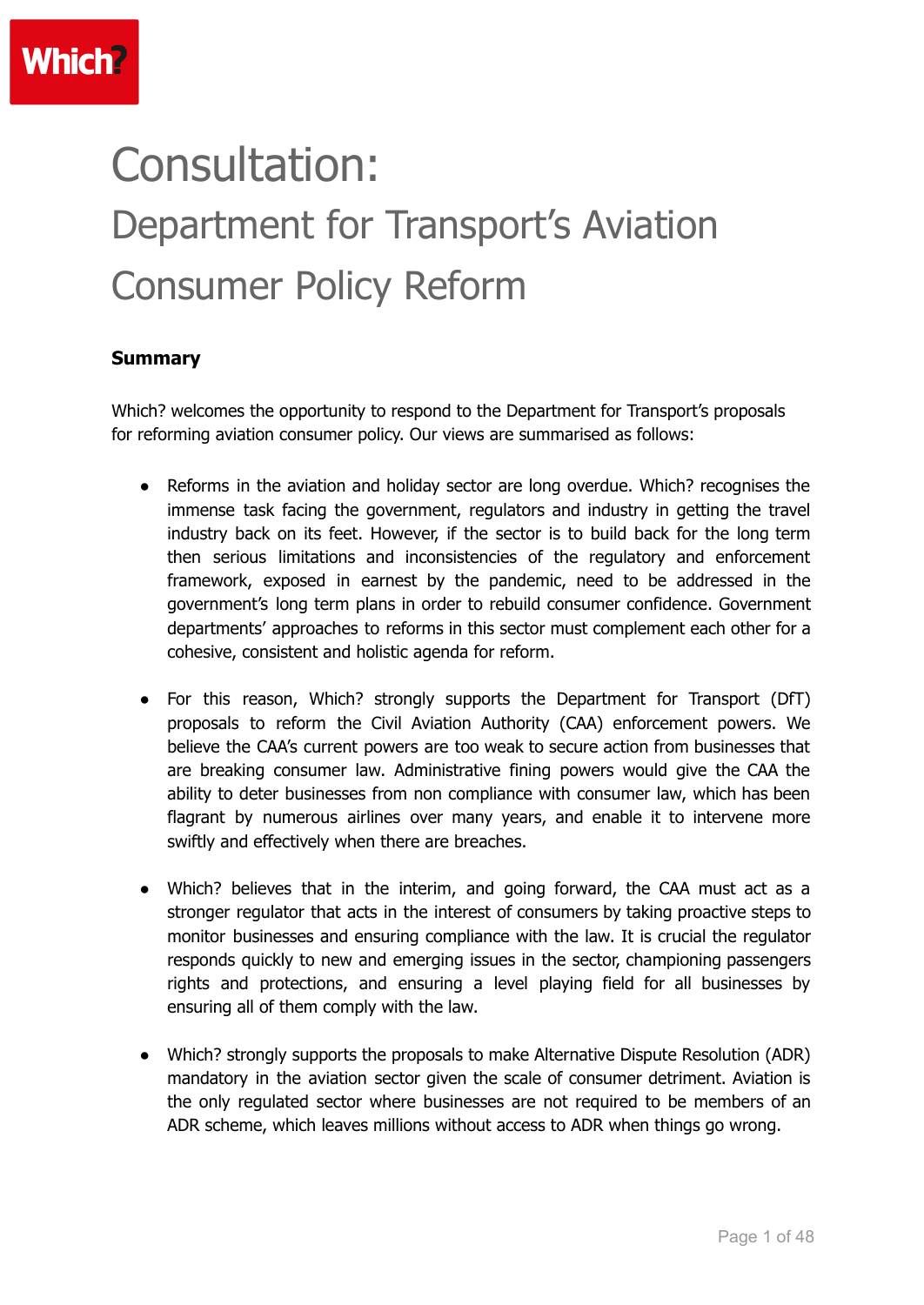

- We are concerned that having more than one ADR provider works against consumers' interests and therefore we urge the government to establish a single provider in the form of a statutory-backed ombudsman. It is crucial that a robust oversight system is set up so that the CAA can effectively monitor the ADR system performance and quality of outcomes.
- We would also reiterate in this context our call for an effective collective redress regime for passenger rights, as for other consumer protection matters, as already exists for competition cases. As set out in detail in our response to the recent BEIS competition and consumer policy consultation, there are many benefits to such a system, especially if it is implemented on an 'opt-out' basis. These include: addressing systemic and widespread consumer detriment; a more efficient use of the court system; and encouraging settlement of meritorious claims.
- Which? has serious concerns about the lack of evidence to support the proposals to change the Regulation EC261/2004 compensation rules, as retained in UK law, for domestic flights that are delayed. The same concerns would also apply if the same approach was applied to cancellations and denied boarding situations. We note that the consultation is only seeking views on cancellations and denied boarding situations and no changes are proposed at this stage.
- The primary purpose of EC261 is to ensure a high level of consumer protection, including by providing sanctions that are 'effective, proportionate and dissuasive', and this crucial point has not been taken into account in the consultation. Any new proposal to replace existing EC261 rules must still meet its original objective. Therefore, we believe that the proposals presented in this consultation do not offer a strong enough deterrent that would stop airlines from delaying, cancelling or overbooking flights.
- Furthermore, we are concerned that the DfT's proposals on compensation would not provide passengers with any compensation for the 'consequential losses' they would incur as a result of the delay. In such circumstances, the ticket price paid by the customer will not be proportionate to the harm caused by the long delay.
- We are also concerned that the impact assessment that accompanies this consultation fails to provide the evidence required to support the proposals that the government is making. Our concerns include:
	- $\circ$  the lack of consideration of the distributional impact of the proposed changes, given that the likelihood of someone taking a domestic flight is strongly related to where they live and it is clear that changes will impact some parts of the UK more than others. The proposed new rules would disproportionately affect some groups of passengers, such as those flying to and from Northern Ireland and Scotland. Likewise, there is no consideration of the impact these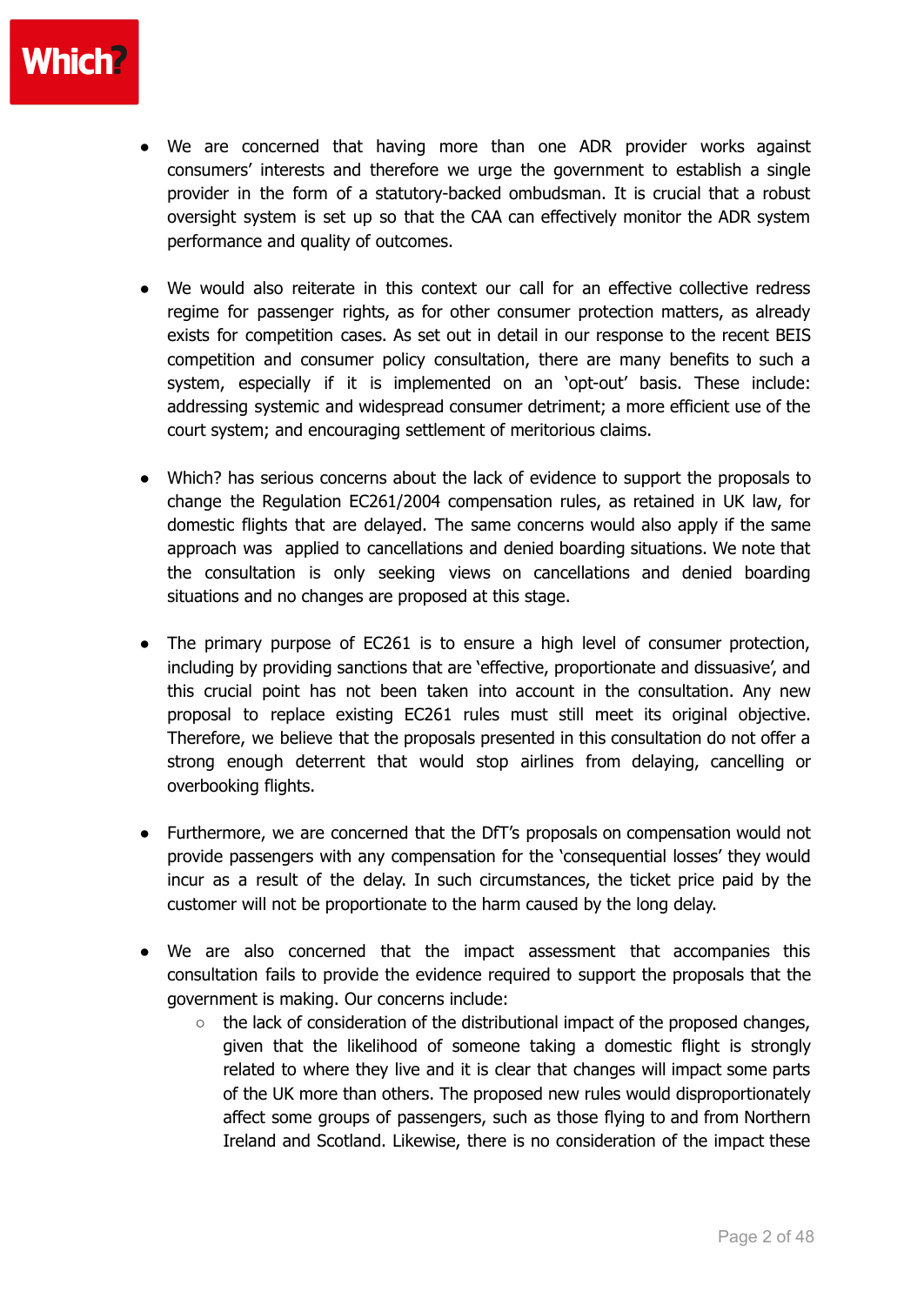

new rules would have on disabled passengers despite the consultation covering separate proposals on accessibility.

- The prominence given to claims made by low-cost airlines that compensation can be equivalent to 3% of their turnover without any substantiated evidence made publicly available to support these claims.
- The lack of consideration of the impact these new rules would have on cancellations and connecting flights. The ambiguity and lack of clarity in the consultation text and the impact assessment on these topics is disappointing and highly problematic.
- For these reasons, we are disappointed that the DfT decided to proceed with a consultation on the highly complex topic of passenger compensation for disrupted flights without first attempting to collect the evidence via an official call for evidence or through a pre-consultation exercise.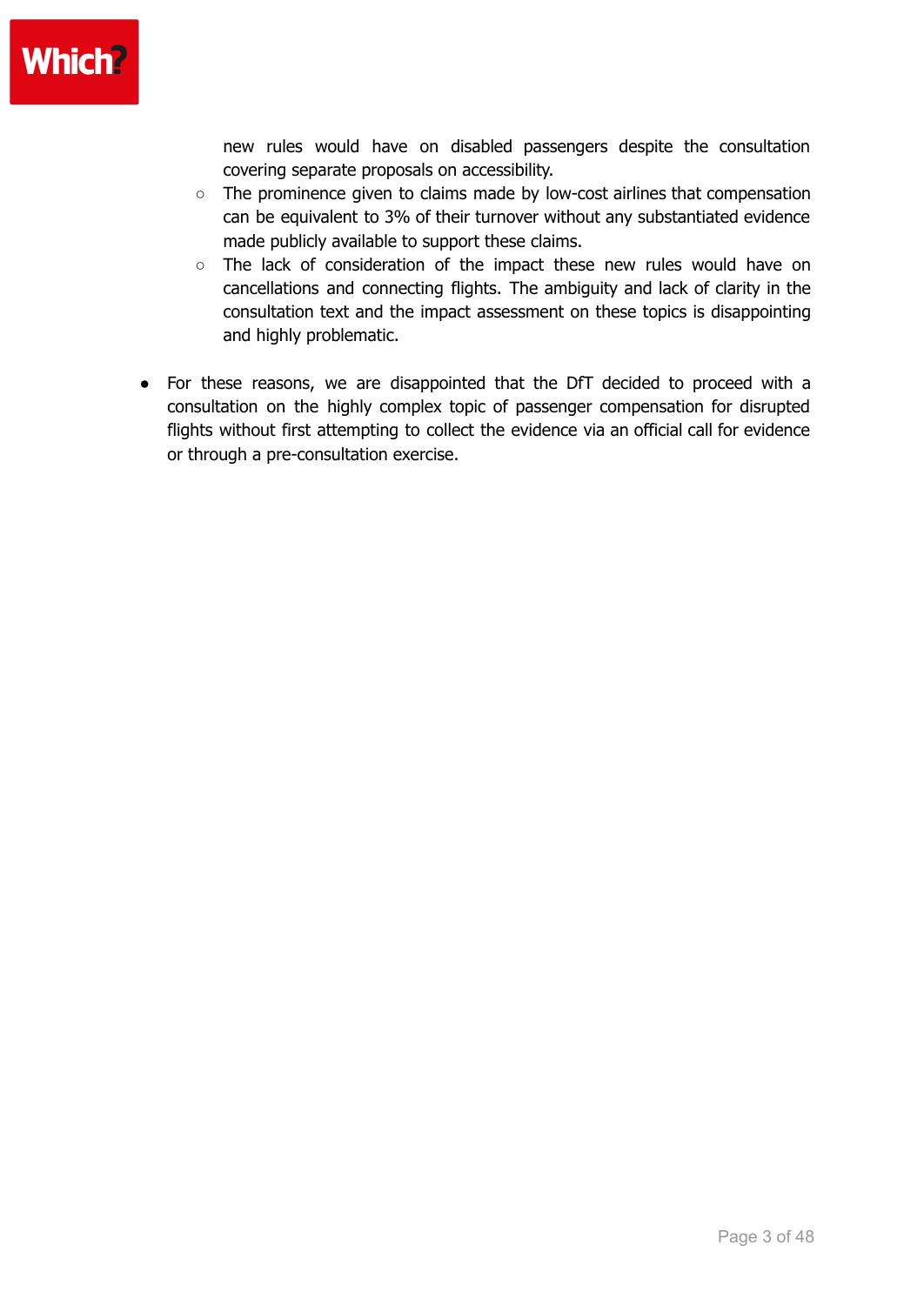

## **Table of contents**

|                | <b>Summary</b>                                |                                                           | 1  |  |  |
|----------------|-----------------------------------------------|-----------------------------------------------------------|----|--|--|
|                | 1. Introduction                               |                                                           |    |  |  |
|                | 1.1                                           | The Consumer Enforcement Landscape in the                 |    |  |  |
|                |                                               | <b>Aviation Sector</b>                                    | 5  |  |  |
|                | 1.2                                           | <b>Airlines Malpractice</b>                               | 7  |  |  |
|                | 1.3                                           | <b>Which?'s View on Reform in Aviation and</b>            |    |  |  |
|                |                                               | <b>Holiday Sector</b>                                     | 10 |  |  |
| 2 <sub>1</sub> | <b>Key Recommendations</b>                    |                                                           |    |  |  |
| З.             | <b>Response to the Consultation Questions</b> |                                                           |    |  |  |
|                | 3.1                                           | <b>Tools for the Regulator to Protect Consumers</b>       |    |  |  |
|                |                                               | and Ensure Fair Treatment                                 | 15 |  |  |
|                | 3.2 <sub>1</sub>                              | <b>Resolution aor Individual Consumers</b>                | 20 |  |  |
|                | 3.3                                           | <b>Compensation for Delays and Cancellations</b>          | 32 |  |  |
|                | 3.4                                           | <b>Accessibility</b>                                      | 41 |  |  |
|                | 4. Annex A:                                   | <b>Which?'s View of DfT's Impact Assessment (IA)</b>      |    |  |  |
|                |                                               | relating to the compensation proposals                    | 44 |  |  |
|                | 5. Annex B:                                   | <b>Which?'s Investigation on DfT's Compensation Plans</b> | 48 |  |  |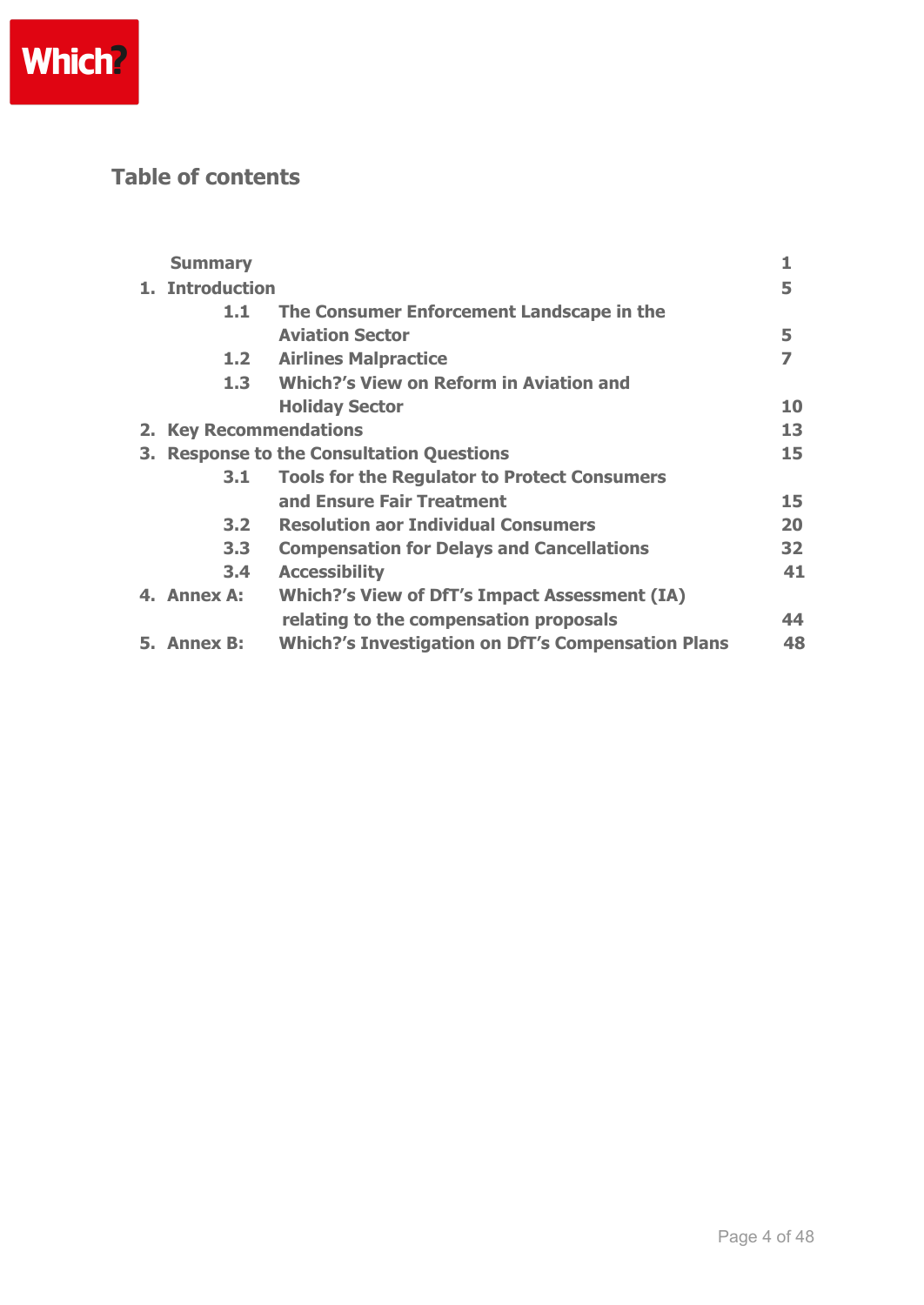## **Introduction**

#### **The consumer enforcement landscape in the aviation sector**

The scale of the consumer detriment caused by passenger rights violations over the years, and unfair commercial practices by parts of the industry, have put a spotlight on the weakness of the current enforcement framework and the urgent need to reform and enhance the powers of the Civil Aviation Authority (CAA).

As stated in our response to the Department of Business, Energy and Industrial Strategy (BEIS) consultation on consumer and competition reforms in October 2021, we believe the Government has a clear opportunity at present to make progress on key reforms in the aviation sector by strengthening the enforcement powers of the CAA and mandating a single mandatory Ombudsman scheme.<sup>1</sup> The lack of accountability in the sector has allowed unlawful behaviour to persist, with non-compliant businesses facing no consequences and consumers left to shoulder the bill. These systemic issues are particularly evident in the regulators' failed attempts at enforcing consumer protection law during the pandemic.

However, this is not a symptom of the Covid-19 pandemic. The need for regulatory intervention to uphold air passenger rights has been clear for years. The pandemic has only exacerbated structural enforcement problems that were already present before the Covid-19 crisis. Examples of this need include the failure of Monarch and Thomas Cook which required taxpayers intervention, the Icelandic ash cloud that grounded planes and passengers for days with no recourse to refunds, Ryanair workers' industrial action in 2018 that saw passengers refunds refused and the airline ignore CAA and Alternative Dispute Resolution (ADR) scheme rulings, and the long term small claims court backlog costing both individual consumers and the taxpayer.

The lack of enforcement in this sector has been demonstrated in various national and international studies. Key findings include:

- Passenger rights are comprehensive but consumers have to fight to have them protected and enforced, and there is no system of collective redress in contrast with competition law breaches. 2
- Consumer's awareness of passenger rights remains relatively low, and passengers on the same flight can be treated differently depending on their understanding of their rights. More importantly, they "frequently do not obtain them due to problems with enforcement". 3

<sup>1</sup> 'Which? Response to Reforming Competition and Consumer Policy consultation', Which? <https://www.which.co.uk/policy/consumers/7333/consultation-responses>

 $3$  lbid.  $2$  Special report no 30/2018: EU passenger rights are comprehensive but passengers still need to fight for them. <https://www.eca.europa.eu/en/Pages/DocItem.aspx?did=47547>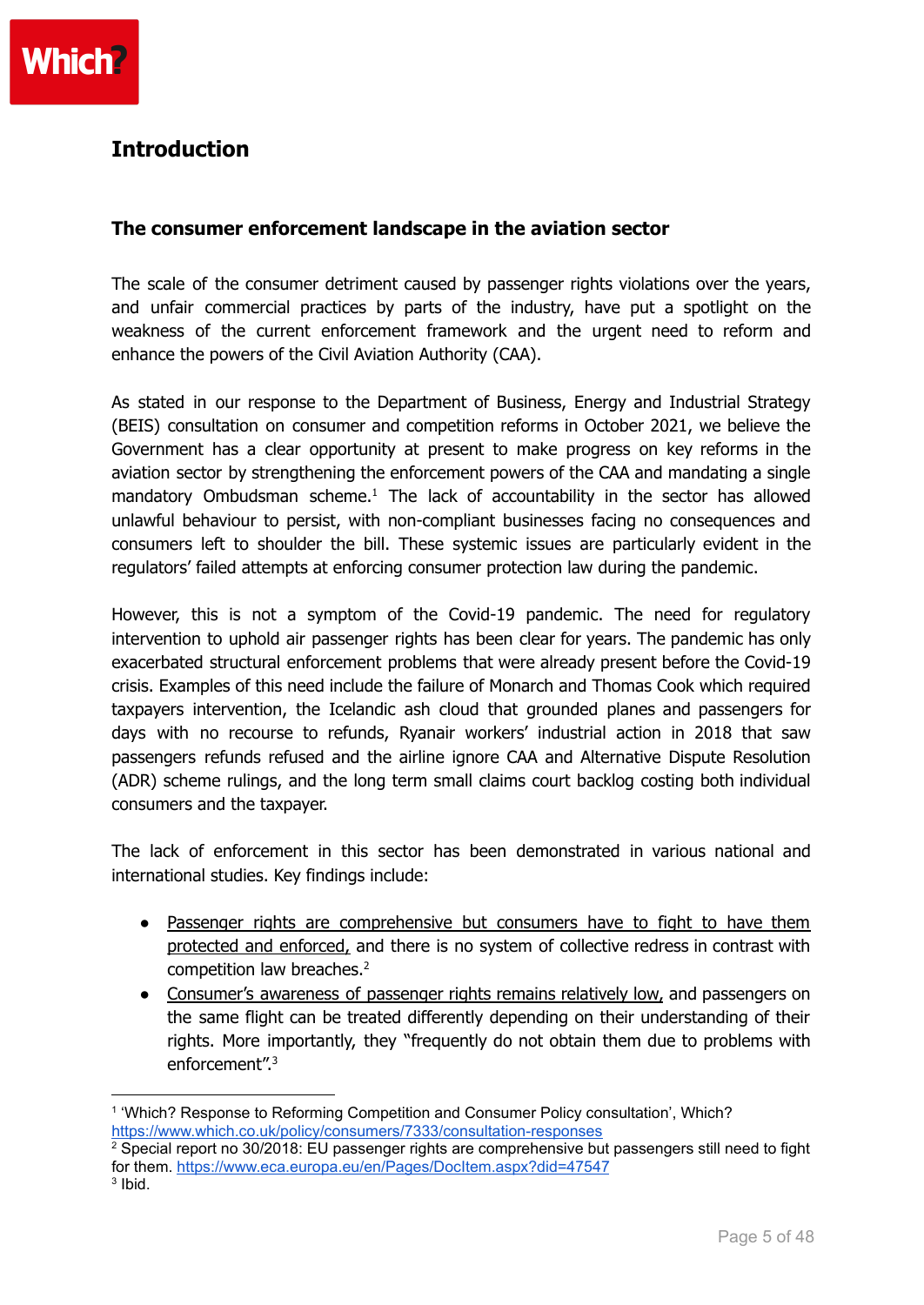- UK passengers are concerned that they would not be treated fairly if things go wrong, with around two in 10 passengers found to be lacking confidence in the sector in 2019.<sup>4</sup> It is important to consider how a stronger, more effective enforcement toolkit, which works alongside a clearer and more consistent set of consumer rights, would help address the lack of consumer trust in the sector.
- Air passenger rights have not been safeguarded during the Covid-19 crisis with passengers forced to accept vouchers, without the option for a refund, a practice that is unlawful.<sup>5</sup> In the initial period of the crisis, many passengers were not informed of their rights and were not reimbursed, or had no other choice than to accept vouchers. Despite the airlines' commitments to the CAA and the European Commission<sup>6</sup>, Which? has found a further example of where an airline may still be acting in breach of Regulation EC261, by implementing an alternative refund mechanism where passengers' refunds are initially placed in an e-wallet. Customers will then need to get in touch a second time to ask to withdraw the cash they are due, and there appear to be some limitations in how the balance of refunds held in the e-wallet can be used.<sup>7</sup>

For these reasons, we strongly believe the government should grant the CAA administrative fining powers, bringing it in line with other sector regulators in the UK and abroad, and should make progress on reforming redress mechanisms for consumers. Watering down passenger rights for domestic flights, especially following an unprecedented crisis such as the pandemic, is not the solution to boost the economy and regain consumer confidence in the aviation and holiday sector.

#### The ongoing CAA v Ryanair case

A clear example of the weakness of the enforcement system in aviation, and how this results in consumer harm, is the Ryanair crew strike cancellation case, which represents the only time in which the CAA has taken enforcement action in the last 19 years. The CAA made an application to the courts against Ryanair in 2018 for its failure to compensate passengers after disruption to flights due to a strike by the airline's pilots. The regulator has been involved in this long running legal case since then, and despite the High Court ruling in favour of the CAA in April 2021, and the Court of Appeal decision against the airline in February 2022, the case is still ongoing as we understand that Ryanair has indicated that it is seeking to appeal to the Supreme Court.

<https://publicapps.caa.co.uk/modalapplication.aspx?appid=11&mode=detail&id=9203>

<sup>5</sup> Special Report 15/2021: Air passenger rights during the Covid-19 pandemic: Key rights not

<sup>4</sup> Wave Seven: UK Aviation Consumer Survey.

 $6$  Following a complaint that BEUC and 11 of its members (including Which?) filed in July 2020 about systematic breaches of air passenger rights in the first half of 2020, and investigations by the EC and the Network of Consumer Protection Cooperation authorities (CPC), 16 major EU-based airlines committed to improving their cancellation policies and how they treat passengers in such events. [https://www.beuc.eu/publications/beuc-reports-major-airlines-breaching-passenger-rights-and-calls-in](https://www.beuc.eu/publications/beuc-reports-major-airlines-breaching-passenger-rights-and-calls-industry-investigation/html) [dustry-investigation/html](https://www.beuc.eu/publications/beuc-reports-major-airlines-breaching-passenger-rights-and-calls-industry-investigation/html) protected despite Commission efforts. <https://www.eca.europa.eu/en/Pages/DocItem.aspx?did=58696>

<sup>&</sup>lt;sup>7</sup> 'Is Ryanair breaking the law over refunds again? How to get your cash back.' Which? <https://www.which.co.uk/news/2022/03/travel-news-ryanair-refund/>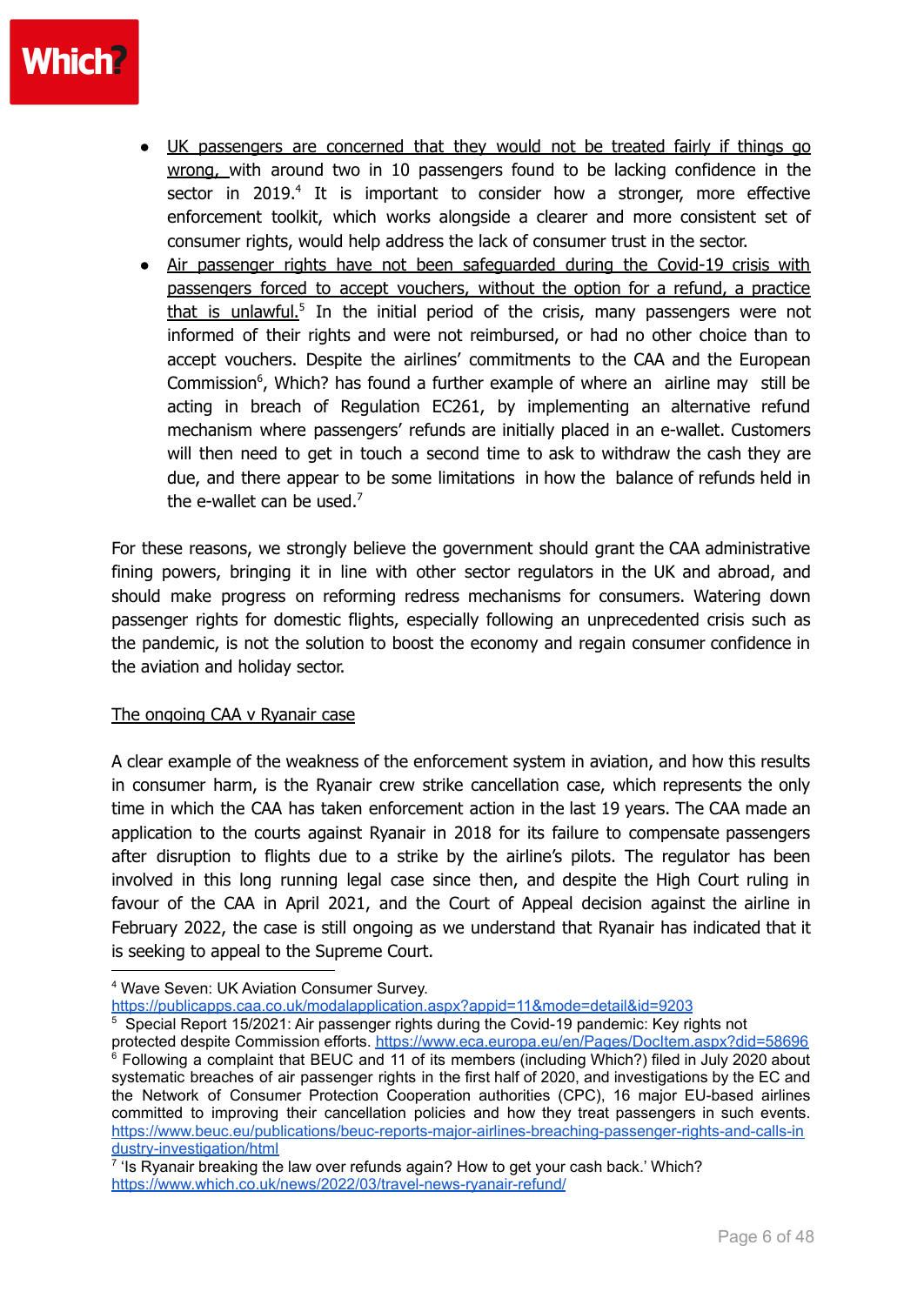

Ryanair has already faced similar, and faster, action brought by enforcement agencies in other European countries. For example, the airline was fined  $E1,850,000$  by the Italian competition enforcement authority for the 2017 mass strike-related cancellations in relation to flights to and from Italy. $8$  As further explained in answer to Question 1 below, there are other good examples of fining powers, such as those in Greece, where the Hellenic Civil Aviation Authority has established a set of administrative fines that can be imposed on airlines found in breach of Regulation EC261. In particular, the system is set out so that, when airlines refuse paying compensation under Article 7 of EC261, they would have fines imposed upon them that are calculated based on the number of passengers booked on the affected flight.<sup>9</sup> Internationally, some comparable authorities have more extensive powers<sup>10</sup> and use them regularly, as in Canada.<sup>11</sup>

Although all companies should have the right to appeal, the process that has been followed in the CAA v Ryanair case is likely to result in passengers waiting at least five years to receive compensation for cancelled flights. If the CAA had had the ability to impose, or threaten to impose, a direct fine on the airline, this lengthy and costly court process could have been avoided.

#### **Airlines malpractice**

For consumers to realise the benefits of regulations on air travel and package holidays, the rules have to be clear, coherent and effectively enforced. Consumer rights are meaningless if they are not enforced.

Which? investigations have repeatedly shown that some airlines are prepared to break the law when it comes to refunds and consumer rights, with little fear of facing any consequences. A recent example illustrates how the weakness of the enforcement system fails to deliver for consumers by allowing malpractice.

Earlier in March, Which? published an investigation on Ryanair's Wallet, calling on the CAA to step in and investigate this potential breach of consumer protection law and inform passengers of their rights if an airline cancels their flight. The Wallet is a facility the airline introduced last year whereby refunds are automatically paid into a 'Wallet' attached to customers' Ryanair accounts – from which they must then request to withdraw their funds.

<sup>8</sup> "Mass cancellation of flights in September and October 2017, Ryanair fined €1,850,000', AGCM. <https://en.agcm.it/en/media/press-releases/2018/6/alias-2498>

<sup>&</sup>lt;sup>9</sup> Imposing penalties where an airline does not apply EU Regulation (EC) No 261/2004, March 2022. [https://www.gov.gr/en/sdg/travel-within-eu/passenger-rights/general/imposing-penalties-where-airline](https://www.gov.gr/en/sdg/travel-within-eu/passenger-rights/general/imposing-penalties-where-airline-does-not-apply-eu-regulation-ec-no-261-2004)[does-not-apply-eu-regulation-ec-no-261-2004](https://www.gov.gr/en/sdg/travel-within-eu/passenger-rights/general/imposing-penalties-where-airline-does-not-apply-eu-regulation-ec-no-261-2004)

<sup>&</sup>lt;sup>10</sup> Study on the EU Regulatory Framework for Passenger Rights, Comparative analysis of good practices, November 2021, EC. <https://data.europa.eu/doi/10.2832/94240>

<sup>&</sup>lt;sup>11</sup> See: <https://otc-cta.gc.ca/eng/summaries-enforcement-actions>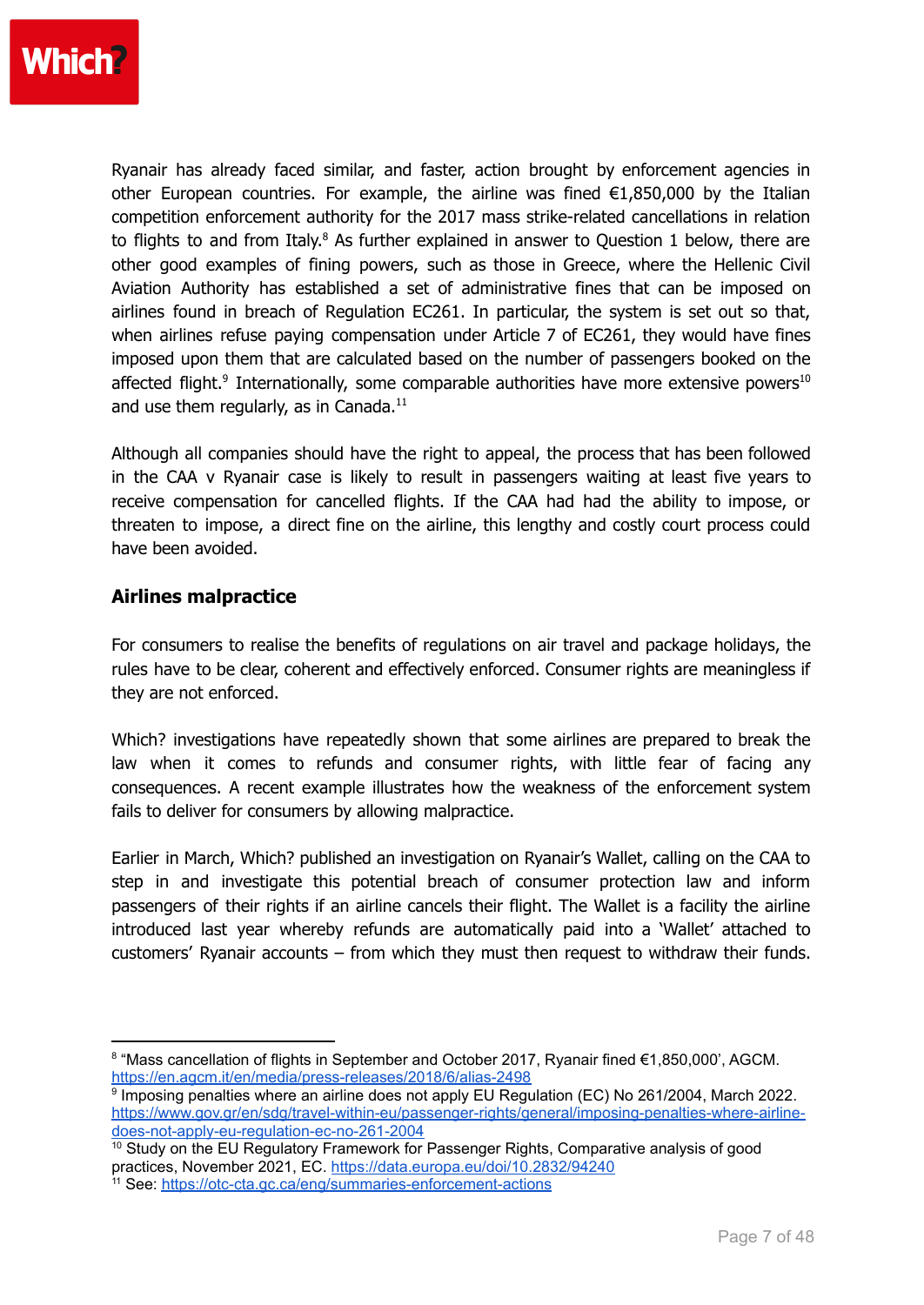

Which? believes this creates an extra step in the process, which could result in fewer people claiming their money back in cash. $^{12}$ 

Under Article 7(3) of Regulation EC261, airlines are required to obtain travellers' signed agreement if they wish to provide a voucher or 'other services' (which we believe the Wallet would be viewed as) as an alternative to a cash refund. Ryanair does not appear to give passengers a choice as to whether their refunds are issued into the Wallet, which may be in contravention of EC261 and the airline's commitment to the CAA and the European Commission in regards to vouchers and refunds policies.<sup>13</sup>

Travellers need a stronger regulator that is able to take swift, meaningful action and is willing to use its enforcement powers on behalf of the consumer.

#### Airline's handling of passenger refunds during the pandemic

During the course of the pandemic, tens of thousands of refunds were not paid to consumers within the specified legal time frame with many having to wait weeks or months to receive their refund, in clear breach of Regulation EC261.

To date, there are still millions to be paid for flights that were cancelled at the start of the pandemic while several holiday providers and their customers are still waiting to receive the flight portion of their holiday refunds from the airlines.<sup>14</sup>

The scale of the consumer detriment caused by these passenger rights violations and industry's unfair commercial practices has put a spotlight on the weakness of the current enforcement framework and the urgent need for reforming and enhancing the CAA powers. The lack of accountability in the sector has allowed unlawful behaviour to persist, with businesses facing no consequences and consumers left to shoulder the bill. These systemic issues are particularly evident in the regulators' failed attempts at enforcing consumer protection law during the pandemic.

 $13$  CAA review into airline refund practices during the Covid-19 pandemic, CAP1947. <https://publicapps.caa.co.uk/modalapplication.aspx?appid=11&mode=detail&id=9711> and Consumer protection: Airlines commit to timely reimbursement after flight cancellations, EC. [https://ec.europa.eu/commission/presscorner/detail/en/IP\\_21\\_4944](https://ec.europa.eu/commission/presscorner/detail/en/IP_21_4944)

<sup>&</sup>lt;sup>12</sup> 'Which? calls for investigation of Ryanair's Wallet refunds policy over possible breaches of consumer law', Which?, Available at:

[https://press.which.co.uk/whichpressreleases/which-calls-for-investigation-of-ryanairs-wallet-refunds-p](https://press.which.co.uk/whichpressreleases/which-calls-for-investigation-of-ryanairs-wallet-refunds-policy-over-possible-breaches-of-consumer-law/) [olicy-over-possible-breaches-of-consumer-law/](https://press.which.co.uk/whichpressreleases/which-calls-for-investigation-of-ryanairs-wallet-refunds-policy-over-possible-breaches-of-consumer-law/)

 $14$  In a survey of ATOL licence holders carried out in June 2021, Which? found that most respondents are still waiting to receive substantial refund payments from airlines, with some refund requests going back to March 2020. Several of these businesses chose to pay full refunds to their customers using their own cash reserves to cover the flight portion of the holiday, which put significant pressures on working capital, while others had to acquire additional financing to cope and to meet the legal requirements of the PTRs. From recent conversations with industry, Which? understands that there are still a lot of outstanding payments stuck between airlines and travel agents and consumers.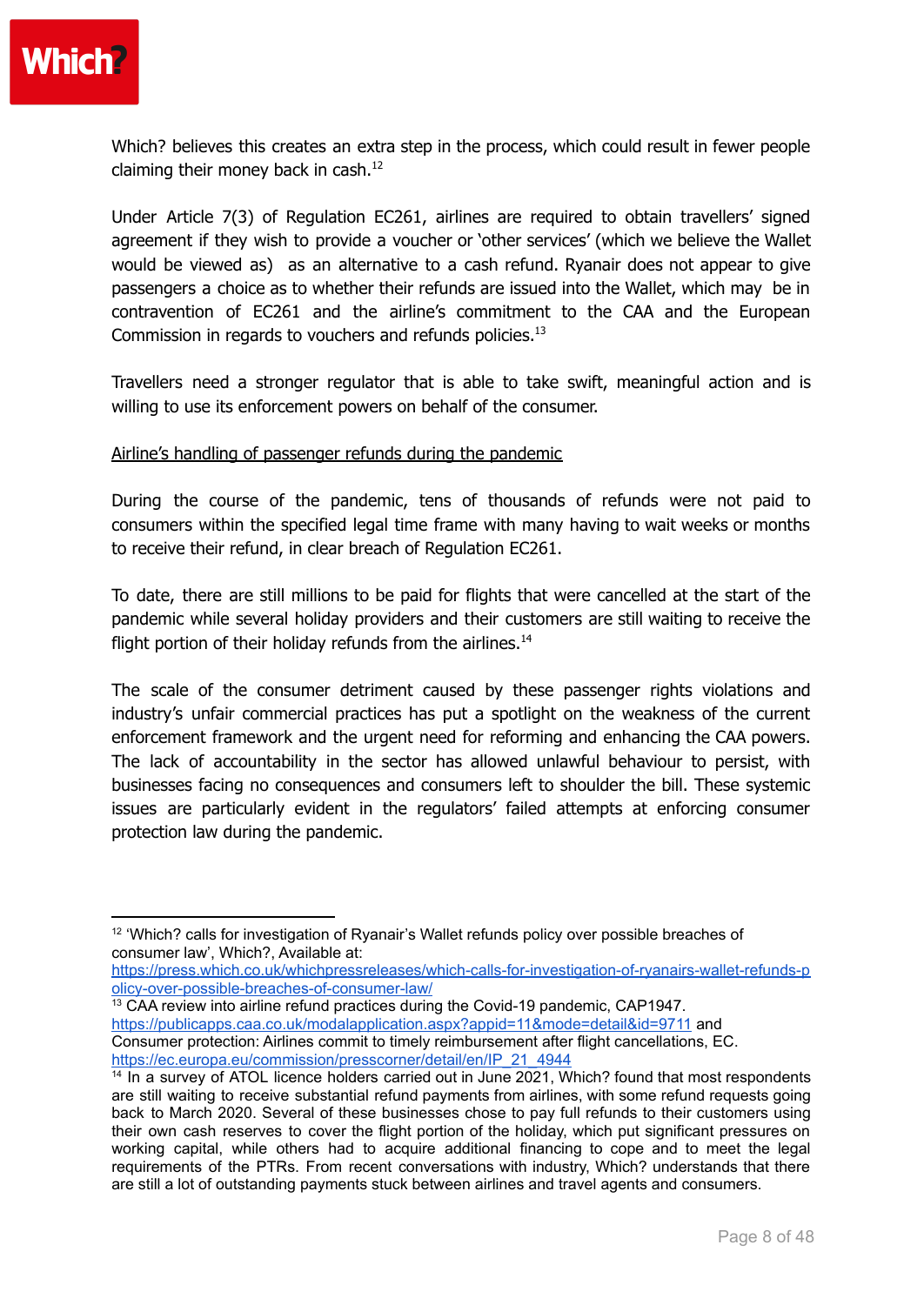

The CAA's review of airlines' behaviour was largely ineffectual in changing airline refund practices. Even though the regulator identified several carriers that weren't paying refunds 'sufficiently quickly', it opted not to take enforcement action after receiving commitments from the airlines to improve their performance. <sup>15</sup> Which? passed on evidence to the regulator showing that some airlines still failed to comply with the law, with passengers who were due to travel in March 2020 still waiting for a refund in the Summer, but no enforcement action was taken against those airlines that failed to meet their commitments to the regulator.

The Competition and Markets Authority's (CMA) own investigation into British Airways and Ryanair over their failure to refund passengers for flights they could not legally take due to lockdown was positive news for consumers, particularly given the success the CMA had had in its intervention in the package holiday sector where it secured commitments from holiday companies to comply with the law and return millions of pounds to affected customers. However, the announcement of the CMA closing the case was a further blow to consumer trust in this market and in the regulators' ability to safeguard their rights. <sup>16</sup> At the time, the CMA's Chief Executive Andrea Coscelli said:

"We strongly believe people who are legally prevented from taking flights due to lockdown laws should be offered <sup>a</sup> full refund and we launched this investigation in the hope that we would be able to secure <sup>a</sup> positive outcome for consumers. However, after considering the relevant law and gathering evidence in our investigation, we have concluded that the length of time that would be required to take this case through the courts, and the uncertain outcome, can no longer justify the further expense of public money.

Given the importance of this to many passengers who have unfairly lost out, we hope that the law in this area will be clarified."

The issue explored by the CMA in their investigation on BA and Ryanair is an evident inconsistency between EC261 air passenger rights, as retained in UK law, and the Package Travel Regulations. Indeed, Regulation EC261 does not cover whether consumers should be refunded when they are legally prohibited from travelling but their flight goes ahead - this is not the case with the Package Travel Regulations, and it's something the DfT should have sought to clarify in the present consultation.

Not all airlines have been refusing refunds for flights passengers couldn't take due to lockdown. For example, when Which? asked the UK's five biggest airlines if their customers could claim a refund if prevented from travelling due to lockdown laws, Jet2, Tui and Easyjet confirmed they could, even if the flight was still operating. <sup>17</sup> However, given the lack of

<sup>16</sup> CMA closes investigation into British Airways and Ryanair. <https://www.gov.uk/government/news/cma-closes-investigation-into-british-airways-and-ryanair>

<sup>&</sup>lt;sup>15</sup> CAA review into airline refund practices during the pandemic, CAP1947. <https://publicapps.caa.co.uk/modalapplication.aspx?appid=11&mode=detail&id=9711>

<sup>&</sup>lt;sup>17</sup> Ryanair and British Airways continue to refuse refunds for customers who can't legally travel, Which?. Available at: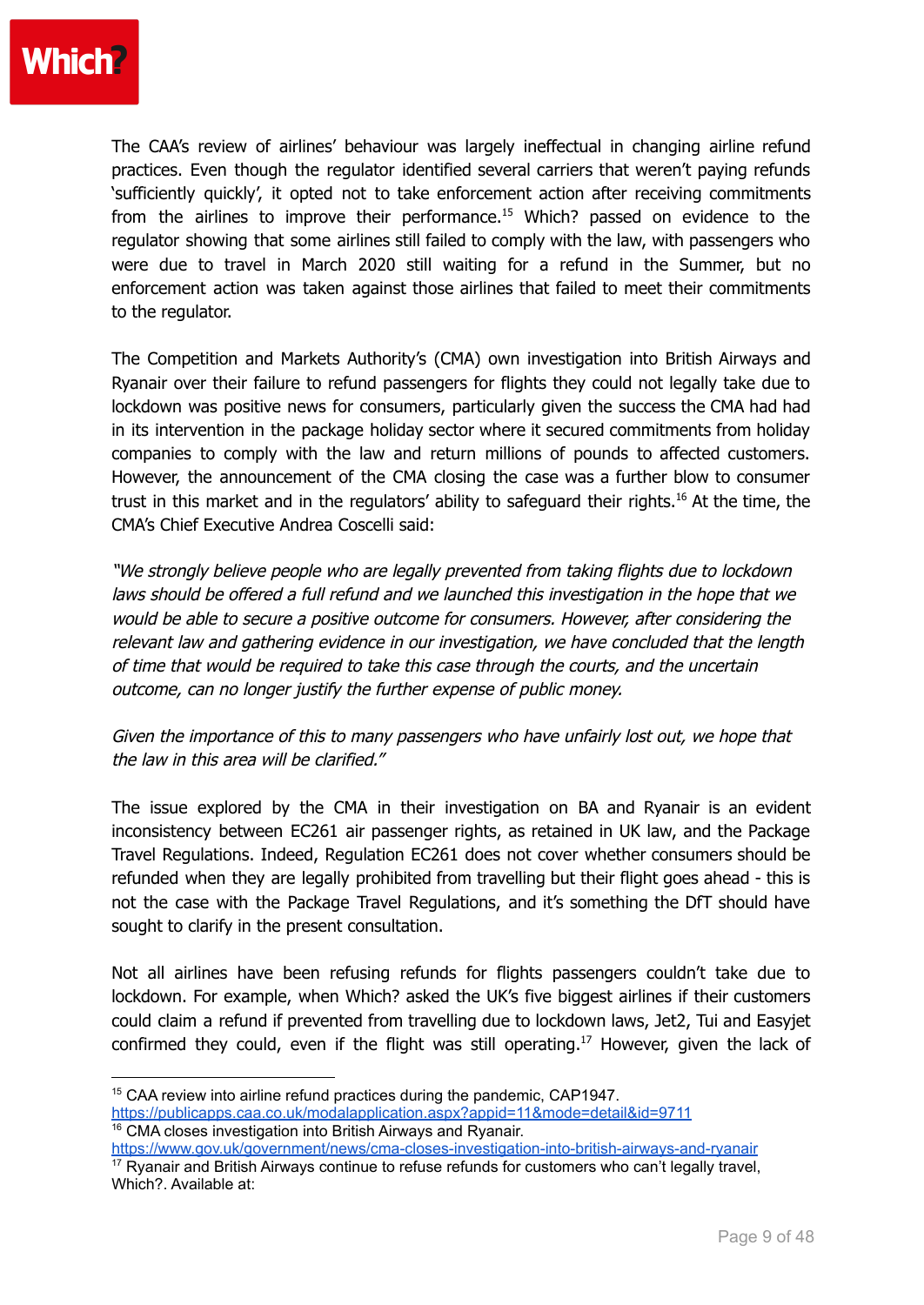

enforcement action on airlines that violated passenger rights, many consumers are having to take matters into their own hands. We have heard from many who are having to incur the financial cost, stress and time challenges of taking the case to a small claims court in order to get the refunds they are owed.

"In June 2020 I booked flights for four to Tenerife (to fly on Dec 23 2020), at <sup>a</sup> cost of £2,700. On 22 December Spain joined the list of countries banning UK nationals from entering. I duly received an email from Ryanair advising me that we would not be allowed to board the flight. Ryanair refused <sup>a</sup> refund and merely offered <sup>a</sup> one-off flight change, to be effected by 31 March 2021. I had to initiate <sup>a</sup> claim via the small claims court hoping that common sense and justice will prevail''.

Some airlines have behaved unfairly towards their customers during the pandemic and this negatively impacted consumers' trust in the market. It is important to note that both the legacy carriers and the low cost airlines have breached consumer law and, unlike the package holiday sector which has been subject to enforcement action by the CMA, these businesses have been emboldened to do so by the absence of regulatory action which encourages further bad behaviour across the industry.

We are aware of airlines breaking or bending the rules, failing to provide refunds to their customers or the travel agents who booked the flight for the consumer, and other airlines then copying them because they effectively 'got away with it'.

We are concerned that this might have an impact on competition in the market, and on the protections, choice, and value available to consumers. When Monarch and Thomas Cook failed, it was the taxpayer who paid. As we come out of the pandemic, we urge the government to consider these issues when looking at the aviation and holiday market.

#### **Which? view on reforms in the aviation and holiday sector**

The government's current approach to travel sector reforms lacks ambition and a long-term coherent vision. As consumers return to travel, the government and the CAA should address the long-standing structural problems affecting this sector, including the practice of using consumers' prepayments as working capital, which is the object of discussion in the ATOL consultation, and the disparities between airlines and holiday providers regulations. A more rigorous approach to regulating the industry, and robust enforcement of breaches of consumer law, would also bring much needed stability to the sector in the aftermath of the pandemic.

These issues are not unique to the UK sector and are also being explored elsewhere. As part of its programme on the Sustainable and Smart Mobility Strategy and the New Consumer

[https://www.which.co.uk/news/2021/01/ryanair-and-british-airways-continue-to-refuse-refunds-for-cust](https://www.which.co.uk/news/2021/01/ryanair-and-british-airways-continue-to-refuse-refunds-for-customers-who-cant-legally-travel/) [omers-who-cant-legally-travel/](https://www.which.co.uk/news/2021/01/ryanair-and-british-airways-continue-to-refuse-refunds-for-customers-who-cant-legally-travel/)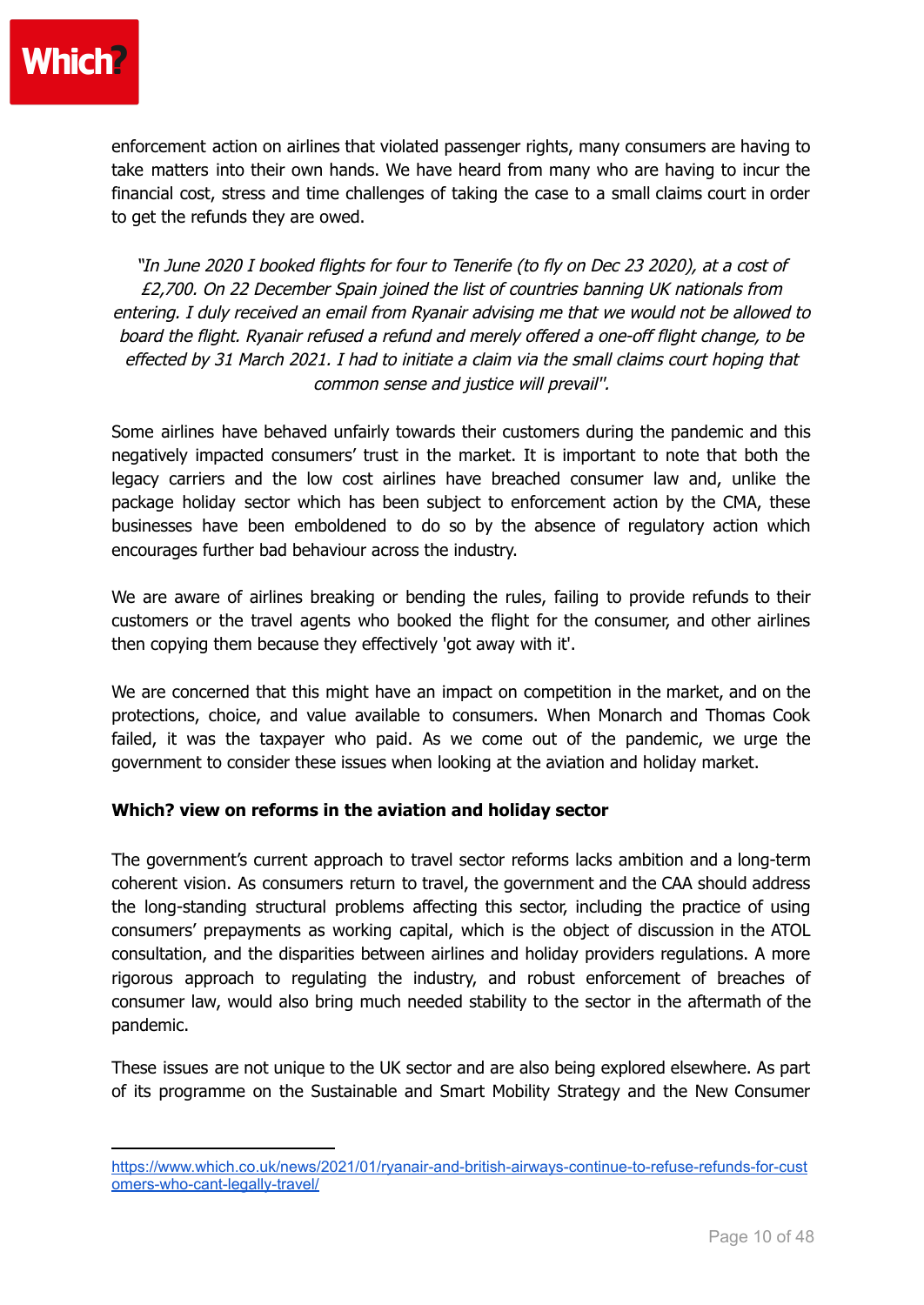

Agenda<sup>18</sup>, the European Commission is currently conducting an analysis of passenger rights and the Package Travel Directive with a focus on ensuring existing rights are properly enforced and the inconsistencies between the two regulatory frameworks are addressed taking in the lessons from the pandemic.<sup>19</sup>

We strongly believe that for reforms in this sector, such as the CAA's ATOL reform, to be effective and fair to consumers and industry alike, the Government must aim for an ambitious and harmonised approach to regulation of holidays and flights underpinned by close collaboration between DfT and BEIS. Similarly, it is not enough for the CAA to tinker at the edges, a piecemeal approach to changing rules seems inefficient and could exacerbate and prolong long-term structural problems until a natural disaster or large business insolvency leads to another wave of mass disruption and cancellations. For example, as part of its ATOL reform, we believe the CAA has a clear opportunity to:

- broaden the scope of its ATOL reform to consider the consumer perspective and lack of understanding of the protections the ATOL scheme offers. $^{20}$
- carefully assess the pipeline money dynamics between the different entities in the payment chain, and how they impact consumer protections. In doing so, it should ensure that new financial requirements for ATOL holders do not exacerbate the regulatory imbalances between the different players in the market.
- Address key changes to consumer protections in the aviation sector as they span both compensation in the event of delay and cancellation, and in the case of insolvency. Air passenger protections and ATOL reforms cannot be looked at in isolation from the airline insolvency provisions. $^{21}$  When airlines go bust, passengers are at risk of being left stranded or without a refund. There have been 87 airline insolvencies from 2011-2019, affecting 5.6m passengers across the European continent, while the collapse of Flybe, Monarch and Thomas Cook is still felt across the industry.<sup>22</sup>

The travel regulatory landscape is fragmented and ineffective, and it exposes consumers to significant detriment caused by confusion over the protections they have depending on how and who they book with. The CAA must act as a stronger regulator and take swift action against businesses that are breaking the law by actively monitoring and investigating misconduct; in doing so, it must work closely with the Government on a broader and more ambitious agenda for reforms. We urge the Government to view the current policy landscape

<sup>19</sup> Travel - Better protection for passengers and their rights, EC, 2022.

 $21$  Ibid. and

<sup>18</sup> <https://eur-lex.europa.eu/legal-content/EN/TXT/?uri=CELEX:52020DC0696>

[https://ec.europa.eu/info/law/better-regulation/have-your-say/initiatives/13290-Travel-better-protection](https://ec.europa.eu/info/law/better-regulation/have-your-say/initiatives/13290-Travel-better-protection-for-passengers-and-their-rights_en) [-for-passengers-and-their-rights\\_en](https://ec.europa.eu/info/law/better-regulation/have-your-say/initiatives/13290-Travel-better-protection-for-passengers-and-their-rights_en)

 $20$  Which? Response to CAA's ATOL Reform consultation, August 2021. <https://www.which.co.uk/policy/travel/7352/consultation-responses>

Air passenger rights in the post pandemic age, BEUC, 2022.

https://www.beuc.eu/publications/beuc-x-2022-005 air passenger rights for the post-pandemic ag [e.pdf](https://www.beuc.eu/publications/beuc-x-2022-005_air_passenger_rights_for_the_post-pandemic_age.pdf)

 $22$  Study on the current level of protection of air passenger rights in the EU, EC, 2020. <https://op.europa.eu/en/publication-detail/-/publication/f03df002-335c-11ea-ba6e-01aa75ed71a1>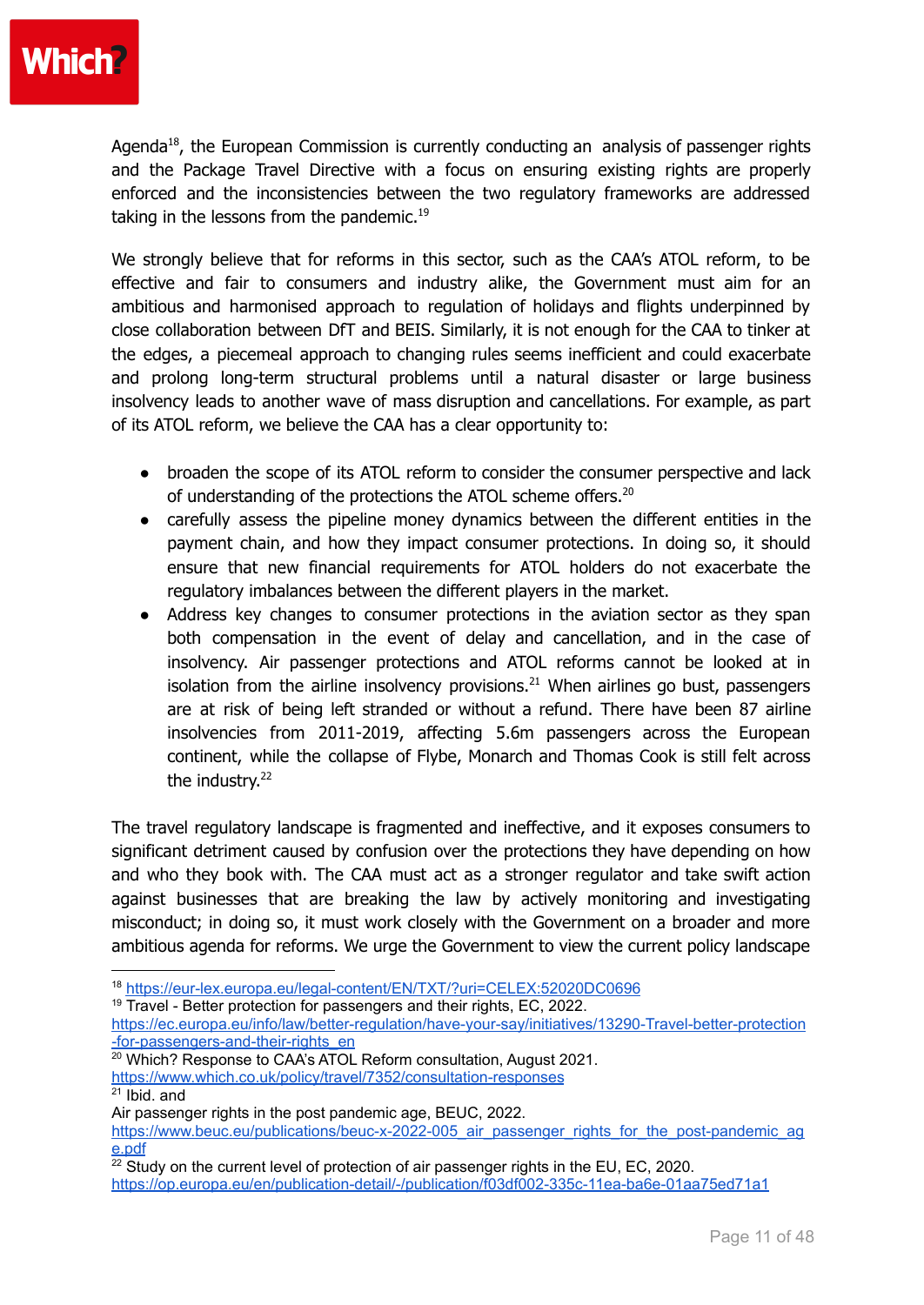## **Which?**

as an opportunity to design a joined-up strategy whereby the upcoming reforms, including those of the CAA's enforcement powers, the ATOL scheme, the Package Travel Regulations and proposals for an Airline Insolvency Bill (AIB), are viewed holistically to create a coherent and understandable set of protections for consumers. DfT and BEIS' approaches to these regulations must complement each other, rather than duplicate responsibilities.

Therefore, noting the reference to the opportunity of withdrawal from the EU in the consultation's Executive Summary<sup>23</sup>, and that the present proposals form part of the government's Brexit Freedoms policy plan<sup>24</sup>, we would urge the government to ensure that changes to such an important consumer protection as Regulation EC261 are not rushed through, under the powers available in the Withdrawal Act or otherwise, but are given much more careful consideration.

<sup>&</sup>lt;sup>23</sup> See para 4 of the Executive Summary.

 $24$  The Benefits of Brexit - How the UK is taking advantage of leaving the EU, 2022. [https://assets.publishing.service.gov.uk/government/uploads/system/uploads/attachment\\_data/file/105](https://assets.publishing.service.gov.uk/government/uploads/system/uploads/attachment_data/file/1054643/benefits-of-brexit.pdf) [4643/benefits-of-brexit.pdf](https://assets.publishing.service.gov.uk/government/uploads/system/uploads/attachment_data/file/1054643/benefits-of-brexit.pdf)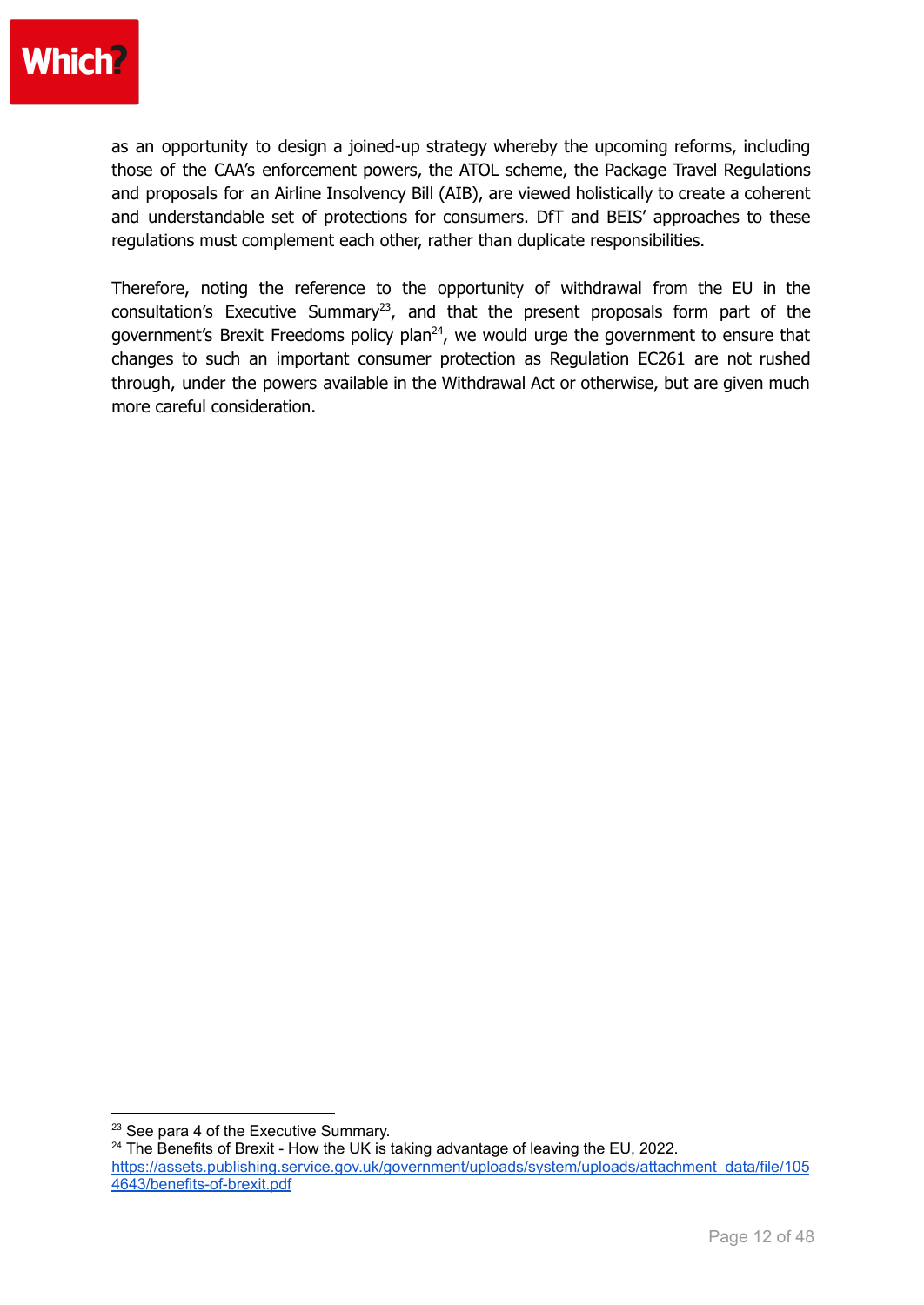

#### **Key recommendations**

**In order to create a well functioning and competitive aviation market, it is essential that travellers can book with confidence, are protected when things go wrong, and have high levels of trust in the regulators and businesses that serve them.**

**Which? calls for a more ambitious approach to reforms that restores consumers' confidence and trust in the aviation and holiday sector. It is crucial that the government sets a coherent and holistic agenda taking account of the following considerations:**

Strengthening public enforcement:

- The government should bring forward legislation that will grant the CAA administrative fining powers for breaches of consumer law.
- The government should set a clear direction on the CAA's role in upholding consumer rights, through effective use of its powers to investigate and enforce against potential breaches of consumer rights across the airline industry.
- The CAA should establish an explicitly consumer-focused code of conduct for the airlines operating in the UK with the objective to hold businesses accountable for their behaviour, setting clear expectations on businesses on what policies and behaviours are fair and transparent.

Reforming private enforcement:

- The government should establish a single statutory-backed mandatory ombudsman scheme in aviation to ensure consumers can enforce their rights directly without the need to resort to the courts.
- The government and the CAA should adopt the ADR recommendations set out in the Aviation Strategy 2050's Passenger Charter including recommendations to introduce mandatory membership of ADR, enhanced standards, greater transparency and stronger oversight from the regulator.
- Where recourse to the courts is necessary, a system for collective redress for passenger rights should be implemented, based on an 'opt-out' approach as for competition cases.

Delivering a coherent and holistic approach to consumer rights in aviation:

● The government should abandon its proposals on compensation, as presented in this consultation, and instead focus on addressing the limits of current legislation and the clarifications that are much-needed. Indeed, the government should consider reviewing EC261 passenger rights, taking in the lessons from the pandemic, by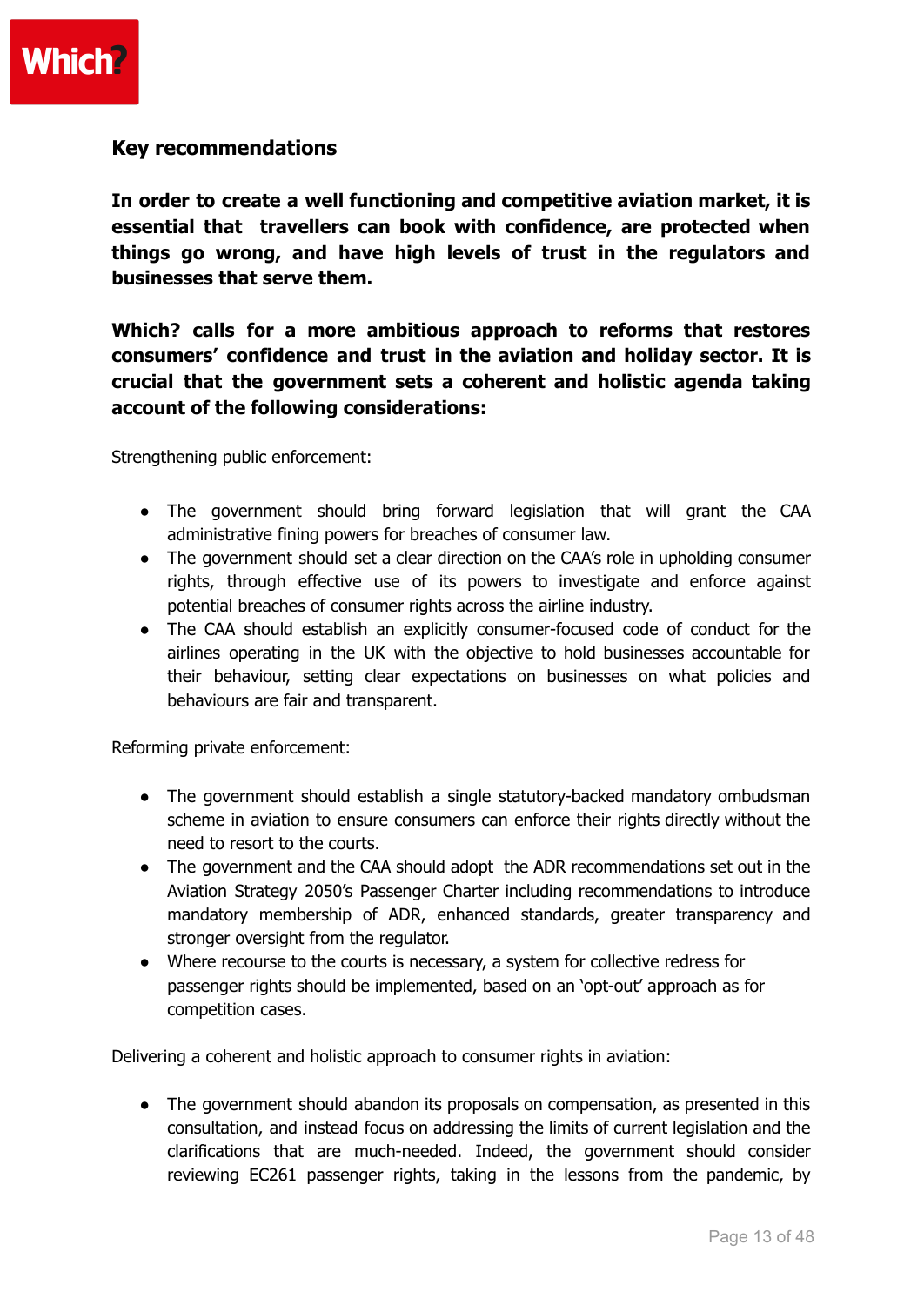

providing clarity in the law on passengers' eligibility for a refund when they are legally prohibited from travelling but their flight goes ahead, and also by clarifying the law in regards to re-routing provisions.

- Following the UK's departure from the EU, the government has the opportunity to reduce inconsistencies between air travel and the Package Travel Regulations (PTRs), bringing greater clarity and protection to consumers.
- We urge the government to design a joined-up strategy whereby the upcoming reforms of consumer rights in travel, including the ATOL reform and proposals for an Airline Insolvency Bill (AIB), are viewed holistically to create a coherent and understandable set of protections for consumers.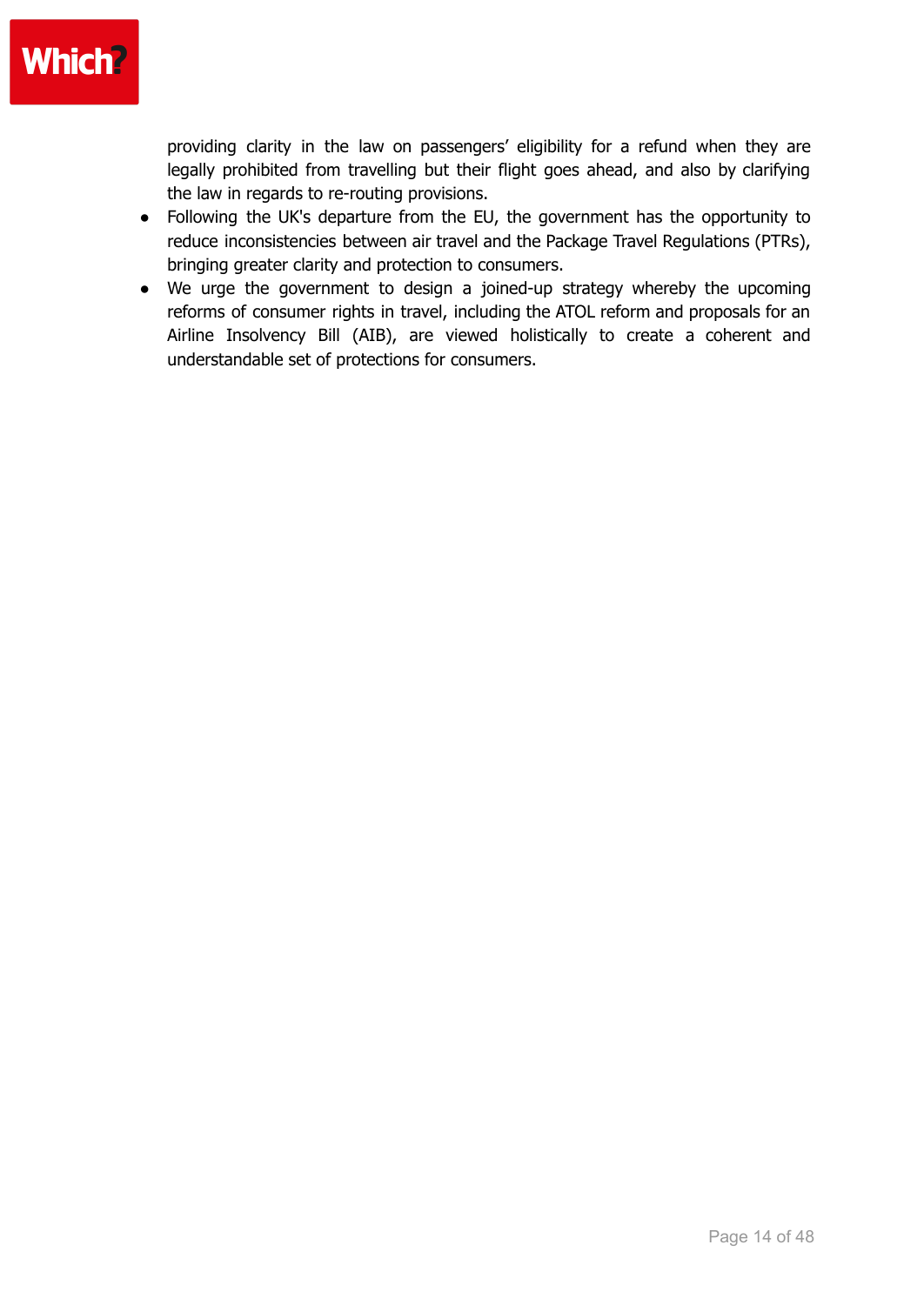

1. Tools for the regulator to protect consumers and ensure fair treatment

## **Question 1. What, if any, additional powers to enforce aviation consumer protection laws directly through civil sanctions should the CAA have? What specific issues would these powers address beyond the enforcement powers already available to the CAA?**

Through our investigations and research, we have demonstrated that the lack of administrative fining powers has undermined the ability of the CAA to enforce consumer law legislation and secure routine compliance, leaving travellers exposed to unfair business practices. We have been calling on the government to reform the powers available to the CAA under Part 8 of the Enterprise Act so that the regulator can take swift and effective action against companies that break consumer law. This will also have a strong deterrent effect on unfair business behaviour and incentivise compliance.

Which? urges the government to grant the CAA administrative powers through a Competition and Consumer Bill which could be presented to Parliament in 2022. This represents a clear opportunity to advance this much needed reform and ensure the aviation regulator is able to take effective action to protect consumers in this sector.

As the sector regulator, the CAA has expertise in matters of consumer rights in aviation that should allow it to identify new and emerging issues affecting passengers in the sector and act swiftly in accordance with its prioritisation principles.

Given these concerns, the government must provide clarity on how it expects enforcement in the travel sector to work in the future and what steps it will take to ensure passengers and travellers alike have a regulator with a clear statutory duty to protect their rights.

The CAA itself acknowledges the urgent need for swift enforcement action given how, over the years and not just during the pandemic, they "have experienced significant obstacles and delays through the process of seeking information when investigating a potential compliance issue, negotiating meaningful undertakings that address the underlying behaviour, and the time taken to reach a resolution in court".<sup>25</sup>

Aside from the ongoing CAA v Ryanair case over crew-related mass cancellations, four other recent examples demonstrate the impact of the CAA's weak enforcement powers on consumers:

A. In 2010 an Icelandic volcano caused an ash cloud that grounded all aircraft over Europe for 8 days. This caused cancellations, disruptions and mass compensations

<sup>&</sup>lt;sup>25</sup> CAA Response to 2021 Government Consultation Reforming Competition and Consumer Policy, CAP2269. <https://publicapps.caa.co.uk/modalapplication.aspx?appid=11&mode=detail&id=10900> [http://publicapps.caa.co.uk/docs/33/CAP2269%20CAA%20Response%20to%20BEIS%20RCCP%20](http://publicapps.caa.co.uk/docs/33/CAP2269%20CAA%20Response%20to%20BEIS%20RCCP%20Consultation%20CAP%20Format.pdf) [Consultation%20CAP%20Format.pdf](http://publicapps.caa.co.uk/docs/33/CAP2269%20CAA%20Response%20to%20BEIS%20RCCP%20Consultation%20CAP%20Format.pdf)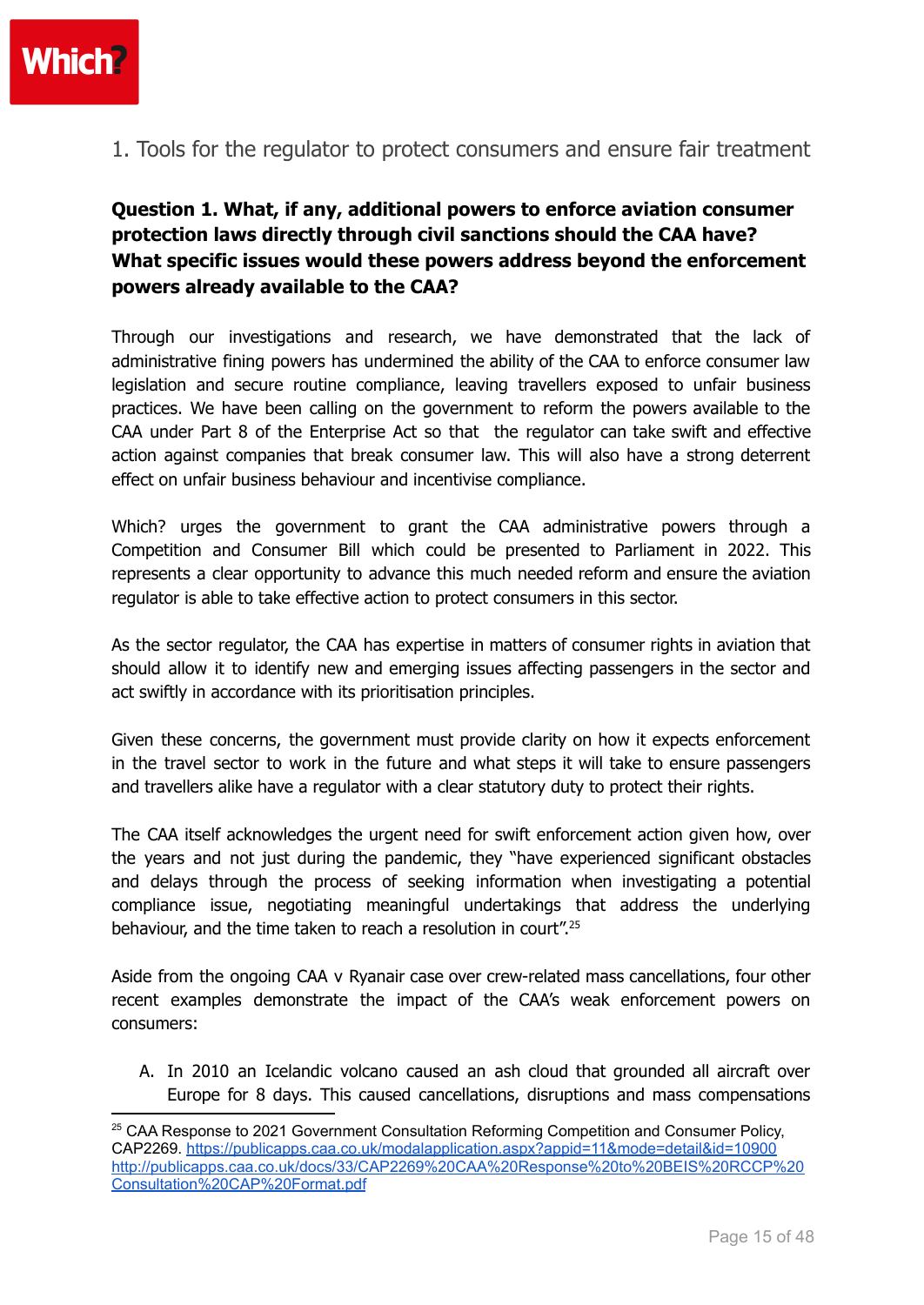

and refunds to passengers. Months after the event, thousands of passengers were still waiting for refunds and compensation - as some airlines, such as the Dutch KLM, felt emboldened to ignore UK/EU law. $^{26}$  Which? received thousands of calls with regards to the ash cloud and we shared our concerns with the CAA at the time for not being tough enough and taking legal action against KLM and others that were not paying refunds and compensation to affected passengers. $^{27}$ 

- B. As a result of Covid-19 restrictions many airlines cancelled flights during 2020 and 2021, however some airlines failed to give consumers a cash refund within 7 days as required under Regulation EC261. Instead, consumers were given the option of rebooking flights or receiving a voucher; in some cases it was very difficult for consumers to even contact the airlines. During this period the CMA received more than 13,000 complaints relating to airlines' failure to offer refunds. In response, the CAA conducted a review of airlines' behaviour and identified several carriers that weren't paying refunds 'sufficiently quickly', but opted not to take enforcement action after receiving commitments from the airlines to improve their performance. Which? found that this action was largely ineffectual in changing airline practices. Indeed, we continued to hear how some airlines still failed to comply with the law, with passengers who were due to travel in March 2020 still waiting for a refund in the summer.<sup>28</sup> At the time, the CAA acknowledged how their "enforcement powers are not well suited to swift action" and how "this leads to a period of time when businesses are able to continue breaching the law without sanction".<sup>29</sup>
- C. In response to reports from the public and Which? that airlines failed to refund passengers for flights they could not legally take due to lockdown, the CMA launched its own investigation at the end of 2020 and initiated legal action against British Airways and RyanAir in June 2021. The CMA's intervention was positive news for consumers, particularly given the success its Covid-19 Taskforce had had in its intervention in the package holiday sector where it secured commitments from holiday companies to comply with the law and return millions of pounds to affected customers.<sup>30</sup> However, it raised questions over the role of the CAA as the lead in consumer protection in the airline sector, while the amount of industry misconduct highlights the need for a stronger, more effective enforcer in this space. The recent announcement of the case closing due to "the length of time that would be required

<sup>&</sup>lt;sup>27</sup> 'Airlines still dodging compensation claims', The Times <sup>26</sup> 'Thousands of air passengers still await ash cloud compensation', The Guardian. <https://www.theguardian.com/business/2010/aug/15/air-passengers-ash-cloud-compensation>

<sup>&</sup>lt;sup>28</sup> Airlines failing on commitments to the regulator about time taken to process refunds, Which? [https://press.which.co.uk/whichpressreleases/airlines-failing-on-commitments-to-regulator-about-time](https://press.which.co.uk/whichpressreleases/airlines-failing-on-commitments-to-regulator-about-time-taken-to-process-refunds/)[taken-to-process-refunds/](https://press.which.co.uk/whichpressreleases/airlines-failing-on-commitments-to-regulator-about-time-taken-to-process-refunds/) https://www.thetimes.co.uk/article/airlines-still-dodging-compensation-claims-d7kr6dbh6k3

 $29$  CAA review into airline refund practices during the Covid-19 pandemic, CAP1947 [https://publicapps.caa.co.uk/docs/33/CAA%20review%20into%20airline%20refund%20practices%20d](https://publicapps.caa.co.uk/docs/33/CAA%20review%20into%20airline%20refund%20practices%20during%20the%20Covid-19%20pandemic.pdf) [uring%20the%20Covid-19%20pandemic.pdf](https://publicapps.caa.co.uk/docs/33/CAA%20review%20into%20airline%20refund%20practices%20during%20the%20Covid-19%20pandemic.pdf)

<sup>&</sup>lt;sup>30</sup> CMA action led to commitments to refund hundreds of millions of pounds for people whose holidays were cancelled due to the pandemic, including from Loveholidays, Lastminute.com, Virgin Holidays and TUI UK. <https://www.gov.uk/cma-cases/covid-19-cancellations-package-holidays>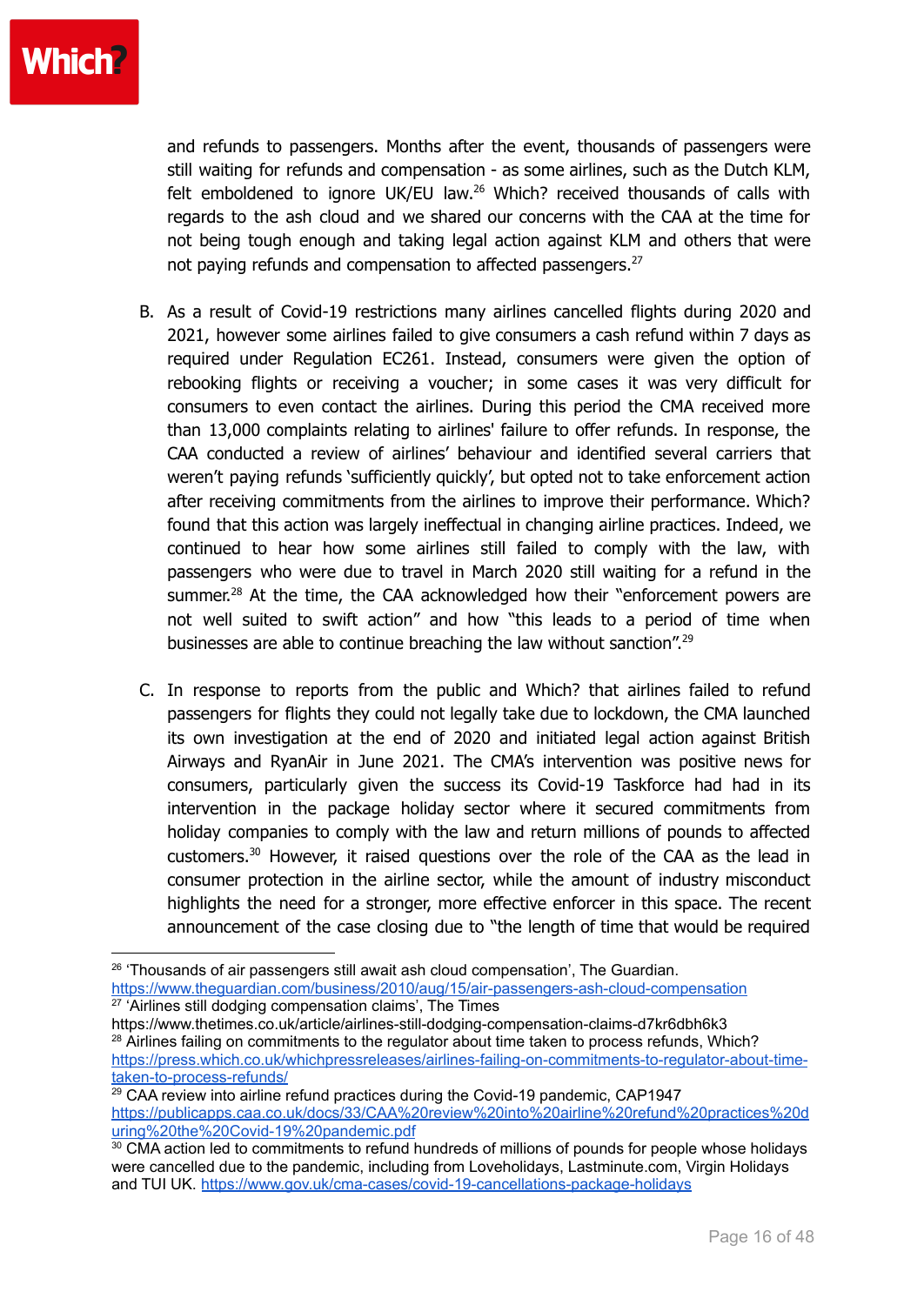

to take this case through the courts, and the uncertain outcome<sup>"31</sup> is a further blow to consumer trust in the market and in the regulators' ability to safeguard their rights. The inconclusive outcome of the CMA's investigation on BA and Ryanair is a clear example of how the lack of accountability and clarity on rules in this sector dilutes the effectiveness of consumer protections. It is evidence of how consumer rights are falling through the gaps as the public enforcement system is unable to address areas of consumer harm that are complex and require extensive resources.

#### How other regulators in other countries compare

In the European Union, some regulators can issue fines against airlines for their failure to comply with passengers rights, both on a flight level following complaints from individual passengers, or on a systemic level once an issue or trend is identified. $32$ 

For instance, the German civil aviation authority, the Luftfahrt-Bundesamt, can issue administrative fines against airlines that do not act in compliance with Regulation EC261. The maximum penalty is  $\epsilon$ 30,000; in addition, the regulator can impose a fine to recover the financial benefit gained by the airline from the illegal practice.

An example in relation to refunds handling during the coronavirus pandemic is the activity of the Italian Competition Authority (AGCM) which in May 2021 imposed a fine of €4.2 million on Ryanair for unfair commercial practices during the pandemic over the airline's refusal to refund passengers whose flights had been cancelled. Fines were also imposed on Easyjet (€2.8 million) and Volotea (€1.4 million) for similar reasons.<sup>33</sup>

Nevertheless, it might be easier to compare the CAA's powers with the enforcement toolkit available to other regulators in the UK, such as the Financial Conduct Authority (FCA) or Ofcom, which are able to issue financial penalties to punish wrongdoing, to deter non-compliance and to ensure a business does not benefit financially from the illegal practice. Indeed, the CAA itself has often used the examples of the FCA, Ofcom or the Pensions Regulator in its calls for greater powers<sup>34</sup>.

Therefore, whether compared to other international or domestic market regulators, an enhancement of the CAA's civil enforcement powers and/or the CAA utilising additional powers to enforce consumer law would not be without precedent in other markets.

- $32$  Study on the EU Regulatory Framework for Passenger Rights, Comparative analysis of good practices, November 2021, EC. <https://data.europa.eu/doi/10.2832/94240> <https://www.gov.uk/government/news/cma-closes-investigation-into-british-airways-and-ryanair>
- <sup>33</sup> 'Ryanair fined 4.2 million for non-reimbursement of cancelled flights', ICA <https://en.agcm.it/en/media/press-releases/2021/6/PS11865-PS11830-PS11821->

<sup>34</sup> CAA response to BEIS green paper, CAA

[https://www.caa.co.uk/uploadedFiles/CAA/Content/Standard\\_Content/Our\\_work/Consultations/Respo](https://www.caa.co.uk/uploadedFiles/CAA/Content/Standard_Content/Our_work/Consultations/Responses_to_external_consultations/CAA%20response%20to%20BEIS%20green%20paper%20final%203%20July%202018.pdf) [nses\\_to\\_external\\_consultations/CAA%20response%20to%20BEIS%20green%20paper%20final%203](https://www.caa.co.uk/uploadedFiles/CAA/Content/Standard_Content/Our_work/Consultations/Responses_to_external_consultations/CAA%20response%20to%20BEIS%20green%20paper%20final%203%20July%202018.pdf) [%20July%202018.pdf](https://www.caa.co.uk/uploadedFiles/CAA/Content/Standard_Content/Our_work/Consultations/Responses_to_external_consultations/CAA%20response%20to%20BEIS%20green%20paper%20final%203%20July%202018.pdf)

<sup>&</sup>lt;sup>31</sup> CMA closes investigation into British Airways and Ryanair.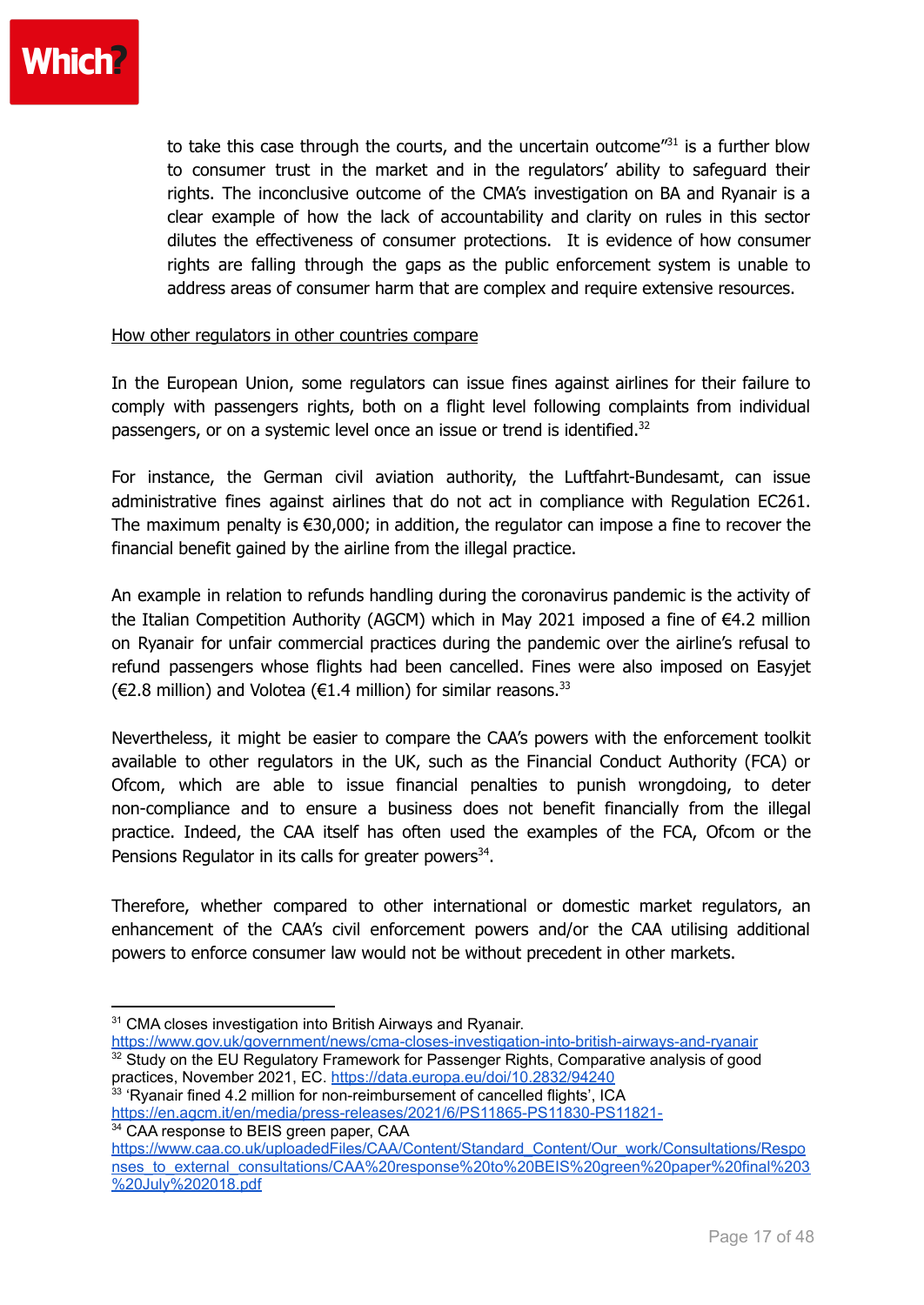

**Question 2. If the CAA were to have increased enforcement powers, should their enforcement remit remain as it is currently, i.e. only for cases of collective harm? What would be the advantages and disadvantages of the CAA having increased powers to enforce consumer laws in individual cases?**

The CAA should be one part of a comprehensive enforcement regime that includes statutory backed mandatory ADR and, where necessary, access to the courts. In such circumstances we don't foresee there being a need for the CAA to have powers to enforce consumer law in individual cases.

CAA should be able to focus on cases where a significant number of consumers have suffered harm as a result of an airline's actions so it can have the greater impact. In relation to these cases the CAA has access to enhanced consumer measures which could include, for example, negotiating undertakings or obtaining court orders requiring airlines to pay compensation to passengers that have been affected. In some cases consumers, or those that represent them, should also have access to collective redress through the courts either through a streamlined group action or through an opt out collective action (the latter is available to consumers in competition cases but not in consumer law cases.)

Individual cases should be addressed through a statutory backed mandatory ombudsman scheme that provides free, efficient and independent arbitration between the consumer and an airline. Decisions should be binding on the airline. The consumer should have the option to accept the ombudsman's decision or to take their case to court if they would prefer.

If the CAA were to have responsibility for individual cases it would create an additional burden on the CAA and may distract them from addressing cases involving collective harm. It also has the potential to add an unnecessary complication with airlines and consumers having to choose and agree as to whether their dispute is considered by the CAA or by the Ombudsman.

## **Question 3. Are there any specific issues for the aviation sector that should be considered in the development of any administrative framework for the CAA?**

For a number of years, the CAA has been asking the government to reform its enforcement powers given the limitations it currently has to enforce consumer protection laws by being reliant on the current powers available under the Enterprise Act. These calls have extended to other areas of consumer protection, including airlines' contract terms. Indeed, in recognition of its limited powers and inability to act as a rule-making body in its consumer protection role, the CAA has made the case to the government to consider what other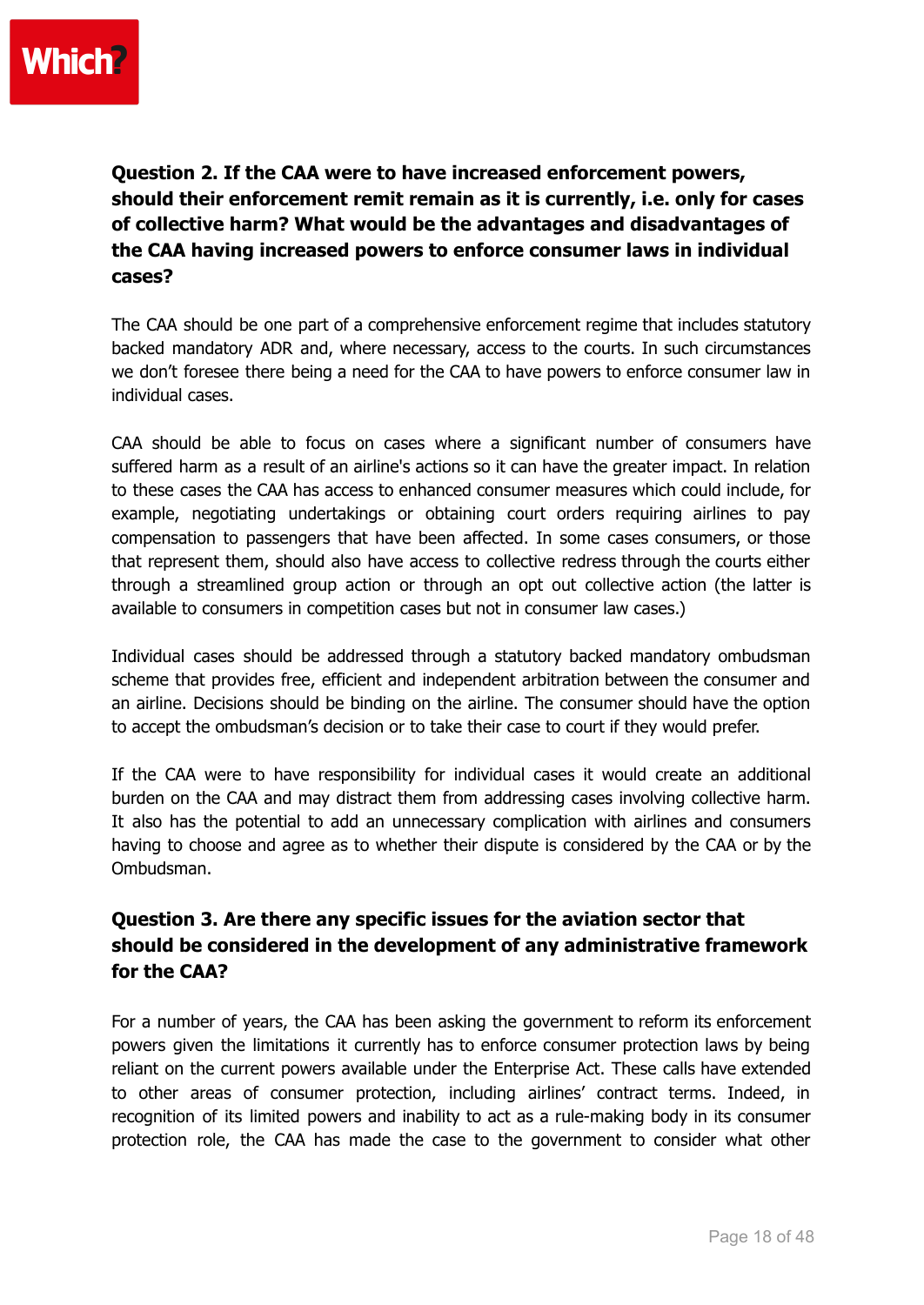

interventions to its enforcement toolkit could be made to ensure contract terms of all airlines operating in the UK are fair and balanced.<sup>35</sup>

In addition to enhancing the CAA's enforcement powers, the government should ensure the CAA is appropriately resourced to tackle consumer detriment in this sector. In addition, whilst respecting the CAA's position as an independent regulator, the government should take appropriate steps to encourage the CAA to actively use these powers, as well as its existing soft powers, to actively defend the rights of consumers in this sector. This could be achieved through actions such as requiring the CAA to consult on a revision of the "Prioritisation Principles for the CAA's Consumer Protection, Competition Law and Economic Regulation Work CAP 1233".

We would encourage the DfT to consider creating accountability systems that would support the CAA in its role as a consumer enforcer, ensuring it is always acting in the consumer interest; as part of this, there might be scope for giving a greater voice to the CAA's Consumer Panel under its role as a non-statutory critical friend to the regulator.

Furthermore, we recommend the DfT and CAA consider creating a code of conduct for the airlines, working in conjunction with the CAA consumer panel and other consumer representatives such as Which?, and ensure this is in line with the commitments made by the DfT's Global Travel Taskforce in 2021.<sup>36</sup> By setting clear expectations on businesses on what policies and behaviours are fair and transparent, the CAA can be better equipped to identify new and emerging issues and respond to significant breaches when they occur.

<sup>35</sup> Unfair Contract Terms In Aviation Report, CAA, CAP1815.

36 'Global Travel Taskforce: safe return of international travel' policy paper, April 2021. <https://www.gov.uk/government/publications/global-travel-taskforce-safe-return-of-international-travel> <https://publicapps.caa.co.uk/modalapplication.aspx?appid=11&mode=detail&id=9136>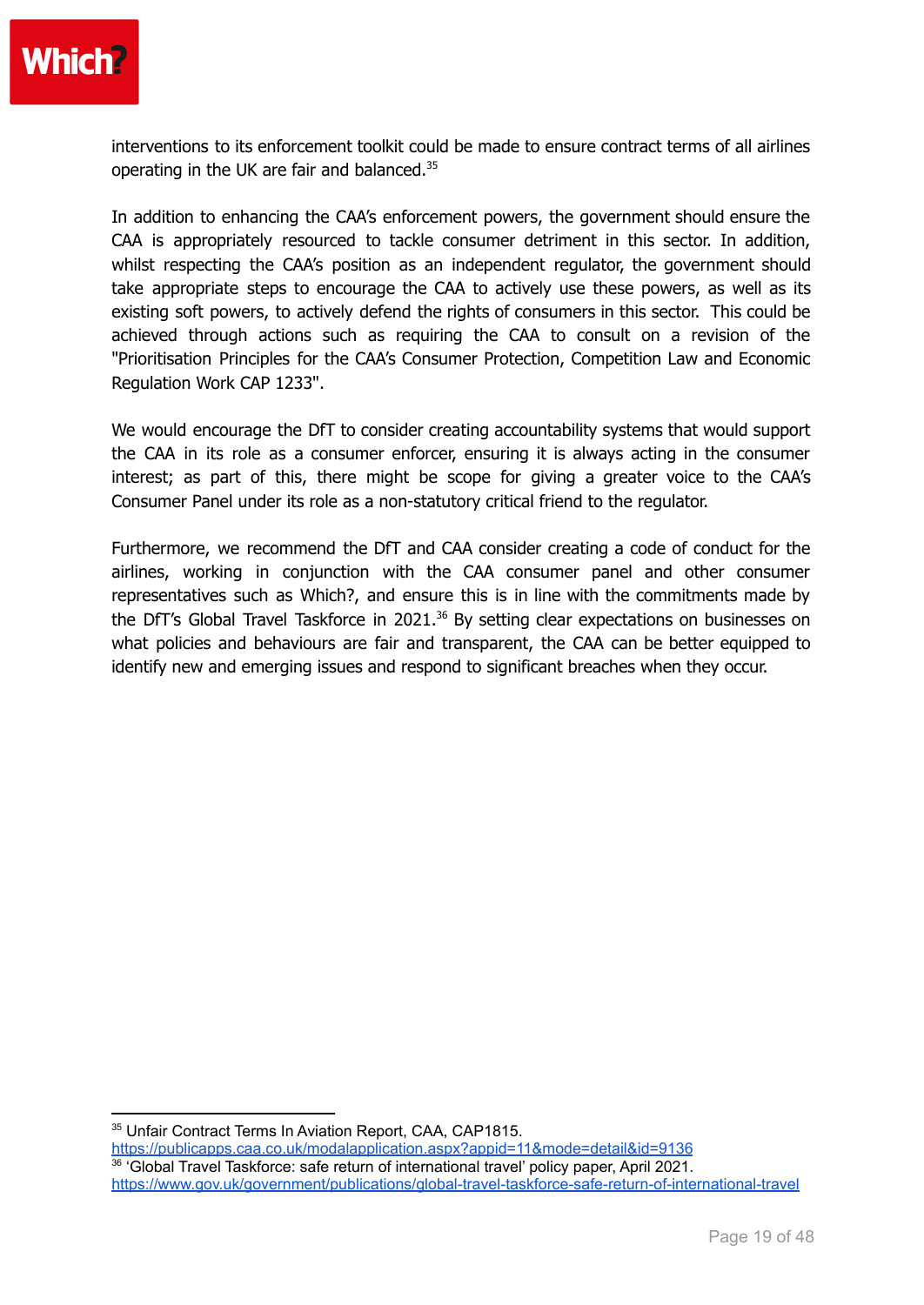

2. Resolution for individual consumers

## **Question 4. Should ADR be mandatory for all airlines flying to and from the UK? Please explain the reasons for your answer.**

ADR provides consumers with the opportunity to escalate complaints about a business when they have found themselves unable to resolve a problem directly with the trader and need the intervention of an independent third party. In addition to dealing with individual consumer complaints, ADR schemes also have the important role of improving complaint handling by businesses and driving improvement in their practices by collecting data and sharing intelligence on problems that are occurring in a particular sector, which should ultimately reduce the causes of complaints.

For a number of years, Which? has called on the government to reform ADR so that it works more effectively for consumers and provides an accessible and affordable alternative to court proceedings. Enforcing their rights through ADR should be easier, cheaper and quicker for consumers than going through the court system.

In our analysis of ADR in different sectors, aviation stood out among regulated sectors for not having mandated membership of an ADR scheme.

In the absence of mandatory ADR, businesses have the ability to leave if the ADR does not find in their favour. The impact of this was starkly illustrated when Ryanair withdrew from AviationADR in November 2018 after the scheme made decisions the airline did not like. Ryanair rejoined AviationADR in June 2021 after the CAA made changes to the ADR scheme rules which do not appear to be beneficial to consumers and appear to favour airlines considerably. Other airlines have also decided not to be members of an ADR scheme, leaving millions without access to ADR.

In a recent Which? survey looking at eleven sectors, the airlines and holiday sector scored the lowest with only 37% of consumers saying they feel confident that businesses in this sector would resolve their complaints satisfactorily.<sup>37</sup> An effective complaint handling system and regulatory framework is fundamental in creating and maintaining trust in the aviation and holiday sectors by supporting travellers who experience poor service. This is crucial for an industry that scores so low on consumer trust.

In the absence of a mandatory ADR scheme there is also the risk that ADR providers are under pressure to adapt the service they offer to encourage businesses to join and this might unfairly work in favour of the business and against the consumer. There is no equivalent incentive for ADR providers to adopt practices that favour consumers as the only other option for consumers is the relatively expensive, time consuming and complex option

<sup>&</sup>lt;sup>37</sup> The survey was conducted by Yonder, on behalf of Which?, 2145 UK adults were surveyed online between 13th and 15th August 2021. Data were weighted to be representative of the UK population by age, gender, region, social grade, tenure and work status.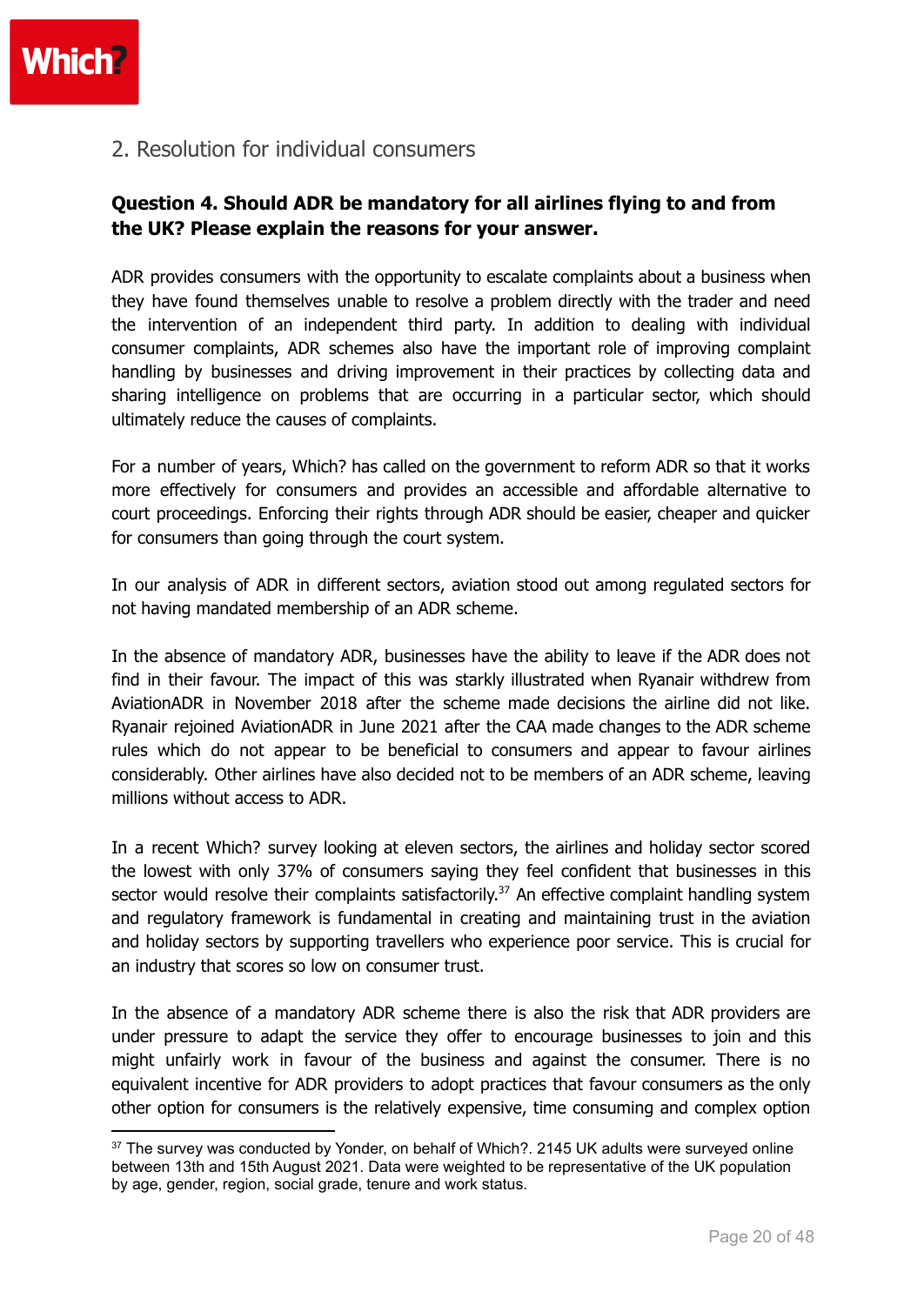

of taking their dispute to court. This dynamic is compounded where there are multiple ADR providers that are competing for business membership.

In this regard it is interesting to compare the uphold rates following easyJet's move from the Aviation Adjudication Scheme to AviationADR. The number of cases involving easyJet that were upheld fell from an average of 79% in the last six quarters when it was a member of the Aviation Adjudication Scheme to 29% in the most recent six quarters it was a member of Aviation ADR.<sup>38</sup>. Decisions should depend on the individual cases being considered, but a consistent change over a period of time should warrant an investigation by the competent authority. In 2021 AADR also took an average of 73 days to resolve a dispute (from the date of receipt of the complete case file) and CEDR took 39 days.

Voluntary ADR can also put pressure on the regulator to introduce reforms to encourage airlines to join, or stay with, an ADR scheme that may undermine consumers' rights within the scheme. In February 2021, the CAA implemented a number of changes to the rules set out in the 'CAP1324 - Policy for ADR applicants and approved ADR entities'.<sup>39</sup> The reason for advancing these policy changes was to incentivise airlines to sign up or re-join ADR schemes. However, in doing so, the CAA did not provide convincing evidence of how the new rules would make ADR work better for consumers.

As stated in our response to the  $CAA^{40}$ , these proposals do not appear to fall within the scope of Schedule 3 of the Alternative Dispute Regulations 2015 or within any additional statutory remit of the CAA to specify requirements that go beyond those in Schedule 3. Under Regulation 9(5), requirements not within Schedule 3 must be limited to those that are 'imposed for ensuring a higher level of consumer protection'. It is our view that neither of the proposals appear to offer a higher level of consumer protection, in fact the opposite might be true.

We believe the existing rules are effectively being diluted, damaging the very purpose of ADR and its objectives as set out in the ADR Regulations. The fact that the CAA concedes that the new policies might not be beneficial to consumers but that, on balance, it is best to give them a try and review in two years is clearly partial to the industry and detrimental to consumers.

Also, we noted that an airline like Ryanair, which left the AviationADR scheme in November 2018 when it disagreed with the scheme's decision over claims related to crew strike cancellations, could always choose to leave again should it find itself in disagreement with the scheme in the future.

<sup>38</sup> Passenger Complaints Data, CAA.

[https://www.caa.co.uk/Data-and-analysis/Data-for-passengers/Complaints-and-enforcement/Passeng](https://www.caa.co.uk/Data-and-analysis/Data-for-passengers/Complaints-and-enforcement/Passenger-complaints-data/) [er-complaints-data/](https://www.caa.co.uk/Data-and-analysis/Data-for-passengers/Complaints-and-enforcement/Passenger-complaints-data/) [Accessed March 2022].

<sup>&</sup>lt;sup>39</sup> Policy for ADR applicants and approved ADR entities, CAP1324 - updated February 2021. <https://publicapps.caa.co.uk/modalapplication.aspx?appid=11&mode=detail&id=6819>

<sup>40</sup> Supplementary note to Which? response to CAA revisions to CAP1324, November 2020. <https://www.which.co.uk/policy/travel/7352/consultation-responses>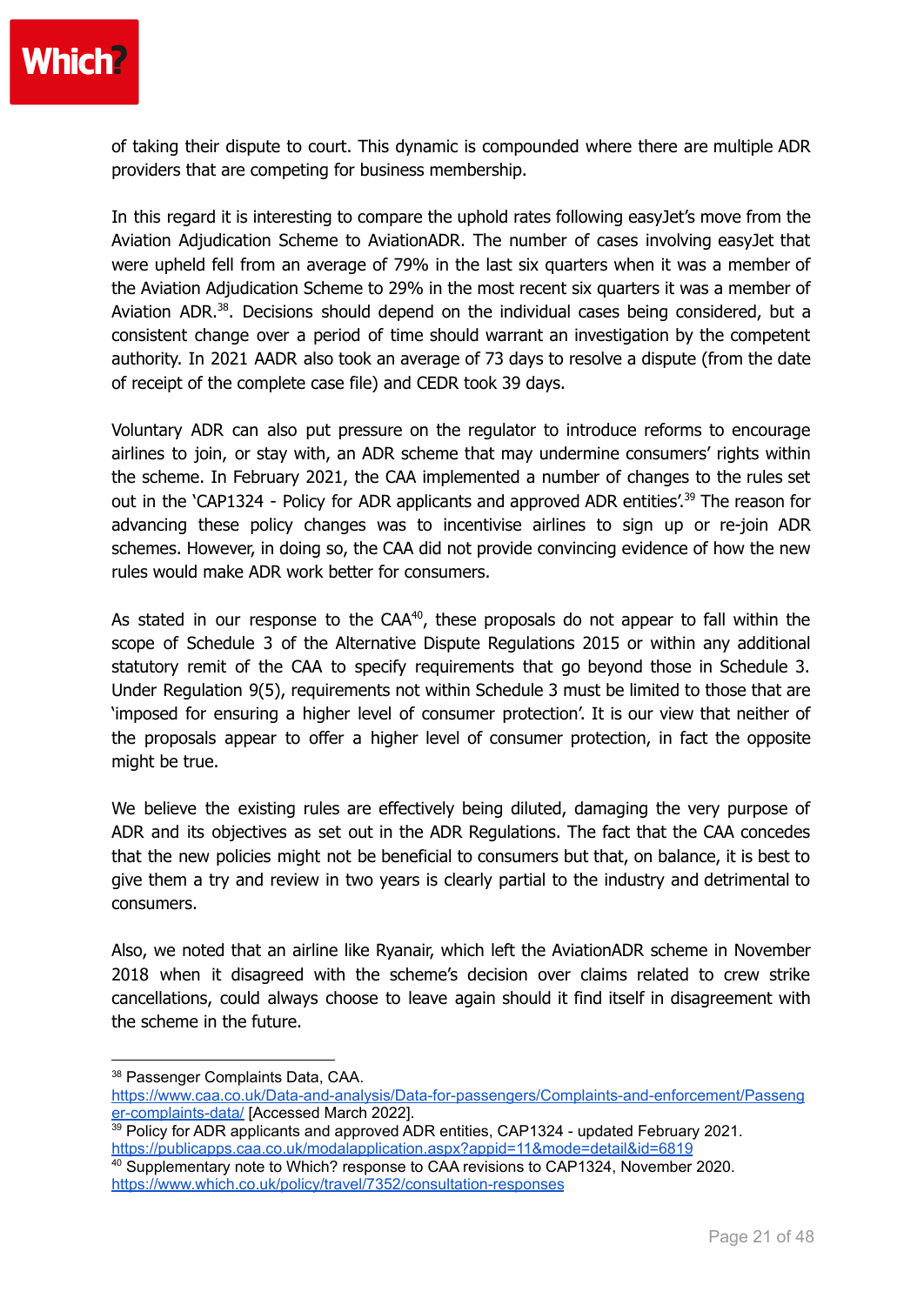

In particular, Which? was critical of two new processes that the CAA will allow ADR schemes to adopt on a voluntary basis following amendments made in 2021:

- 1. The first are "post-decision reviews" that give airlines and airports the ability to request a review of an ADR decision. This review is conducted between the airline or airport and the ADR scheme and does not involve consumer representation. While the review is not aimed at changing a decision on an existing case, which is binding on the airline, it may affect future outcomes for consumers.
	- These are defined as an opportunity to give "airlines 'a right of reply' to ADR decisions, treating these as 'sample cases' for further discussions with other parties, such as legal experts, groups representing consumers, and others".
	- $\circ$  In our response to the CAA<sup>41</sup>, we flagged our concerns that the consumer does not have any representation in the review, and stressed our call for transparency of processes and outcomes and the importance of the CAA playing an oversight role when these reviews take place.
	- While these post-decision reviews are not aimed at changing a decision on an existing case, which is binding on the airline, they are intended to affect future outcomes for consumers. This is highly problematic as it undermines the purpose of ADR and allows private conversations between ADR bodies and airlines to include future complaints without those complainants knowing. We believe this is incompatible with Paragraph 7 of Schedule 3 of the ADR Regulations.
- 2. The second enables airlines and airports to refer ADR cases they feel raise 'novel and complex issues' to the CAA and, if they don't agree with the CAA decision, challenge it in court. This gives companies the opportunity to frustrate and delay cases they have identified as problematic, potentially delaying consumer compensation for years. Ultimately, it creates a clear asymmetry between what airlines and consumers are able to do: airlines can trigger this process whereas consumers cannot, with much larger resources at their disposal (in terms of legal capacity) as compared to consumers.

## **Question 5. Should all airlines flying to and from the UK be required to register with the ADR provider, or should parent organisations be able to register on behalf of all businesses within their parent group? What are the advantages and disadvantages of each of these options?**

Any airline that contracts with passengers as a legal entity should be registered. Otherwise, enforcement of the rules would be even more difficult. In other areas of ADR, this is the approach e.g. for estate agents, it is 'any person who engages in estate agent work'.

<sup>41</sup> Which? response to CAA revisions to CAP1324, September 2020. <https://www.which.co.uk/policy/travel/7352/consultation-responses>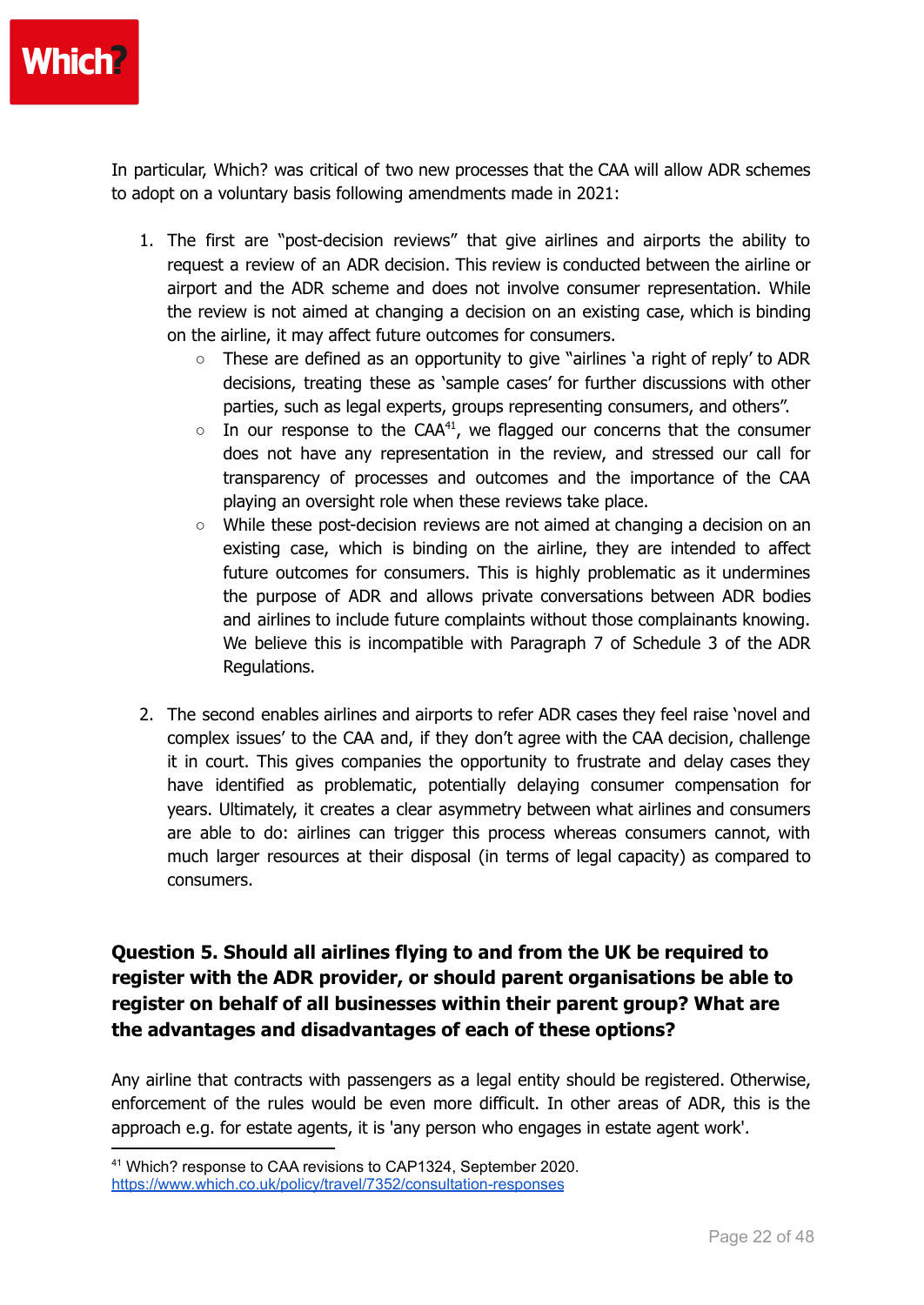To ensure effective enforcement of the rules, it is crucial that the rules make it clear that both parent organisations and related entities are jointly liable. Consequently, the joint responsibility of both parent organisations and related entities must be clearly communicated to passengers both at the time of purchase of the flight ticket and at the time of incident (e.g. flight cancellation, delay) to ensure they can appropriately enforce their rights through ADR.

## **Question 6. How successful are the current compliance and enforcement mechanisms for the voluntary ADR schemes, and what alternative enforcement mechanisms should be in place to ensure compliance with any determinations made by an ADR body?**

There is a disturbing lack of information about compliance with ADR decisions in the aviation sector. This is despite the fact that the issue of late payment of claims was flagged by the CAA in its first report on ADR published in December 2017 (CAP 1602). This report stated: 'More recently we became aware of an issue of late payment of claims. Having looked into the issue, and having discussed the matter with the parties involved, we have been assured that the situation is now resolved. However, we will continue to monitor this issue and we have asked the CAA approved ADR providers to report to us quarterly on any outstanding payments that they are aware of.<sup>"42</sup> Despite the commitment to monitor the issue on an ongoing basis, we have not been able to find any publicly available information about compliance with ADR decisions or the payment of claims.

Indeed, the issue of missed or delayed payments to passengers following case rulings is one of the big complaints we hear about. Therefore there is an issue with whether consumers are getting their money promptly after a ruling. We've various examples of people being 'awarded' compensation but not receiving it for months if at all.

Similarly a review conducted by Verita on behalf of the CAA in 2021<sup>43</sup> included a reference to the fact that 'Passengers currently face long delays between receiving an outcome of the case, and the financial payment' (13.20). Despite this concerning finding there is no further investigation of this aspect of the consumer experience.

Under ADR regulations all approved ADR schemes are required to provide a rate of compliance in their annual activity reports. However AviationADR's annual activity report only provides a brief comment but no figures.<sup>44</sup> The Aviation Adjudication Scheme annual report 2021 states that all outcomes that were accepted by consumers were complied with

 $42$  'ADR in the aviation sector – a first review': Civil Aviation Authority

<sup>&</sup>lt;sup>43</sup> CAP2105: Independent expert audit of ADR decision making for the Civil Aviation Authority conducted by Verita

<sup>44</sup> AADR [activity](https://www.cdrl.org.uk/wp-content/uploads/CAA-Annual-report-2021.pdf) report 2021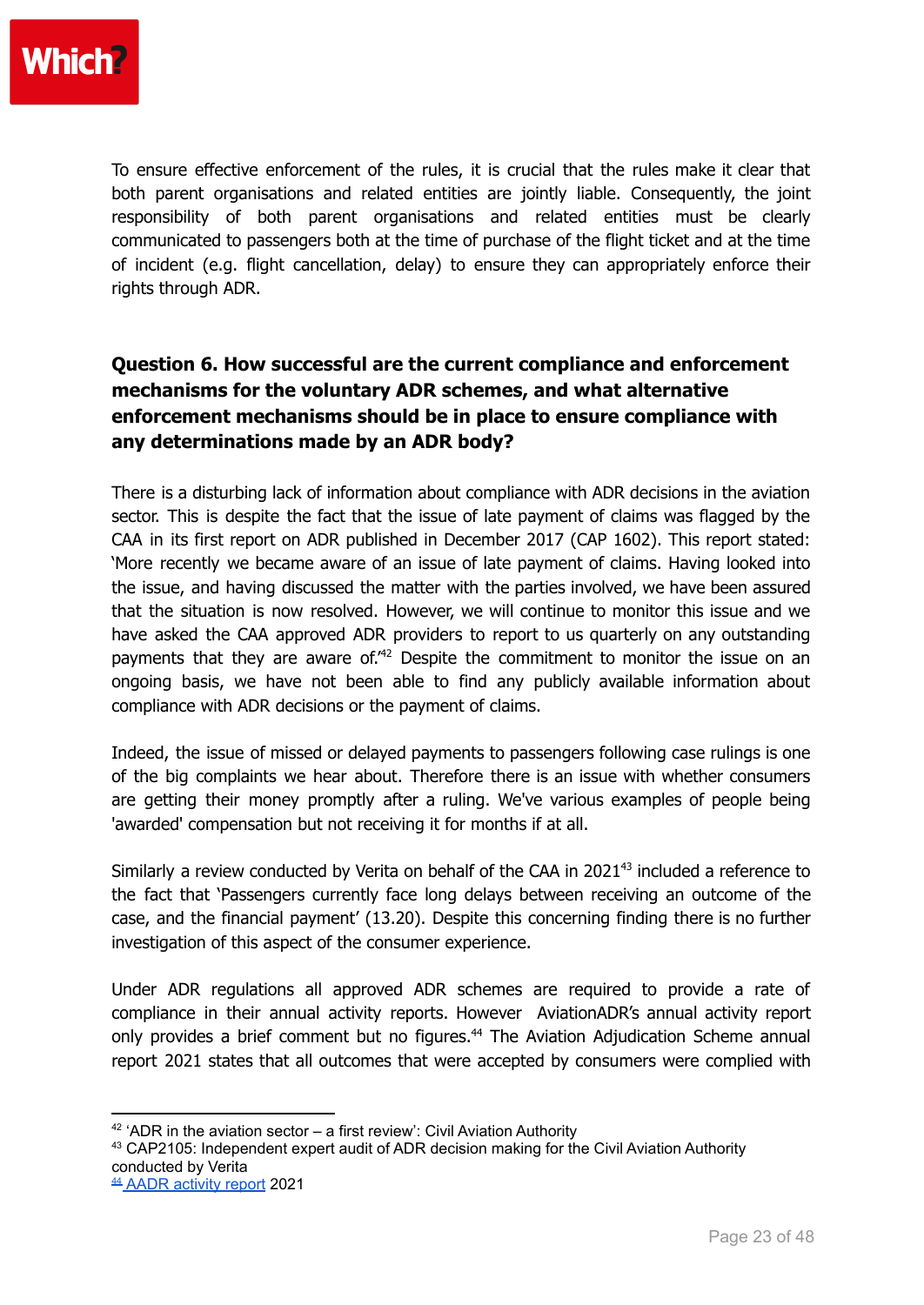

by traders, however there is no information as to the timescale within which payments were made. 45

More generally compliance in sectors with voluntary, rather than mandatory ADR, can be a major challenge. In most sectors without mandatory ADR, the ultimate sanction available for non-compliance is to suspend the business from membership of the scheme. This is the approach taken by CEDR. As an enforcement tool against businesses in sectors where ADR is not mandatory, or where there are multiple schemes, this allows a non-compliant business to move to another ADR provider (whether approved or not) or to simply withdraw from offering any ADR at all. Neither outcome results in the consumer receiving the compensation they are due. In effect this is what happened when AviationADR found against RyanAir when flights were cancelled as a result of a strike by the airline's crew, except in this case RyanAir left the ADR scheme rather than being suspended.

However, there are approaches that ADR schemes can take to make decisions enforceable. Ombudsman schemes generally have better systems for enforcement. For example, for a small fee consumers can ask the court to allow a decision by the Financial Ombudsman Service to have the effect of a court order. Decisions by 'Ombudsman Services: Communications' and 'The Energy Ombudsman' are enforceable as member firms sign a deed poll with Ombudsman Services, which gives consumers the right to benefit from that contract and enforce the contract in the English courts. 46

Therefore, we would encourage the CAA to:

- seek and promote greater transparency of ADR bodies' complaint handling and decision-making processes and their engagement with the industry;
- routinely review ADR bodies' approved status and monitor their performance to ensure they are accountable to consumers;
- improve and expand its requirements for data reporting and promote improvements by encouraging businesses to act on their complaints data.

## **Question 7. What mechanisms could be put in place to ensure compliance with mandatory ADR for non-UK registered airlines?**

We are aware that a number of other countries including Germany and the Netherlands have versions of 'mandatory' ADR for all airlines that fly in and out of their airspace, and would encourage the UK government to investigate the mechanisms that these authorities are using.<sup>47</sup> However, in our view, in order to maximise effectiveness the best option is likely to

<sup>45</sup> CEDR [annual](https://www.cedr.com/wp-content/uploads/2021/09/ADR-Entity-Reporting-Aviation-AR-Apr-20-Mar-21.pdf) report 2021

<sup>46</sup> Sharper teeth: the consumer need for Ombudsman reform, Money Saving Expert, 2017

<sup>&</sup>lt;sup>47</sup> "BEUC' preliminary list of issues to consider when revising the regulatory framework for consumer ADR/ODR in Europe", July 2021.

[https://www.beuc.eu/publications/beucx-x2022-123\\_preliminary\\_list\\_of\\_issues\\_for\\_revising\\_the\\_cons](https://www.beuc.eu/publications/beucx-x2022-123_preliminary_list_of_issues_for_revising_the_consumer_adr_framework.pdf) [umer\\_adr\\_framework.pdf](https://www.beuc.eu/publications/beucx-x2022-123_preliminary_list_of_issues_for_revising_the_consumer_adr_framework.pdf)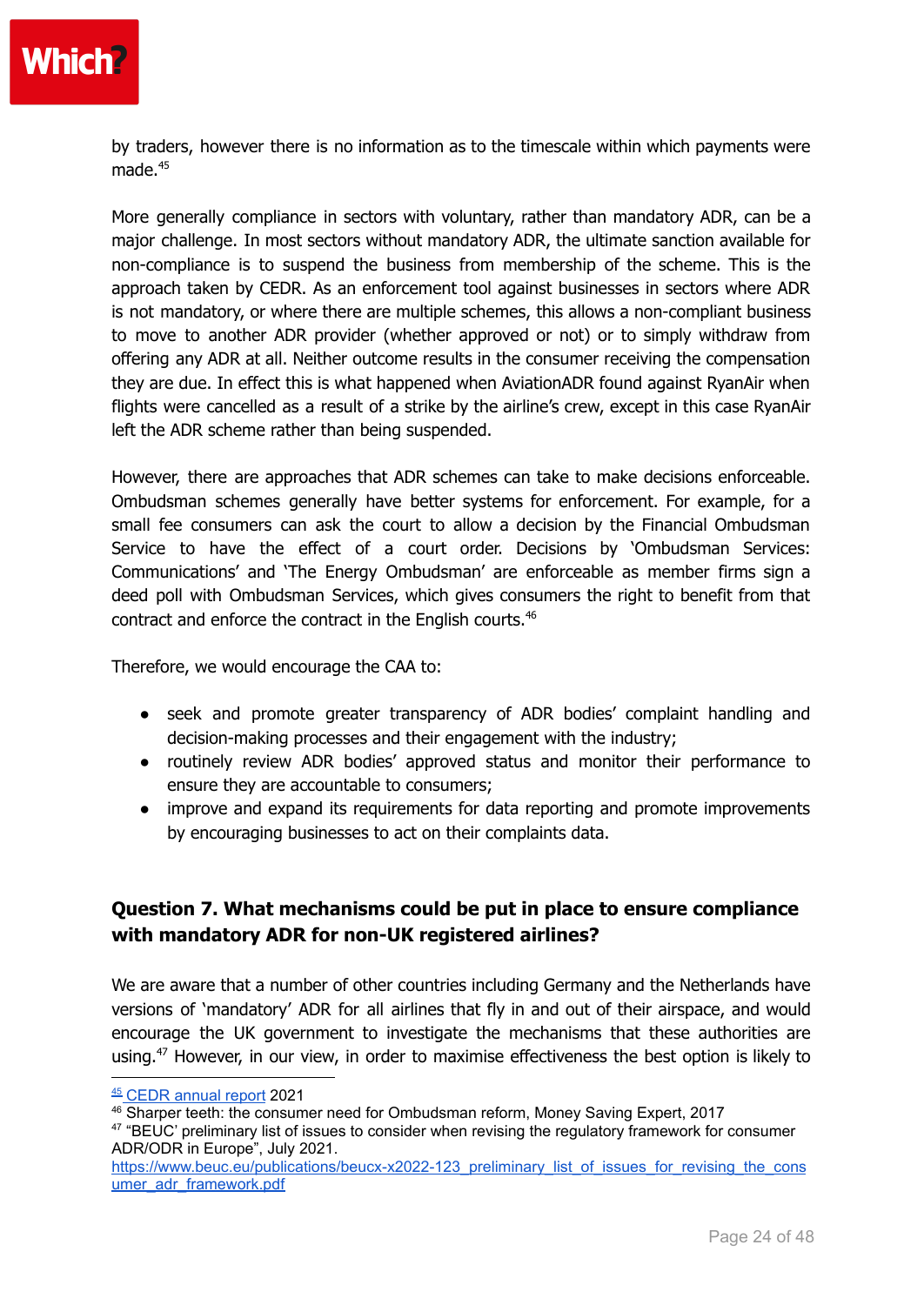

be making ADR membership and compliance with awards an access condition for all airlines that use UK airports.

## **Question 8. Are there any other alternatives to mandatory ADR? What incentives could be used to encourage more airlines to voluntarily utilise ADR?**

Whilst there are alternatives to mandatory ADR we believe these options would be significantly less effective in protecting consumers, raising standards and improving consumer trust in the industry.

Which? was disappointed by the implementation of amendments to ADR scheme rules which were proposed by the CAA in 2020 as a way to encourage more airlines to join the ADR scheme. We believe the current rules do not work in favour of consumers and the changes implemented in the CAP1324 do not go far enough in addressing the weaknesses of ADR in aviation.<sup>48</sup> Instead, some of the policy changes appear to favour airlines disproportionally by disempowering consumers and diluting existing rules further.<sup>49</sup>

In response to previous questions we have highlighted the shortcomings of the current voluntary system of ADR, including the lack of accessible redress for passengers that have flown with an airline that is not a member of an ADR scheme, and the pressure that voluntary membership places on the regulator and the provider to adopt practices that may encourage airlines to join, or stay with, the ADR scheme.

The following measures are likely to reduce the number of disputes that arise between consumer and airlines and therefore reduce the burden on ADR providers. However, these measures should be seen as complementary to mandatory ADR, rather than an alternative to ADR:

- Enforcement of consumer law by a proactive regulator with effective enforcement powers that act as a deterrent to non compliance.
- Opportunities for collective redress through the courts through group action or through consumer bodies launching a collective action on behalf of consumers on an opt out basis. Collective action is currently available in competition cases but is not available in consumer law.
- Fair, effective and transparent complaint handling by airlines, with procedures overseen by the regulator.

<sup>49</sup> Which? response to CAA revisions to CAP1324.

<sup>48</sup> <https://publicapps.caa.co.uk/modalapplication.aspx?appid=11&mode=detail&id=6819>

<https://www.which.co.uk/policy/travel/7352/consultation-responses>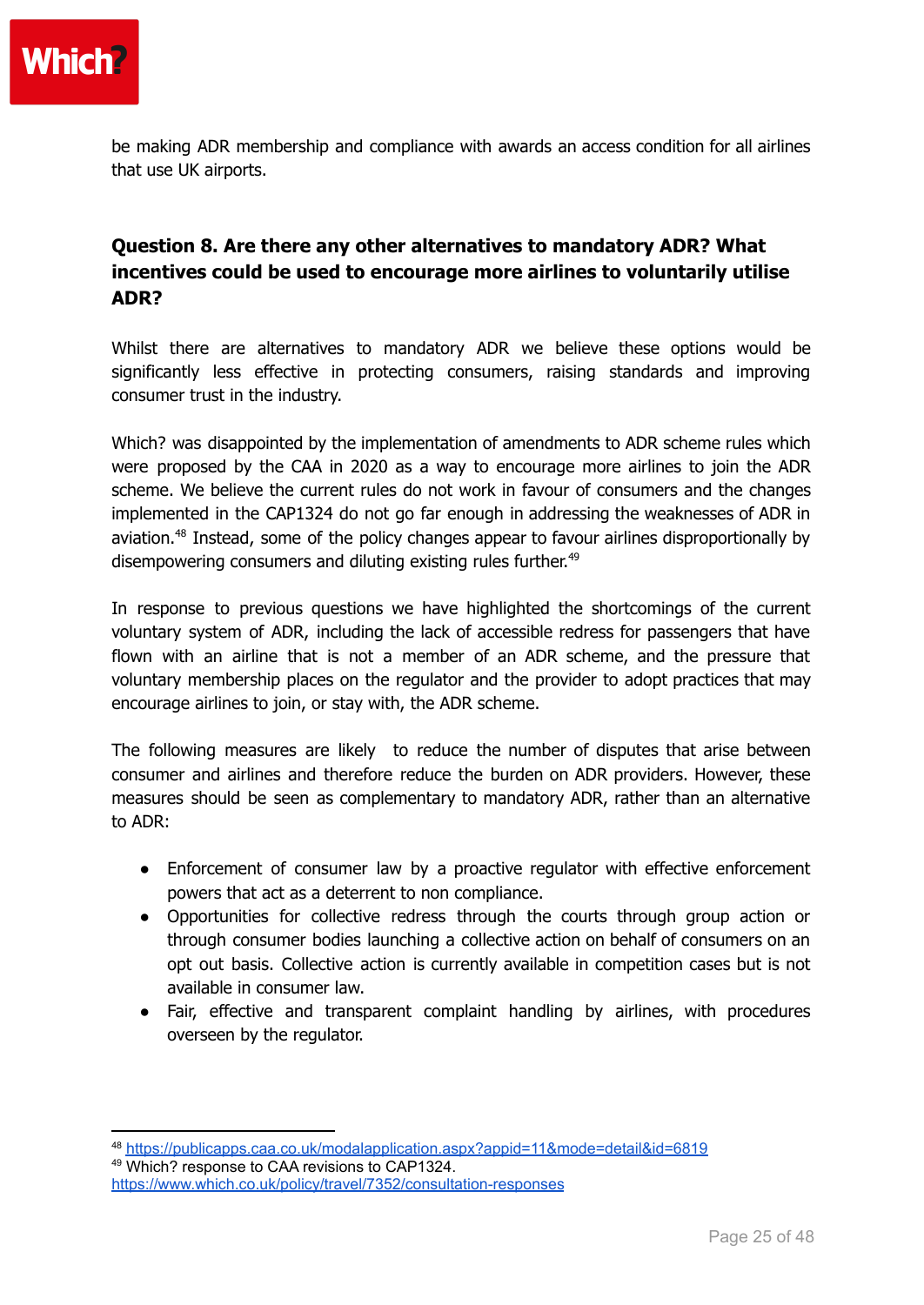

## **Question 9. Do you have any further evidence on the likely impact of mandatory ADR on the number of ADR cases brought forward by consumers?**

Nothing further to add at this stage.

## **Question 10. What, if any, considerations should be had in relation to whether ADR should be mandatory for airports in relation to complaints around services for disabled passengers and those with reduced mobility?**

Mandatory ADR should be available for consumers that have complaints about airports as well as for consumers that have complaints about airlines. From a consumer perspective this will reduce potential confusion about where and how disputes related to airline travel can be resolved.

As the competent authority, the CAA should ensure that airports make consumers aware that ADR is available to resolve disputes with clear guidance about where and how this information is given.

Where the consumer is unsure as to whether the airline or the airport should be handling a complaint and their complaint is passed from one to the other, the consumer should be able to submit their unresolved dispute to a single ADR body that can make a decision as to which business is responsible.

## **Question 11. What incentives could be used to encourage more airports to voluntarily use ADR?**

ADR should be made mandatory for all UK airports, so that all consumers have access to an independent body that can resolve disputes. Whilst some incentives are used in other sectors, they may not be effective in securing membership for small airports creating the possibility of gaps in the coverage of ADR.

## **Question 12. Should ADR be completely free for consumers or would an 'nominal fee' in the event of an unsuccessful claim across ADR be advantageous to deterring frivolous claims?**

Access to ADR should be free for all consumers.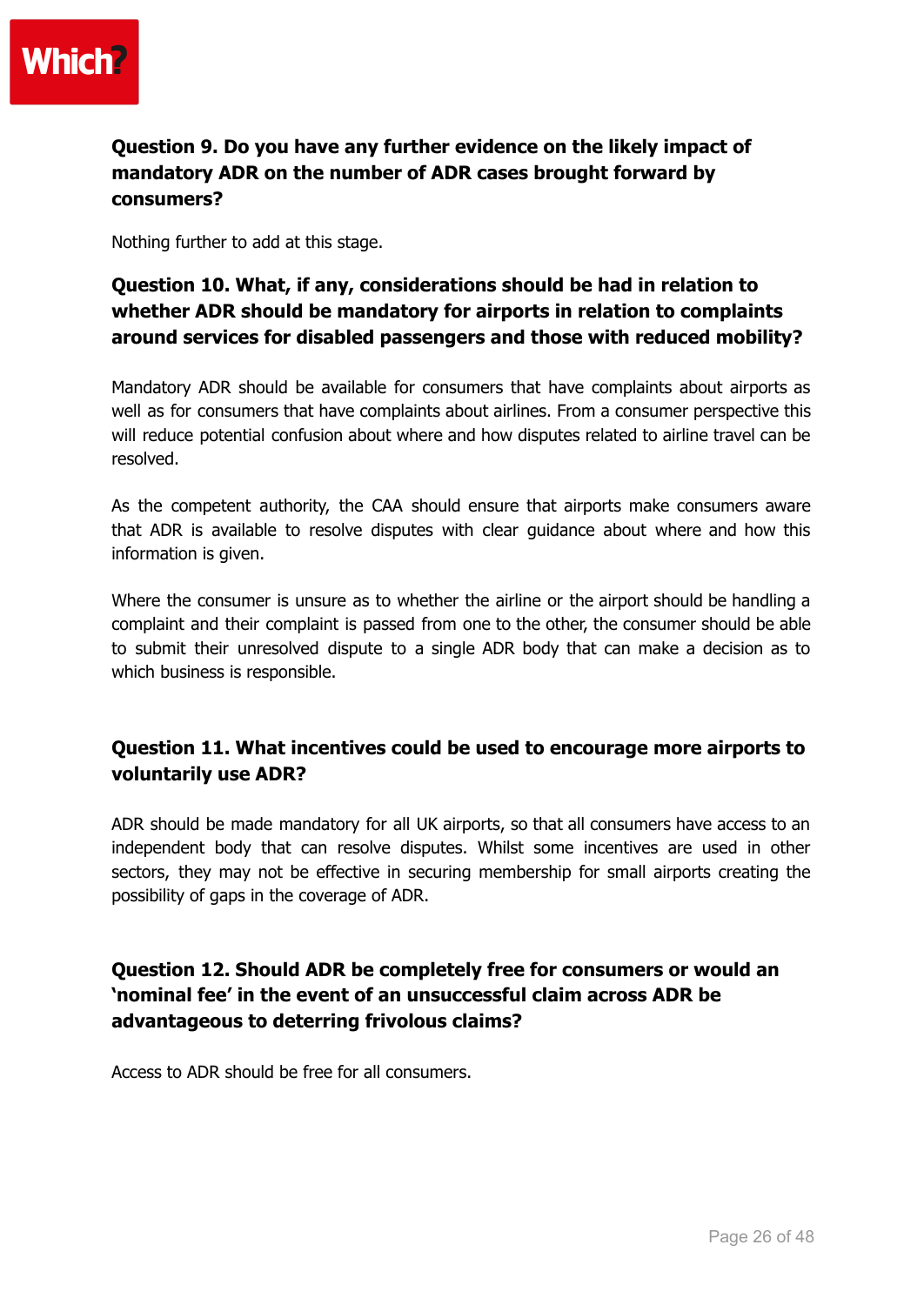

Which? research suggests that any move to introduce fees is likely to have a significant impact on the number of consumers that use ADR to resolve disputes.<sup>50</sup> Our survey also suggests that even a nominal fee would discourage a significant number of consumers from bringing a case to ADR.<sup>51</sup> Almost a quarter (24%) say that they would not pay a fee in any circumstances and significant numbers would not pay a fee if the transaction was less than £200. It should be noted that there is no evidence of consumers making frivolous claims so a charge cannot be justified on these grounds. In fact, there is a strong business argument for encouraging consumers to engage with ADR processes as the alternatives may be more damaging and costly for the company in the long term. Our survey suggests that consumers are currently unlikely to escalate a complaint and are more likely to stop using the company (47%) voice their dissatisfaction to friends and family (40%), give negative feedback in a customer care survey (38%) or leave a bad review on social media (34%). None of these responses is in the interests of the company.

## **Question13. Should the cost per ADR case for the airline be capped at specific amount? If so, at what level? Should there be different cost levels for different types of case and if so, how could those be determined?**

Whatever the mechanisms for case fees, it should be a priority that ADR cases are dealt with from the perspective of the public interest in consumer protection being effectively guaranteed. Therefore it may be fairer for higher fees to be charged for airlines that are the subject of a large amount of complaints.

## **Question 14. What are the advantages and disadvantages of CAA approved ADR entities as opposed to other options such as a single ombudsman? What benefits would there be to moving away from the current model?**

For a number of years, Which? has called on the Government to reform the current system for ADR so that it works more effectively for consumers. In our recent report "Are Alternative Dispute Resolution schemes working for consumers?"<sup>52</sup>, we highlighted the weaknesses of the current consumer enforcement regime and called for the creation of a robust enforcement toolkit that can better deal with the threats posed by the changing consumer landscape.

<sup>50</sup> The survey was conducted by Yonder, on behalf of Which?. 2145 UK adults were surveyed online between 13th and 15th August 2021. Data were weighted to be representative of the UK population by age, gender, region, social grade, tenure and work status.

<sup>51</sup> 'Which? response to Reforming Competition and Consumer Policy consultation', Which? <https://www.which.co.uk/policy/consumers/7333/consultation-responses>

 $52$  'Are Alternative Dispute Resolution schemes working for consumers?', Which?, Apr 2021 <https://www.which.co.uk/policy/consumers/7428/adrschemes>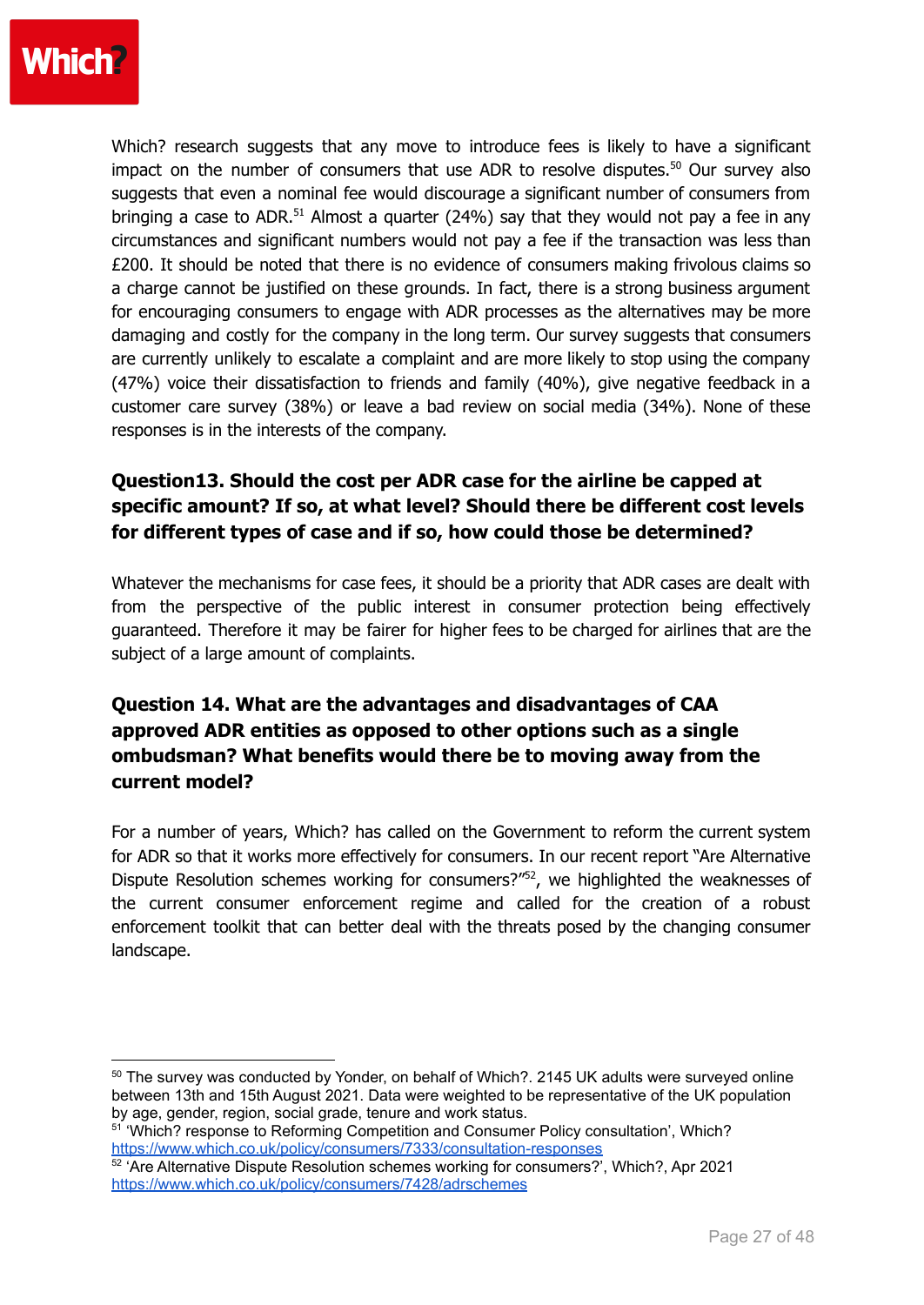

Among our recommendations, we asked that the government "deliver an effective ADR system to sit alongside a robust public enforcement regime for consumers". More specifically, we called for:

- easier access to the relevant ADR scheme through a single, central portal
- a single scheme per sector
- an obligation on sectors (particularly where significant or essential purchases are involved) to be part of a scheme
- fair and enforceable decisions by ADR bodies
- effective oversight of how ADR schemes are operating by a robust regulator or competent authority
- a system where ADR schemes can feed into and influence public enforcement about areas of consumer detriment and incentivise compliance.

A statutory-backed ombudsman in the aviation sector would be the preferable way to reform ADR because it would have the power to enforce decisions directly and would:

1) give consumers a clearer, more consistent path to resolution

2) allow businesses to demonstrate their commitment to providing good customer service

3) help create trust as passengers would know independent support is available when things go wrong and

4) provide feedback and advice to airlines to enhance their performance.

Multiple providers can cause unintended consequences which could be avoided by having a single provider in the sector, appointed by a competitive process run by the competent sector regulator representing both consumers and business interests.<sup>53</sup> Where there are multiple providers in a sector we are concerned that this can create pressure on providers to make decisions about processes and cases that favour businesses over consumers.

#### Impact on case decisions

An ADR system with multiple providers allows airlines to choose between schemes based on cost, convenience and other factors. With firms having freedom to choose which ADR provider they use, there is an incentive for them to choose to have disputes resolved by a provider that they perceive to be more sympathetic to their cause. There is evidence of this 'forum shopping' behaviour taking place in civil justice systems where one side of a legal case is able to choose the court in which it is heard.<sup>54</sup> While there appears to be little research on this phenomenon in consumer ADR systems, our analysis of the aviation industry, where there are two competing providers, suggests there may be cause for

<sup>53</sup> Are Alternative Dispute Resolution schemes working for consumers?, Which?, 2021 <https://www.which.co.uk/policy/consumers/7428/adrschemes>

<sup>&</sup>lt;sup>54</sup> Wagnes, G. "Dispute resolution as a product: competition between Civil Justice Systems" Regulatory Competition in Contract Law and Dispute Resolution, page 360-435.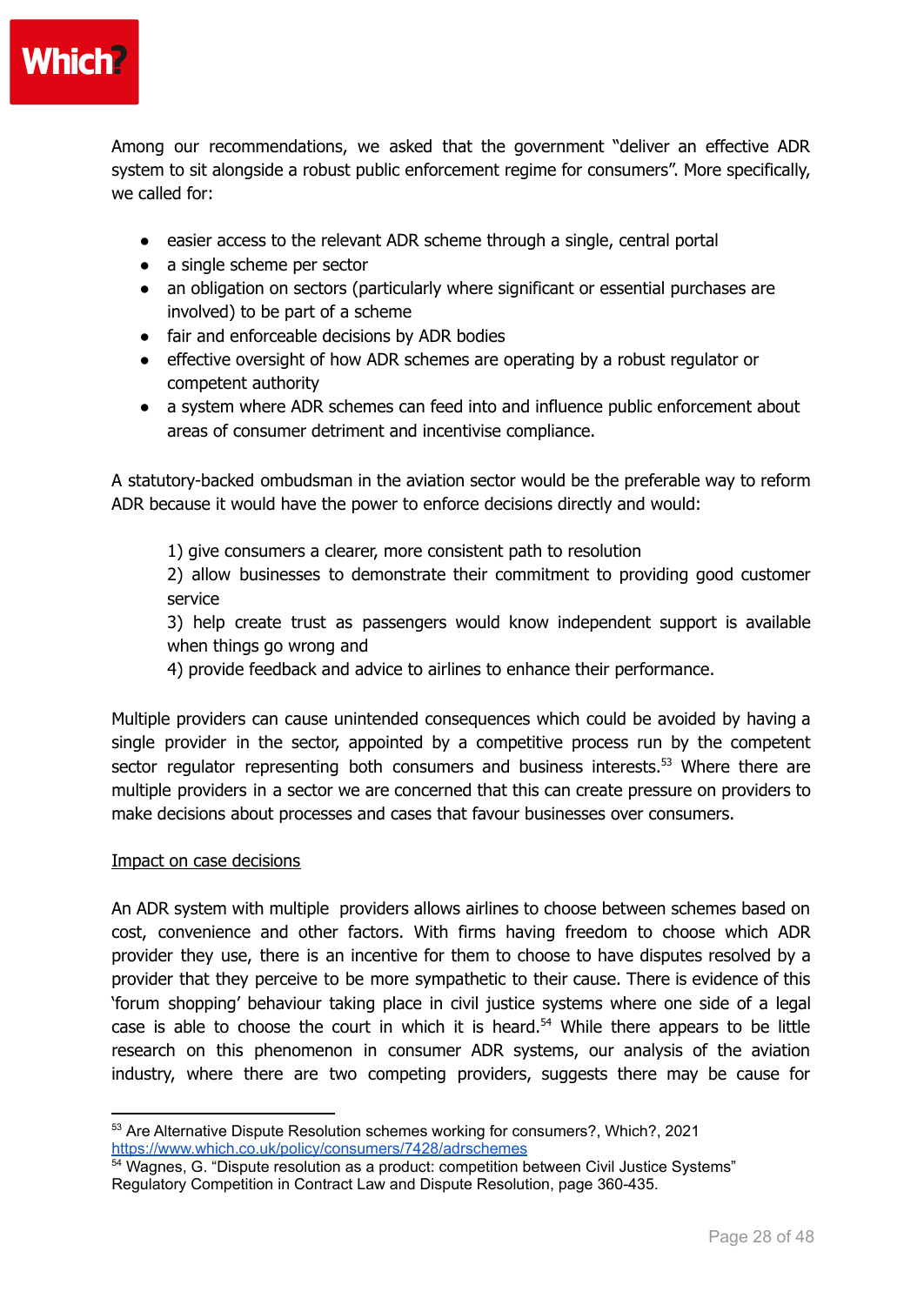

concern. For example, when easyJet moved from the CEDR to AviationADR, the number of cases involving easyJet that were upheld fell from an average of 79% in the last six quarters it was a member of the CEDR to 29% in the most recent six quarters it was a member of Aviation ADR. 55

#### Impact on cost/efficiency

ADR schemes should be seeking to find a fair outcome for both the consumer and the firm,at a reasonable cost to both parties. The simplest way to avoid incentives that undermine these objectives is to have a single provider of ADR in an industry, appointed by a competitive process run by an authority representing both the consumer and business interest. Such a process could be run by sector regulators, the CMA or CAA itself. By appointing a provider through a competitive process, there will also be incentives for the appointed provider to run an efficient service. 56

A single provider would also deliver benefits in relation to:

- Gathering intelligence. A single provider will be much better placed to gather data and insight on the whole sector and engage with stakeholders in order to improve standards.
- Consumer awareness. Awareness is a critical issue in relation to ADR with only about 20% of people aware of the term. $57$  Increasing awareness of ADR will support the use of ADR and increase the value of ADR membership for companies, as membership will provide assurance and build trust for potential customers. It is much easier to promote a single brand, such as the Financial Ombudsman Service, than it is to promote multiple brands.
- Accountability and oversight. It is critical that the CAA has effective oversight of the provider's decision-making and performance. Having a single provider should make it easier for the regulator to monitor the provider's performance and ensure that all consumers are treated consistently.

#### What a new dispute resolution service could look like in aviation

Due to the particular characteristics of ADR, we believe a single ADR provider is more likely to result in a service with high standards that works for both businesses and consumers. It

[https://www.caa.co.uk/Data-and-analysis/Data-for-passengers/Complaints-and-enforcement/Passeng](https://www.caa.co.uk/Data-and-analysis/Data-for-passengers/Complaints-and-enforcement/Passenger-complaints-data/) [er-complaints-data/](https://www.caa.co.uk/Data-and-analysis/Data-for-passengers/Complaints-and-enforcement/Passenger-complaints-data/) [Accessed March 2022].

<sup>55</sup> Passenger Complaints Data, CAA.

<sup>&</sup>lt;sup>56</sup> Such a system was also advocated by Citizens Advice, Queen Margaret University and University of Westminster in [Confusion,](https://westminsterresearch.westminster.ac.uk/download/0b78e14424e66434dad86085ee1e7e4b0b6764bfc2249946965ab08cc8112da2/1481552/Confusiongapsandoverlaps-Original1.docx.pdf) gaps, and overlaps, 2017.

<sup>&</sup>lt;sup>57</sup> The survey was conducted by Yonder, on behalf of Which?, 2145 UK adults were surveyed online between 13th and 15th August 2021. Data were weighted to be representative of the UK population by age, gender, region, social grade, tenure and work status.

Findings are included in 'Which? Response to Reforming Competition and Consumer Policy consultation', Which? <https://www.which.co.uk/policy/consumers/7333/consultation-responses>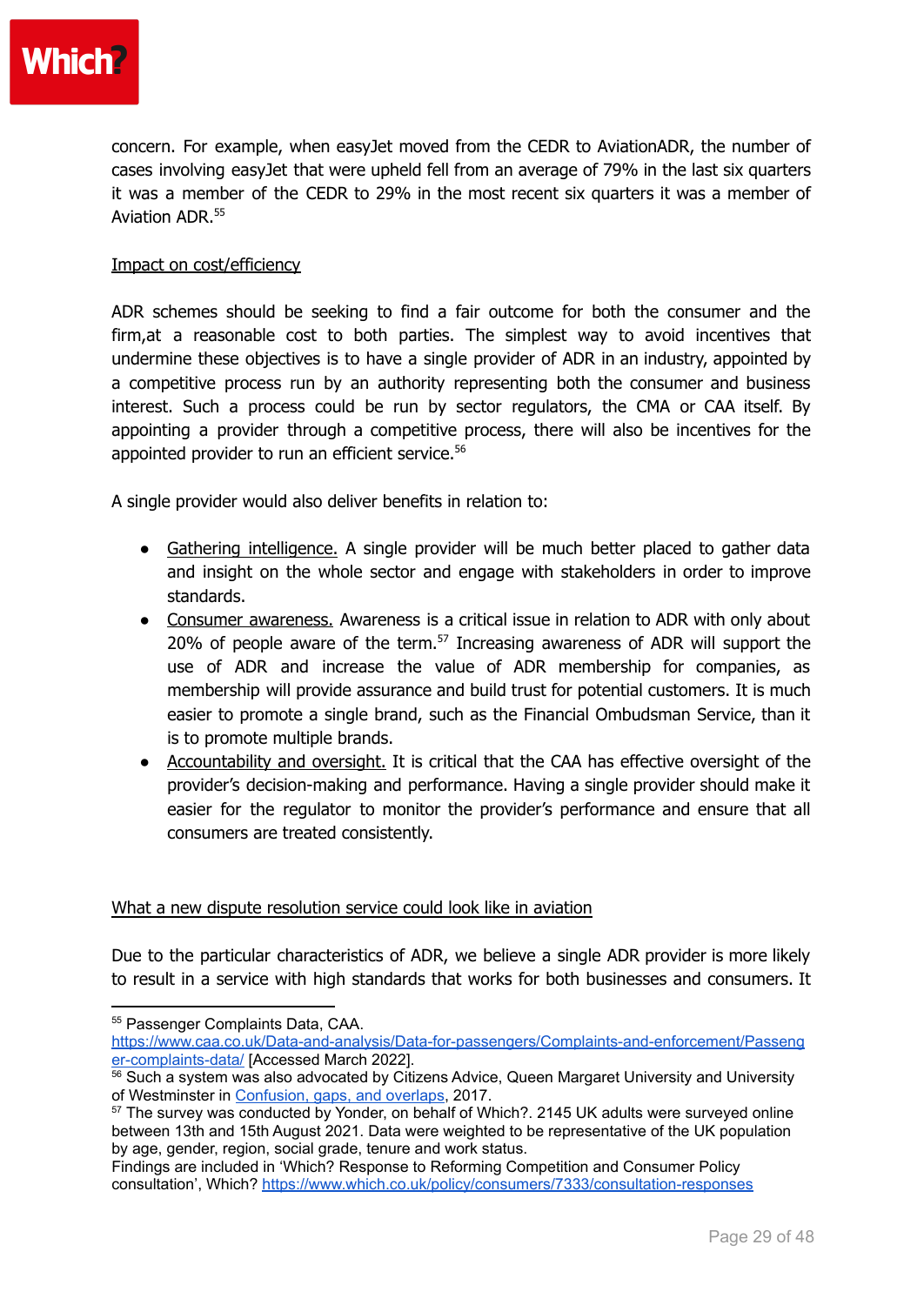is therefore our view that consumers would benefit from the introduction of a single statutory-backed ombudsman in the aviation sector, similar to those established in the financial, energy and rail sector. Examples of what a new dispute resolution service could look like in aviation include the Energy Ombudsman and the Rail Ombudsman:

- Both schemes conduct user surveys to monitor and improve their services.
	- In contrast, we could not find any results of recent consumer surveys from ADR schemes in the aviation sector, and the quality of data reporting and analysis of complaints is poor.
- To reduce the time it takes to resolve a dispute and drive efficiency, the Energy Ombudsman has established a process for the company and consumer to find a resolution prior to mediation. This process enables the supplier to make an offer following the initial exchange of information. If the consumer agrees this negates the need for a full investigation.
	- $\circ$  In comparison, the CAA recently implemented a new set of rules on 'complex and novel cases' which allows for an extension to the 90 days timeframe for resolving a dispute. Considering that one of the two ADR schemes in the sector, AviationADR, takes an average 126 days to complete a case from the point a complaint is made, enabling further extensions for dealing with complex and novel cases does not work in favour of consumers in light of these data records.
- Both schemes are active in supporting their respective sectors to improve complaint handling and address business practices that result in complaints. For example, the Rail Ombudsman makes recommendations to service providers to improve the way their service is delivered and publishes case studies and data which can provide insight into common complaints and how to raise standards. The Energy Ombudsman publishes the Ombudsman Services Consumer Impact report and has established a formal tripartite agreement between the Ombudsman, Citizens Advice and Ofgem to share data and identify market trends."

#### ADR in Northern Ireland

It is important that the government takes account of the role the Consumer Council plays in Northern Ireland (CCNI) as the lead body for dealing with aviation complaints in Northern Ireland. Although not a designated ADR provider, the Consumer Council handles thousands of air passenger complaints a year such as those related to delayed or cancelled flights in and out of Northern Ireland. Between 1 January 2017 and 31 December 2021, CCNI have dealt with 5,897 aviation consumer contacts and investigated 2,967 aviation consumer complaints. During this time, 2,719 of airline complainants received money back totalling £1,241,552.<sup>58</sup>

<sup>58</sup> Enquiries and Complaints Report 2020-21, Consumer Council Northern Ireland.

[https://www.consumercouncil.org.uk/policy-research/publications/enquiries-and-complaints-report-202](https://www.consumercouncil.org.uk/policy-research/publications/enquiries-and-complaints-report-2020-21) [0-21](https://www.consumercouncil.org.uk/policy-research/publications/enquiries-and-complaints-report-2020-21)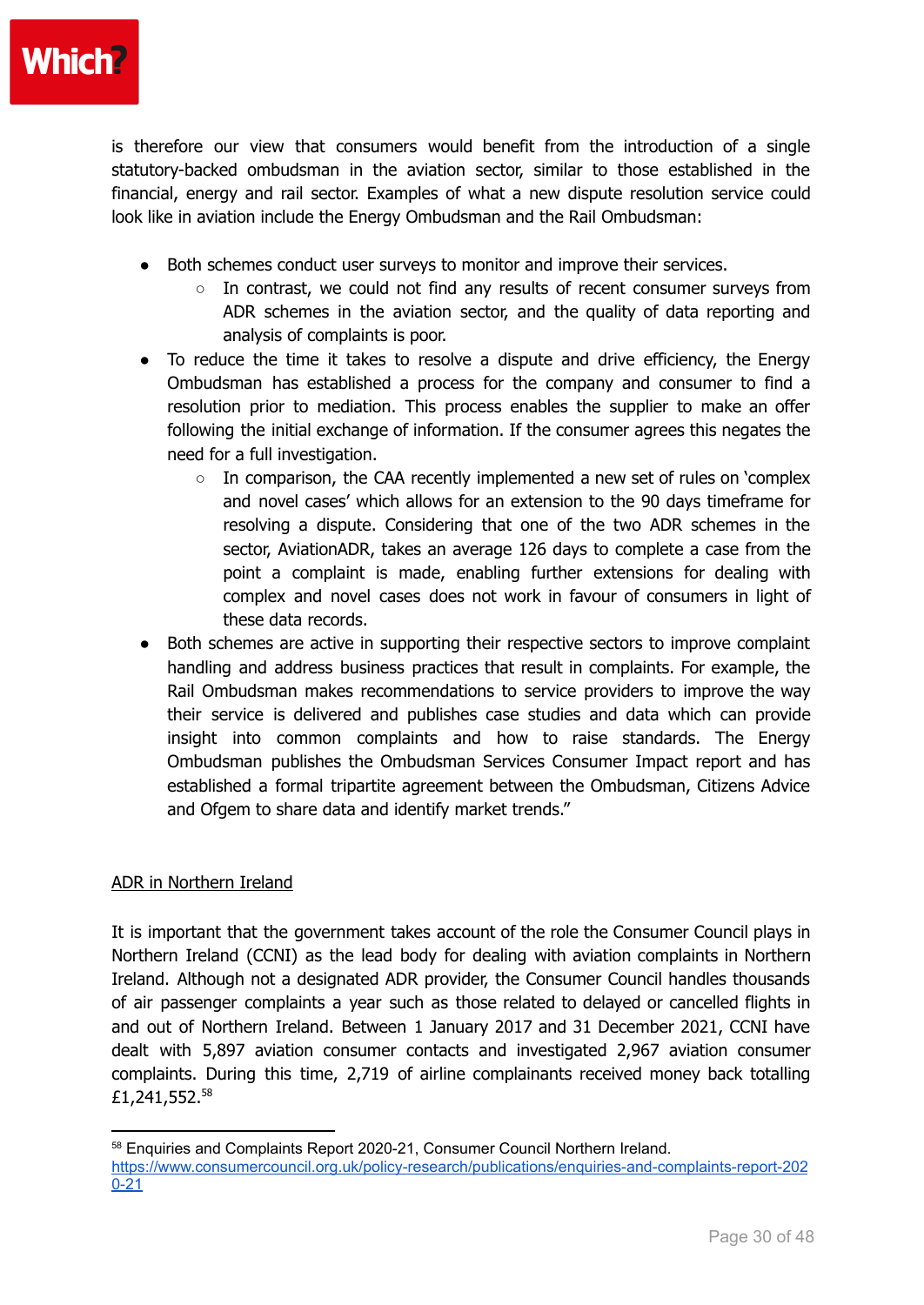

We would like to note the quality of the Consumer Council reporting of passenger complaints and how it can set an example of the type of good data sharing and reporting that can help both consumers and industry in their decision making.

For these reasons, we strongly believe the CCNI's current statutory role should be acknowledged and taken into consideration as part of these proposals to mandate ADR in the aviation sector, and encourage the DfT and CAA to engage with the Consumer Council to explore solutions on how their role could fit into the proposed mandatory ADR framework.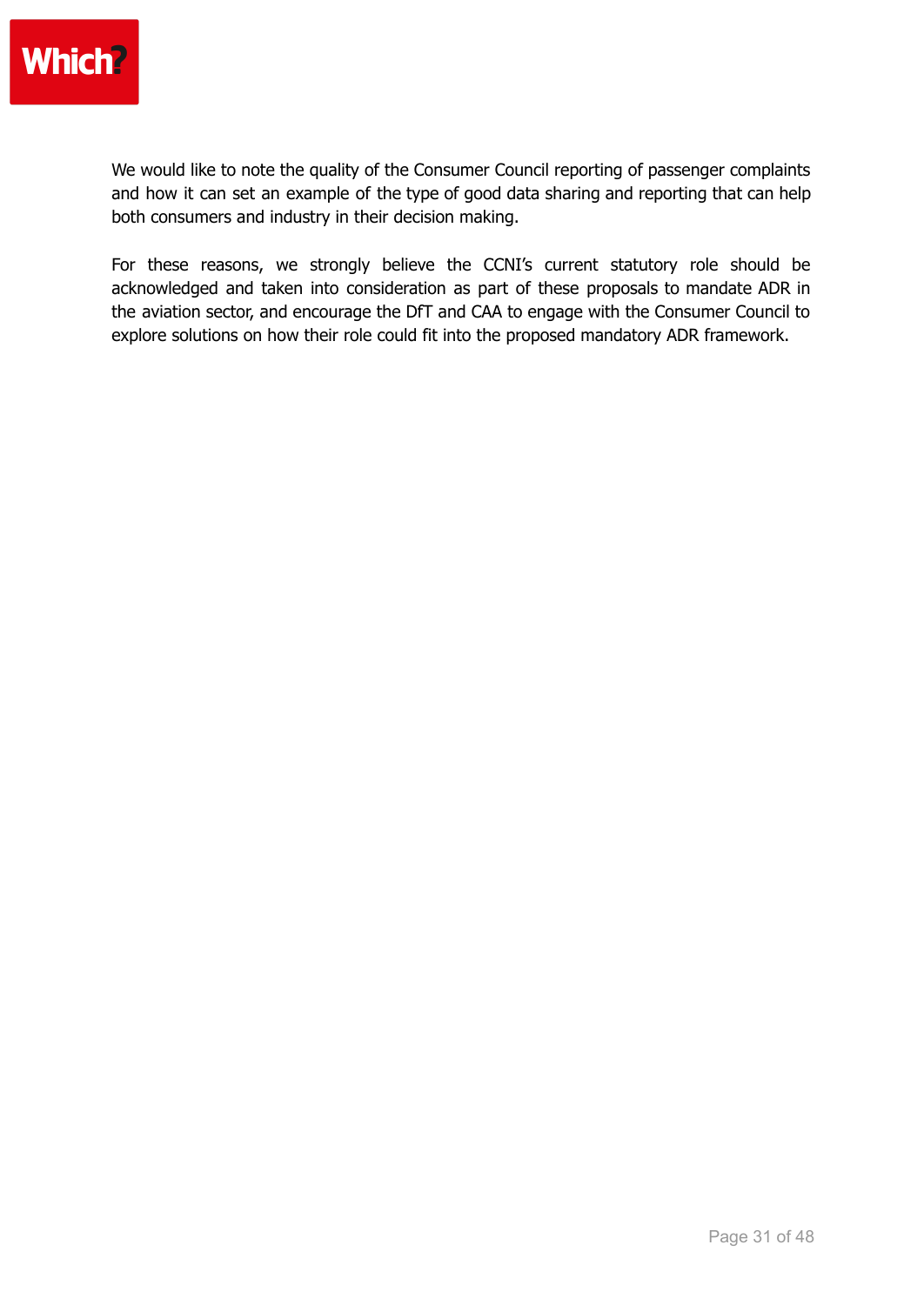3. Compensation for delays and cancellations

#### **Which? view on these proposals**

Before addressing each question in this section, we would like to express our concerns about these proposals and the inadequacy of the policy rationale they are based on. While the proposals around the CAA enforcement powers and ADR reform have been subject of consultations before, through the Aviation Strategy 2050 and the more recent BEIS consultation on reforming competition and consumer policy, there has been no previous public debate on changing compensation rules at UK level and certainly since the UK has left the EU.

EC261 compensation rules are a highly complex topic, which should have prompted the government to initiate wider pre-consultation discussions with consumer groups and industry prior to the publication of the present consultation. There was no prior engagement with consumer groups on these proposals, nor has DfT conducted consumer research on this topic, which is disappointing particularly given that the consultation period is very short at seven weeks and no advance warning was given to stakeholders to prepare for it. For this reason, we were surprised to note that the DfT has had prior stakeholder engagement sessions with some of the industry as stated in the Impact Assessment<sup>59</sup>:

"Discussions with industry during stakeholder engagement sessions highlighted calls from airlines for compensation rates to be amended to be more representative of the cost of travel. Low cost airlines have told DfT that the impact of the compensation on their turnover is far more material than it is for standard airlines, indicating verbally it can reach <sup>a</sup> value equivalent to 3% of their turnover.

Unfortunately, they have not shared any evidence to prove this claim because of commercial sensitivities but we expect <sup>a</sup> cap of the compensation to the ticket price to be very welcome across all airlines and particularly the low-cost section. We welcome evidence to enable us to assess the scale of the problem as part of the consultation process."

It seems unusual that the consultation and Impact Assessment were published without prior engagement with consumer groups or the wider sector and an effort to gather the evidence needed to build these proposals. On this note, we would like to point out that there appears to be a data transparency problem affecting the sector that is wider than just this consultation. From our conversations with government, regulators, industry and other consumer groups, we have found that the aviation industry is the sole gatekeeper of data around not only compensation, but also scheduling patterns around flight delays and cancellations.

59

[https://assets.publishing.service.gov.uk/government/uploads/system/uploads/attachment\\_data/file/105](https://assets.publishing.service.gov.uk/government/uploads/system/uploads/attachment_data/file/1051926/compensation-for-delays-to-uk-domestic-flights-impact-assessment.pdf) [1926/compensation-for-delays-to-uk-domestic-flights-impact-assessment.pdf](https://assets.publishing.service.gov.uk/government/uploads/system/uploads/attachment_data/file/1051926/compensation-for-delays-to-uk-domestic-flights-impact-assessment.pdf)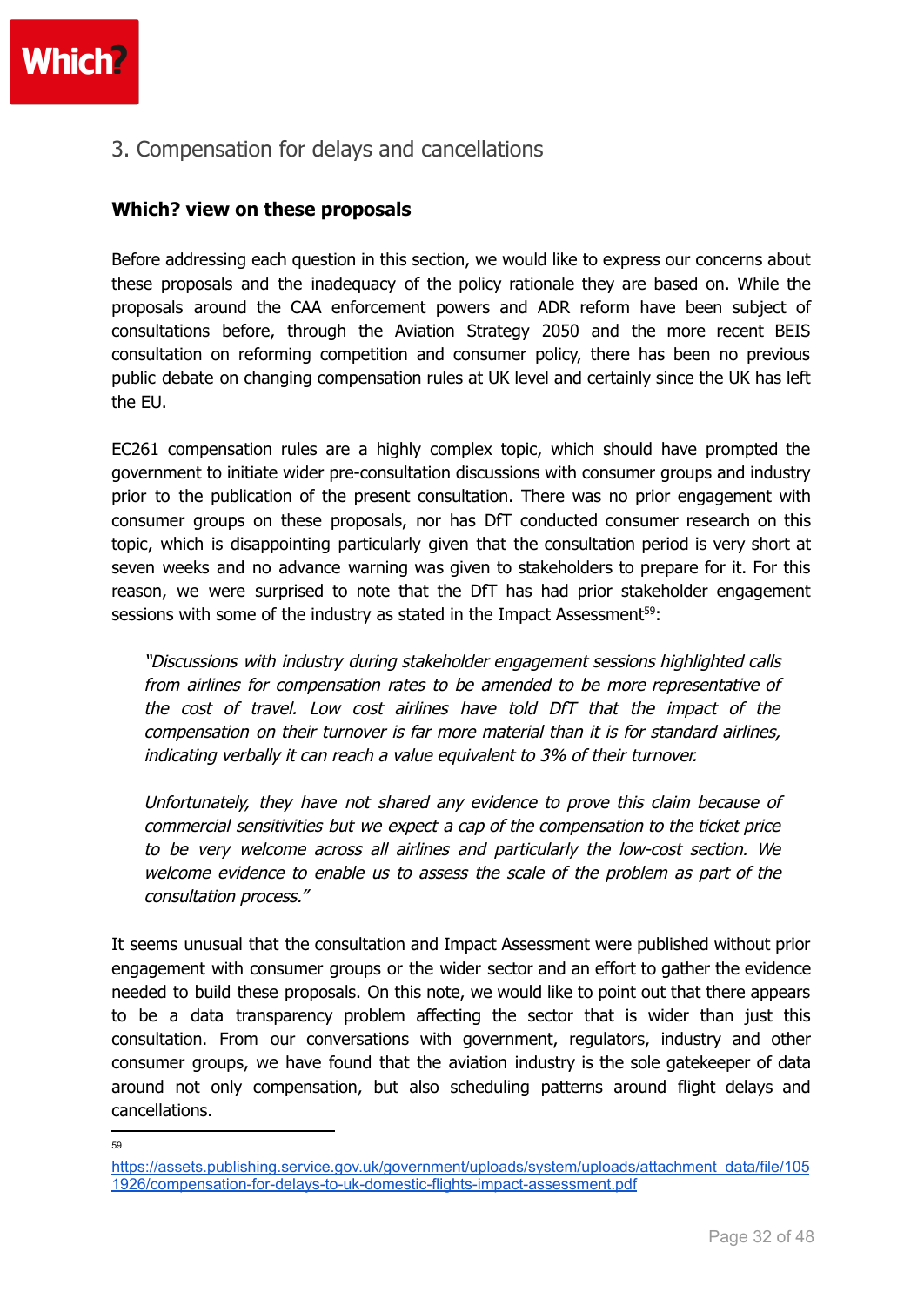

Please refer to Annex 1 'Which? view of DfT's compensation proposals and related Impact Assessment' where we have set out our key concerns.

#### **Question 15. Should compensation for delays to domestic flights be calculated as a percentage of the cost of the ticket?**

Which? strongly believes that compensation for domestic flights should not be calculated as a percentage of the cost of the ticket, and urge the government to abandon these proposals. We are concerned that this policy rationale does not sufficiently consider all of the issues necessary for the optimal design of a compensation framework. We believe there are a number of particularly important omissions.

#### EC261 is a deterrent against flight disruption caused by airline's decisions

First, the policy rationale fails to consider the relationship between compensation levels and the likelihood of a passenger being unable to travel as a result of either denied boarding due to overbooking or flight cancellation. Such practices can lead to very bad outcomes for passengers and an intention to deter airlines from strategic use of these practices was a key motivation for the design of the current system of compensation. <sup>60</sup> More generally, systems of consumer rights that award relatively high levels of compensation for very long delays and low levels of compensation for short delays are intended to incentivise airlines to act in ways that minimise the risk of these very bad outcomes. In effect, strong consumer rights for very long delays and cancellations create a deterrent effect.

We are disappointed that there is no consideration of this crucial point in the proposals, particularly given that when EC261 came into force in 2005, it was clearly promoted as a measure that would "help bring about a dramatic reduction in the frequency of denied boarding, for which airlines will have to pay compensation as a deterrent".<sup>61</sup> In addition, it was thought that:

"Better protection of passengers' rights will contribute to improving the image of air transport and in particular of certain companies. The quality of service forms part of competitiveness and runs in parallel with guarantees of passengers' rights. In particular, the rights contained in this Regulation will help to greatly reduce the problems caused to passengers by the practice of denied boarding, of cancellation or of long delays, which give <sup>a</sup> bad image to the airlines."

A recent international study shows that the need for enforcement system reforms has become even more urgent since 2013. These reforms must ensure regulators are equipped

<sup>&</sup>lt;sup>60</sup> 'Air transport: Europe reinforces passengers' rights', 16 February 2005.

 $61$  Ibid. [https://ec.europa.eu/commission/presscorner/detail/en/IP\\_05\\_181](https://ec.europa.eu/commission/presscorner/detail/en/IP_05_181)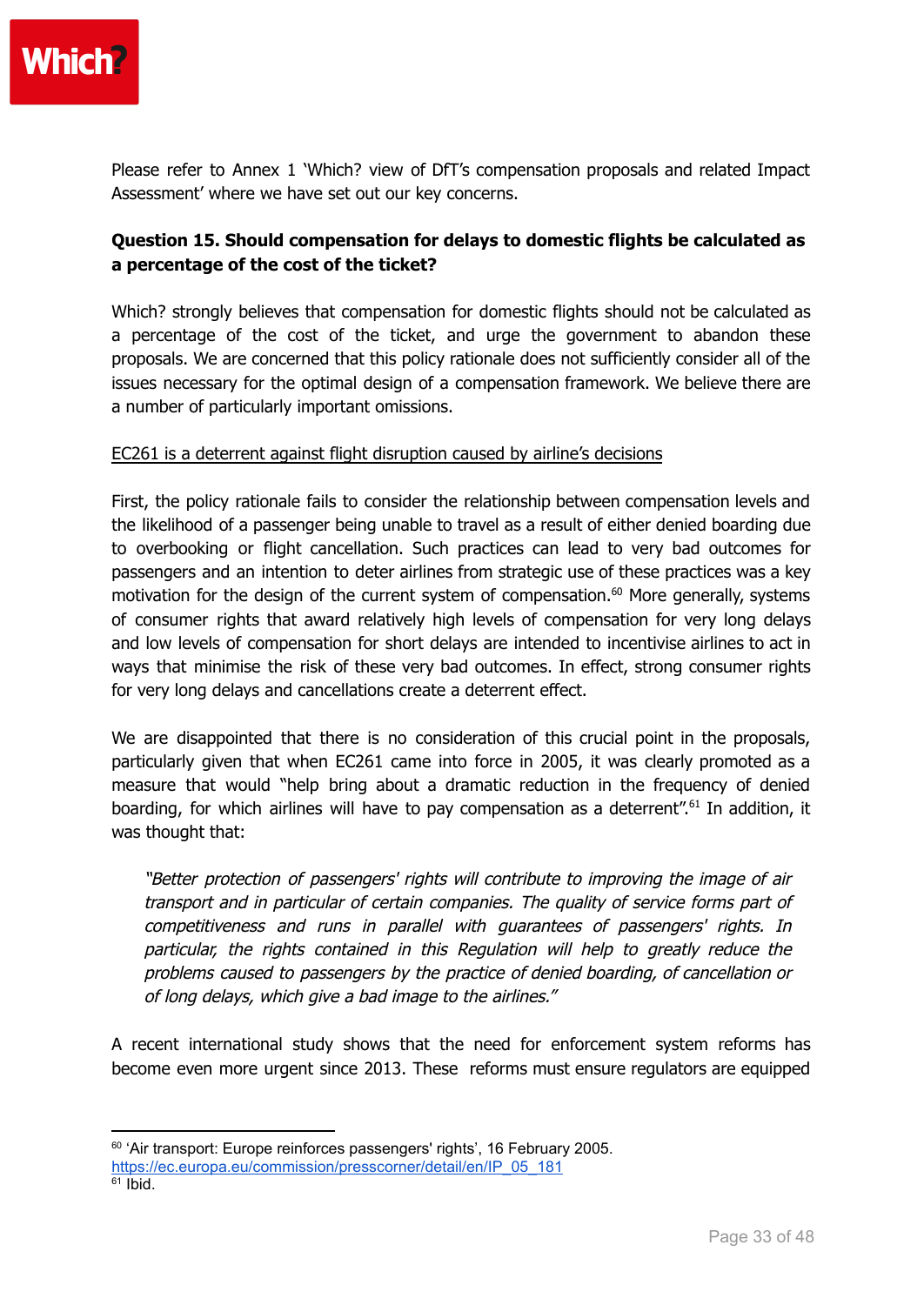

with strong enforcement toolkits that enable them to tackle industry malpractice.<sup>62</sup> Indeed, the level of flights disrupted, in terms of cancellations and delays over two hours, has increased significantly, and for passengers it is still rather difficult to enforce their rights, due to the complexity of the regulatory setting and the lack of information. For airlines the burden has increased, driven by increased levels of disruptions and rising claim rates. The overall claim rate has been estimated as 38%, which is consistent with the level of consumer awareness of their rights.<sup>63</sup>

Which? estimates<sup>64</sup> that the system proposed by the government could save airlines tens of thousands for a single flight, while compensation would plummet to just over a quarter of the current amount as the average sum eligible to each passenger dropped from £220 to just £57, significantly reducing the crucial deterrent effect. <sup>65</sup> We looked at figures provided by Skyscanner to calculate how much airlines would have to pay out for long delays on some of the most popular UK routes under the possible new system, assuming planes have a full capacity of 180 passengers and everyone eligible was to be compensated.

- $\bullet$  Edinburgh to London, average economy ticket price £44: If it were full, an airline would potentially have to pay out up to £39,600 for delays of three hours or more. Under the government's proposed scheme the maximum payout is reduced to just £7,920.
- Gatwick to Belfast, average price £55: If it were full, an airline could have to pay out up to £39,600 for delays of three hours or more. Under the proposed scheme the maximum payout falls to just £9,900.

#### Consequential losses incurred by passengers as a result of disruption

Secondly, there is no consideration of how compensation under these proposals relates to or complements other claims that may be available for 'consequential losses' the passenger incurs as a result of the delay. EC261 was never intended to be linked to the ticket price and it has been held specifically by the courts to be a strict liability, fixed rate scheme. Consequential losses can be substantial if travellers miss connecting flights or need to book alternative travel at the last minute, perhaps with a more expensive airline. In such circumstances, the ticket price paid by the customer will not be proportionate to the harm caused by the long delay or cancellation. Damages claims under the Montreal Convention (if it applies) may be available, but a passenger cannot recover twice for the same loss.

For the above reasons, the issue of fixed rate compensation should not be looked at in isolation from EC261 rights generally (re-routing, care and assistance etc) and how the price

 $63$  Ibid.  $62$  Study on the current level of protection of air passenger rights in the EU, EC, 2020. <https://op.europa.eu/en/publication-detail/-/publication/f03df002-335c-11ea-ba6e-01aa75ed71a1>

<sup>&</sup>lt;sup>64</sup> "Government plan to slash compensation for severely delayed or cancelled flights", Which?, 2022 [https://www.which.co.uk/news/2022/03/government-plan-to-slash-compensation-for-severely-delayed](https://www.which.co.uk/news/2022/03/government-plan-to-slash-compensation-for-severely-delayed-or-cancelled-flights/)[or-cancelled-flights/](https://www.which.co.uk/news/2022/03/government-plan-to-slash-compensation-for-severely-delayed-or-cancelled-flights/)

 $65$  See Annex 2 for additional detail.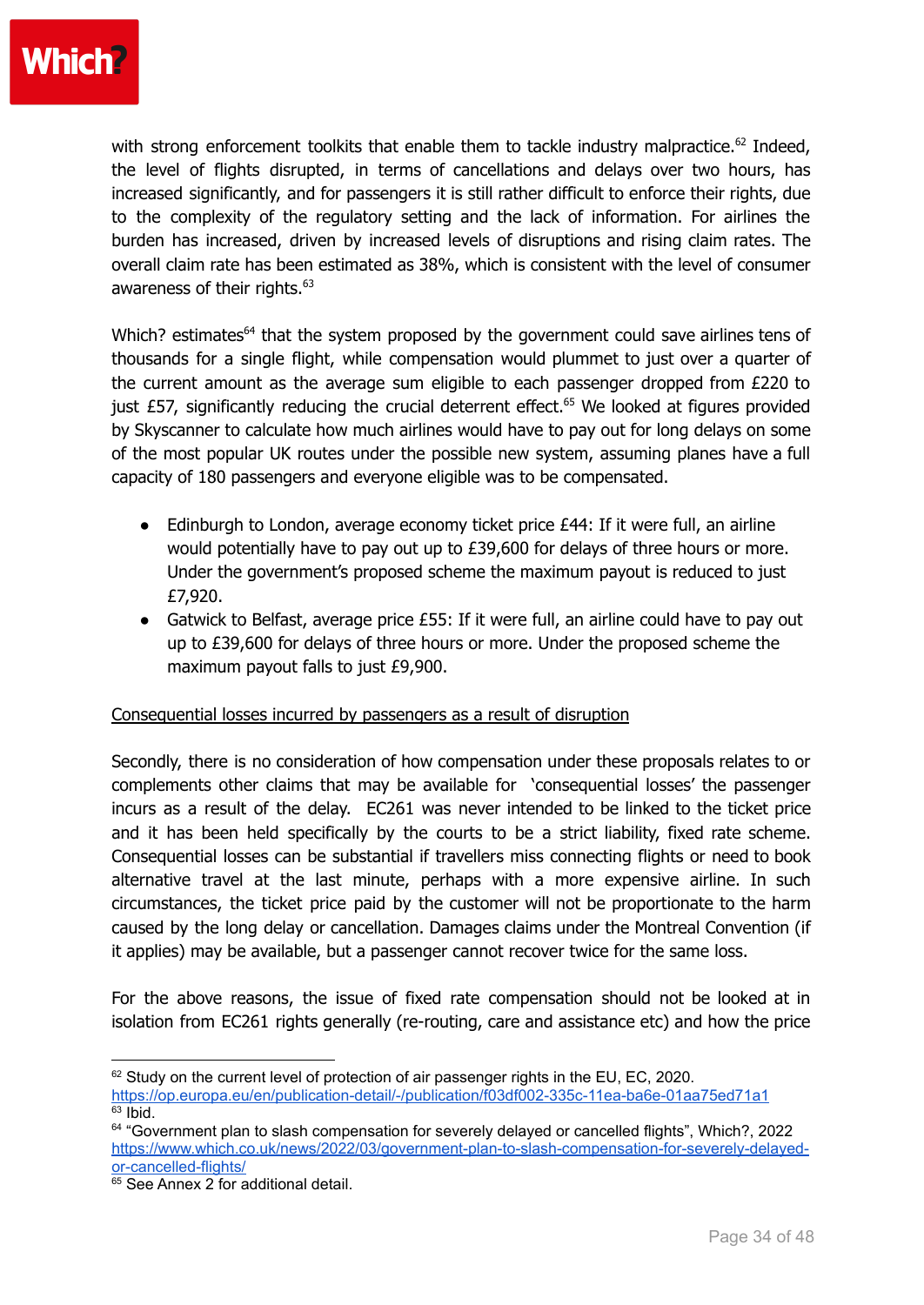of the ticket is just one factor overall. While a passenger could buy a very cheap ticket, the delay may have terrible consequences that are entirely foreseeable in addition to the missed connections issues - for example, missing seeing dying relatives or a last stage interview for the perfect job. The case law of the Court of Justice has consistently emphasised a key aim of EC261 being to ensure a high level of protection for passengers (see Recital 1), and these proposals fail to do that.

#### Consultation is unclear on cancellations and connecting flights

Thirdly, although the consultation has a chapter entitled 'Compensation for delays and cancellations', it is unclear whether the consultation is proposing a change to the current 100% reimbursement for cancellations under EC261. There is no explicit consideration of cancellations or denied boarding rights in the impact assessment or in the background material. Similarly, there is no consideration of the consumer entitlements in the event of connecting flights and the potential impact of this on the cost-benefit analysis. The lack of clarity about these crucial issues makes it difficult to assess the compensation proposals, while if they are out of scope then it is troubling that there is no attempt to consider the interaction from having different consumer rights applying to different circumstances.

Recent international studies highlight that enforcement alone is still not sufficient even in passenger rights regulations where compensation is based on the ticket price - a change will therefore not encourage traders to comply with law - but to the contrary - will be highly detrimental for consumers. 66

Switching from a lump sum to a percentage of the ticket price will make the enforcement of the regulation even more complicated for the authorities, as they will have to look at the compensation to be paid to consumers in each case. A lump sum compensation has the merit of being clear and easily enforceable for the authorities.

Therefore, rather than reducing the deterrent on airlines, the government should shift its focus on enforcement: a better application of the current rules will most likely increase compliance with the regulation and diminish the likelihood of delays and cancellations. The CAA has also never instituted a UK criminal prosecution against an airline for breach of EU261, despite having the power to do so. $67$ 

#### Aviation, rail and maritime are not comparable modes of transport.

Lastly, a key assumption within the Impact Assessment is that the domestic train and maritime travel markets are sufficiently similar to domestic aviation travel.

<sup>&</sup>lt;sup>66</sup> Passenger rights studies: External evaluation support study on the EU Regulatory Framework for Passenger Rights, Part B (buses and coaches) and Part C (maritime travel), EC, 2021.

<sup>67</sup> <https://www.caa.co.uk/media/cs4pjnc0/f0002743reply.pdf> [https://transport.ec.europa.eu/transport-themes/passenger-rights/passenger-rights-studies\\_fr](https://transport.ec.europa.eu/transport-themes/passenger-rights/passenger-rights-studies_fr)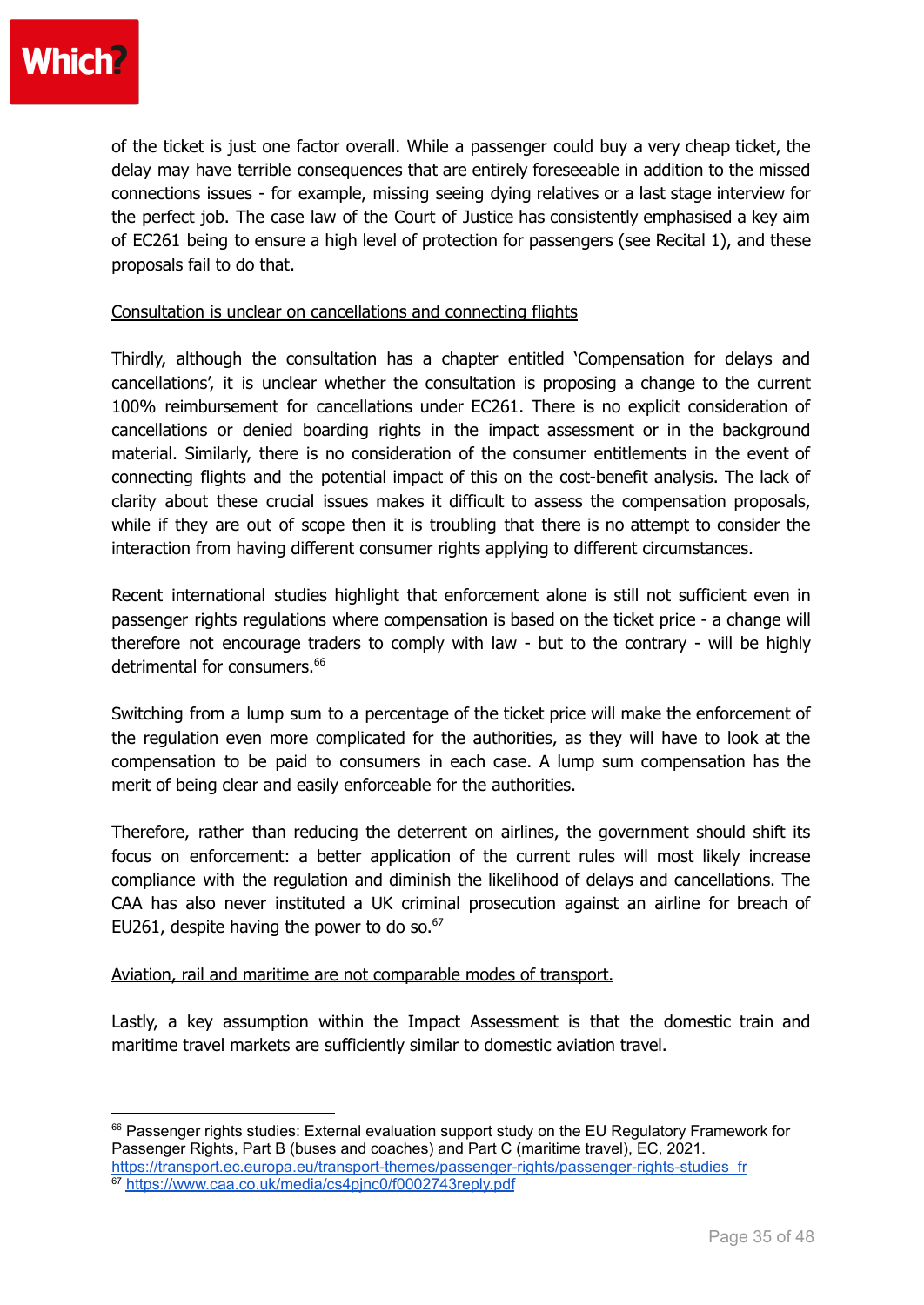"The domestic train and maritime travel markets are sufficiently similar to domestic aviation".

However, the consultation and impact assessment do not justify why this is a reasonable assumption to make. While under these proposals a lower level of compensation could become available to more people, we believe it would be wrong to switch to a system like that in operation for the rail industry. Passengers can face missing out on a holiday, with ongoing travel and accommodation costs, if their domestic flight is affected by severe delays once they have reached the airport terminal, so in many cases it is potentially far more costly than missing a train.

The changes would also disproportionately affect people living in the devolved nations and regions of the UK, who are more likely to take domestic flights, whether to visit family, for business or as the first leg of a trip abroad. Similarly, these new rules would have a disproportionate effect on disabled passengers travelling within the UK. We are surprised by the lack of this consideration towards passengers with disabilities, including those with hidden disabilities, chronic illnesses or reduced mobility, particularly given how the consultation covers separate proposals on improving accessibility compensation rules (see Question 29).

Indeed, the likelihood of someone taking a domestic flight is strongly related to where they live and it is clear that changes will impact some parts of the UK more than others. Between July and September 2021, around 37% of passengers on domestic flights in the UK were flying to or from Northern Ireland and ten of the sixteen domestic routes with most passengers included either Belfast international or Belfast City airport. In addition, 39% were flying from the Scottish mainland to or from elsewhere on mainland Great Britain and 3% were flying to or from the Scottish Islands.<sup>68</sup>

The proposals do not make an attempt to consider differences in market structure or firm incentives, for example:

- Rail is often used for shorter trips (intra-country).
- Rail compensation already has some of the problems we anticipate for the new system, i.e consumers are disincentivised from claiming.<sup>69</sup>
- Passengers flying from Northern Ireland and Scotland do not have the same access to alternative rail transport as those travelling within England.
- Train travel in the UK can be a lot more expensive than travelling by plane. A Which? investigation found that passengers travelling around the UK face a near-impossible

<sup>68</sup> <https://commonslibrary.parliament.uk/domestic-flights-in-the-uk-where-do-we-fly/>

<sup>&</sup>lt;sup>69</sup> 'Are you missing out on hundreds of pounds in rail compensation?', Which, 2019. [https://www.which.co.uk/news/2019/04/are-you-missing-out-on-hundreds-of-pounds-in-rail-compensat](https://www.which.co.uk/news/2019/04/are-you-missing-out-on-hundreds-of-pounds-in-rail-compensation/) [ion/](https://www.which.co.uk/news/2019/04/are-you-missing-out-on-hundreds-of-pounds-in-rail-compensation/)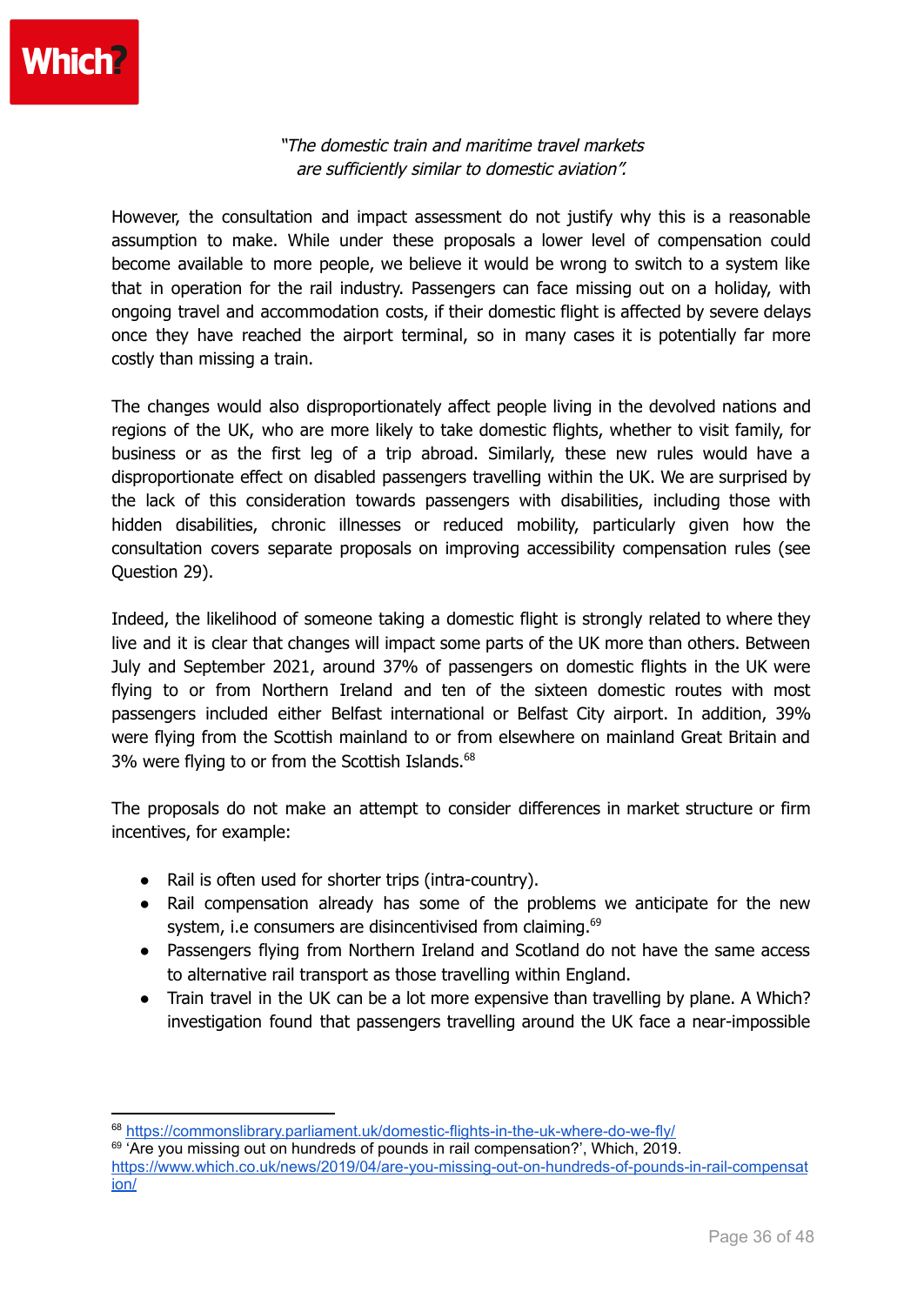

trade-off between low fares and reducing their carbon footprint as rail fares can be around 50% more expensive than flight tickets.<sup>70</sup>

● While DfT states it wants to harmonise rules between aviation, rail and ferries, the current compensation rules in rail and ferries are very different, therefore the argument that aviation should be harmonised with rail and ferries seems irrational.<sup>71</sup> In rail, access to, and levels of, compensation are hinged upon a sliding scale based solely on the length of the delay time, however, in maritime, access to compensation is based upon the delay time in proportion to the total journey time. For example, a consumer suffering a delay of an hour in rail would be entitled to compensation whereas an hour delay to a ferry journey would only be compensated if the port to port journey time was four hours or less.

#### **Question 16. What are the advantages and disadvantages to the above proposal for compensation for delayed domestic UK flights?**

See answer to Q15.

#### **Question 17. What other options, if any, are there for delay compensation, delay triggers, and proportion of ticket price for domestic UK flights?**

Consumers need a set of rights and protections that are clear and consistent, awareness of what they should do when things go wrong, knowledge that the enforcement system is accessible and works in their interest, and understanding that there are systems in place to protect them when businesses act unfairly.

Any reforms to the current legislation should build on the principles that underpin it. This includes, as we have set out, ensuring that compensation acts as an effective deterrent against poor treatment of customers, while also better incentivising good customer service. Consumers also need to have confidence that they will be reasonably compensated for any indirect or consequential losses as well as those that they experience directly.

We would welcome the opportunity to work with the DfT to establish how an evidence-based approach would bring consumers meaningful improvements without losing the fundamental rationale that the current regime is based on.

#### **Question 18. Should similar changes be made to compensation for cancelled flights and denied boarding? What are the advantages and disadvantages of both?**

 $70$  'UK domestic flights nearly 50% cheaper than the train, but six times worse for carbon', Which?. [https://www.which.co.uk/news/2021/07/uk-domestic-flights-nearly-50-cheaper-than-the-train-but-six-ti](https://www.which.co.uk/news/2021/07/uk-domestic-flights-nearly-50-cheaper-than-the-train-but-six-times-worse-for-carbon/) [mes-worse-for-carbon/](https://www.which.co.uk/news/2021/07/uk-domestic-flights-nearly-50-cheaper-than-the-train-but-six-times-worse-for-carbon/)

<sup>&</sup>lt;sup>71</sup> 'What are my rights if my ferry is delayed or cancelled?', Which?. [https://www.which.co.uk/consumer-rights/advice/what-are-my-rights-if-my-ferry-is-delayed-or-cancelle](https://www.which.co.uk/consumer-rights/advice/what-are-my-rights-if-my-ferry-is-delayed-or-cancelled-a5Im07L4CsXE#:~:text=Ferry%20delay%20compensation,of%20up%20to%20four%20hours) [d-a5Im07L4CsXE#:~:text=Ferry%20delay%20compensation,of%20up%20to%20four%20hours](https://www.which.co.uk/consumer-rights/advice/what-are-my-rights-if-my-ferry-is-delayed-or-cancelled-a5Im07L4CsXE#:~:text=Ferry%20delay%20compensation,of%20up%20to%20four%20hours)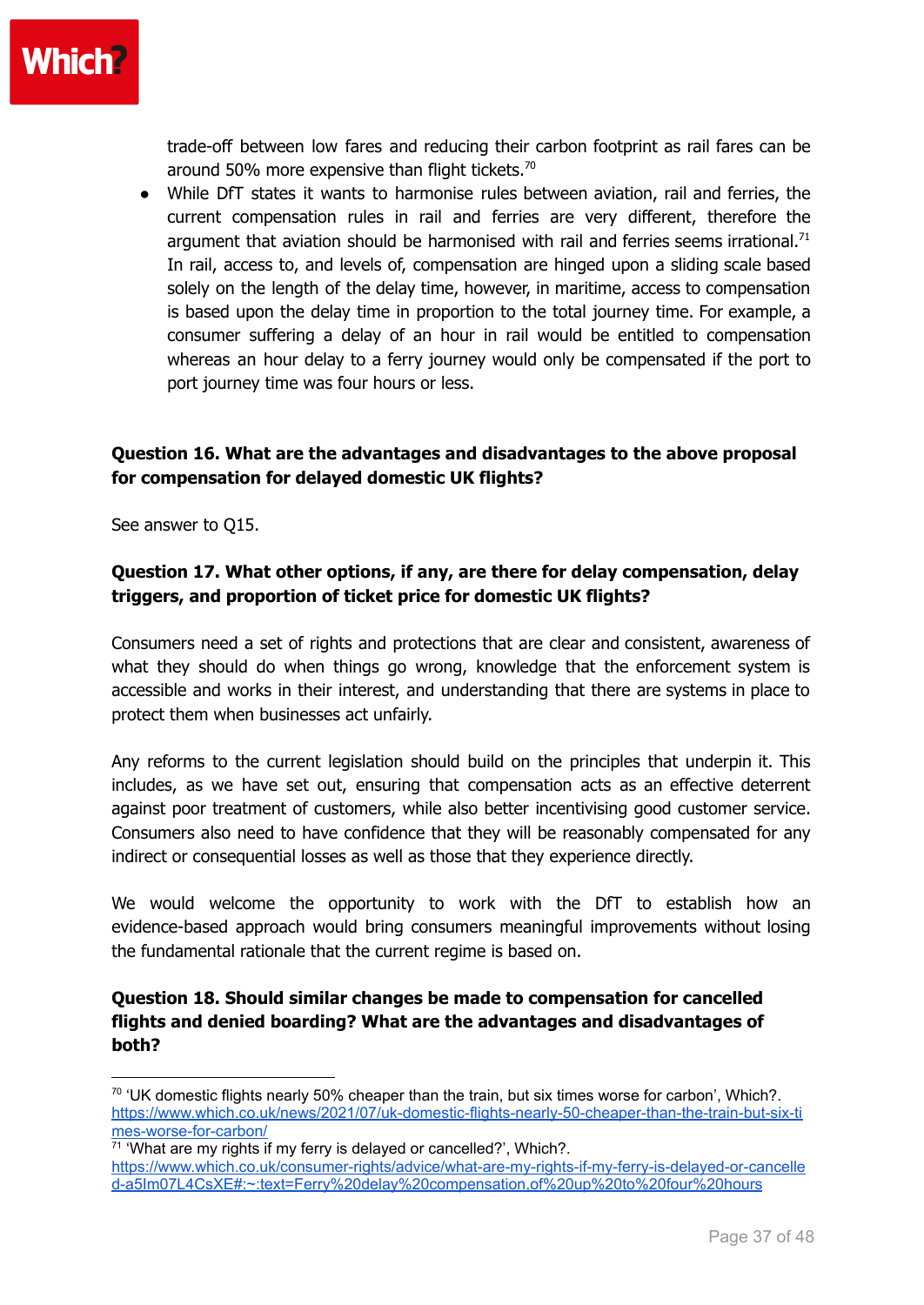

No. The disadvantages for consumers as outlined in previous questions would be even more significant.

#### **Question 19. If compensation for delayed domestic UK flights is linked to ticket price, what should the definition of ticket price include?**

Article 8 of the EC261 Regulations on the right to a refund states that: "reimbursement within seven days, by the means provided for in Article 7(3), of the full cost of the ticket at the price at which it was bought, for the part or parts of the journey not made, and for the part or parts already made if the flight is no longer serving any purpose in relation to the passenger's original travel plan, together with, when relevant".

Any deviation from this rule in Art 8, may leave consumers worse off and potentially lead to more complaints and ultimately litigation, which is what ADR aims to prevent.

In addition, any reform along these lines must include anti-avoidance measures specifying that deductions from the compensation such as 'administrative fees' must not be allowed. Furthermore, it will be very complicated in practice to have a new system linked to ticket pricing when the business models of airlines can vary as regards so-called 'optional' extras, outward and return flight pricing and many other factors. The current approach is much simpler.

A couple of examples help provide additional context to the above:

- Firstly, the CAA notes that when a passenger cancels a ticket, it might not be acceptable to require the airline to refund all costs due to the uncertainty associated with being able to re-sell the ticket. However, flexible booking options per se do not mean that restrictions on refunds applied to basic economy fares are fair and balanced. 72
	- $\circ$  As part of its work reviewing airline contract terms, the CAA engaged with consumers for their views and found that consumers believe that airlines would be 'profiting twice' in circumstances where a passenger has had to cancel their ticket. For this reason, the CAA considered that a fair and balanced approach would be for airlines to pass back any unpaid taxes and charges to the passenger in question, free of charge.
	- $\circ$  When reviewing airlines contract terms in 2018, the CAA found that some airlines refunded all unpaid taxes and charges for free whereas others either did not refund anything or charged a fee for refunding APD only.

Secondly, if the proposed system was not to include added charges at the airport i.e baggage, claiming a seat etc. this would presumably lead to a race to the bottom in terms of

<sup>72</sup> CAP1815 Review of airline contract terms 2019, CAA.

<https://publicapps.caa.co.uk/modalapplication.aspx?appid=11&mode=detail&id=9136>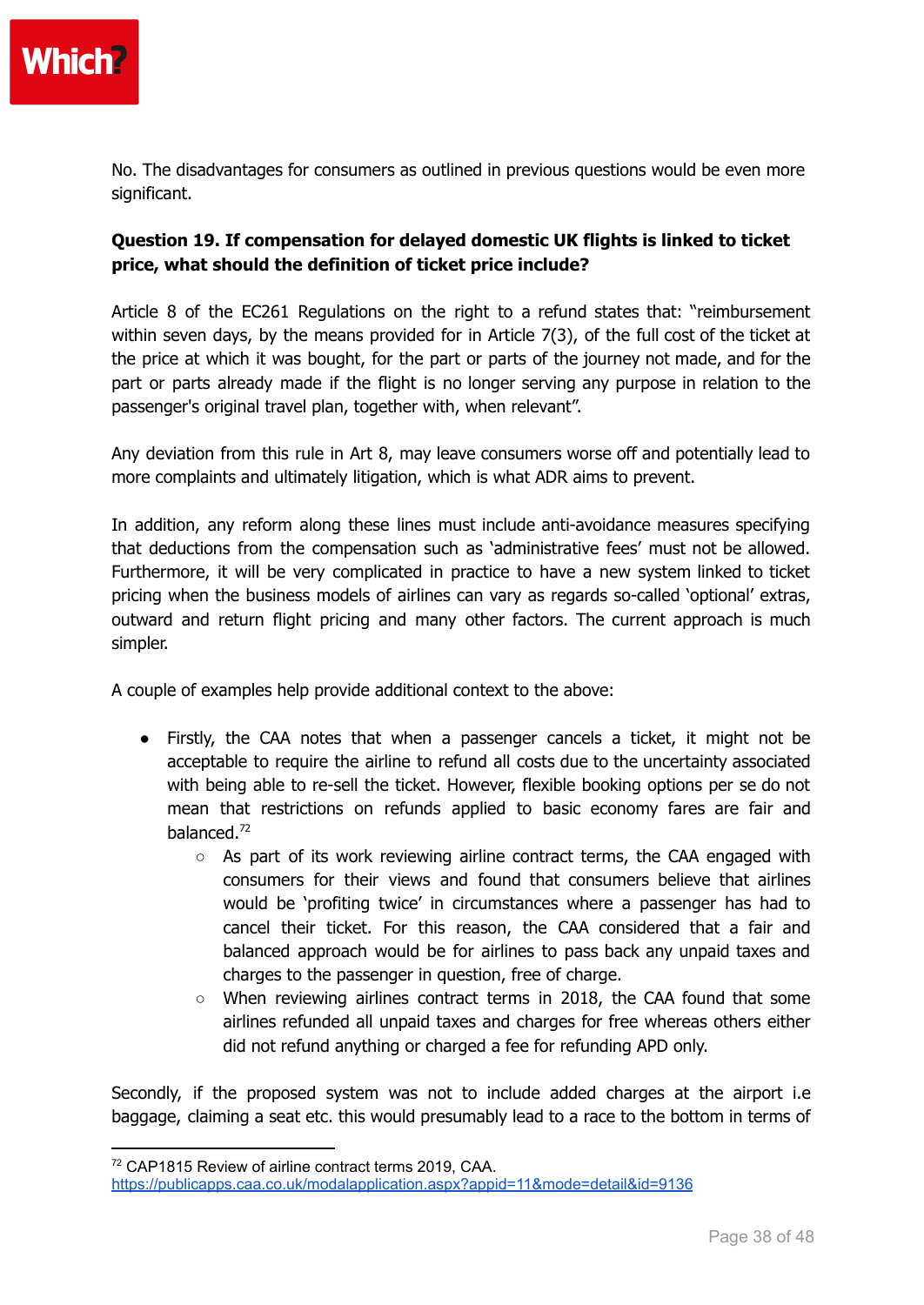

weighting the total price paid by the consumer on these charges rather than the ticket. Indeed, Which? research shows that passengers are sucked in by low fares only to be charged a premium for add-ons. $73$ 

**Question 20. Government is keen to understand the impact of the proposal to link compensation to ticket price:**

- **• Please provide any evidence on the number of passengers on domestic flights who are currently eligible to claim compensation for delays.**
- **• Please provide any evidence on the proportion of eligible passengers who currently make a successful compensation claim for delays of domestic flights.**

We do not have relevant data to say how many passengers are eligible. As noted previously, only the airline industry holds the data on compensation claims. However, in the period April 2021 and February 2022, 8% (103 of 1,300) of consumers using Which?'s publicly-available flight delay and cancellation compensation tool<sup>74</sup> to make a complaint did so in relation to a domestic flight.

It is important to note that we do not know whether the claims to the airlines were successful and whether the passengers received compensation from the airlines.

## **Question 21. Is there anything else that can be done internationally within the confines of the 1999 Montreal Convention to help link compensation to the costs of travel for delay?**

Under the Montreal Convention, the assessment of damages for delay would rightly be wider than the 'costs of travel' if the circumstances of the delay and consequential loss justify it. Under Article 19 of the Convention, an airline is liable for damage occasioned by delay in the carriage by air of passengers unless it took all measures that could reasonably be required to avoid the damage. We think this is a sensible approach as a matter of principle and therefore the government should not pursue its apparent line of thinking in this Question further. If airlines choose to operate a low fares business model for some (but often not all) passengers, that is a commercial decision for those airlines and should not be relevant in this context.

**Question 22. What would be the advantages and disadvantages of enabling package organisers to seek a refund for cancelled flights that are part of a package holiday through legislation?**

<sup>74</sup> <https://www.which.co.uk/tools/flight-delay-cancellation-compensation/>  $73$  'The true cost of cheap flights: airline essentials compared', Which? September 2019. <https://www.which.co.uk/news/2019/09/true-cost-of-cheap-flight-extras-compared/>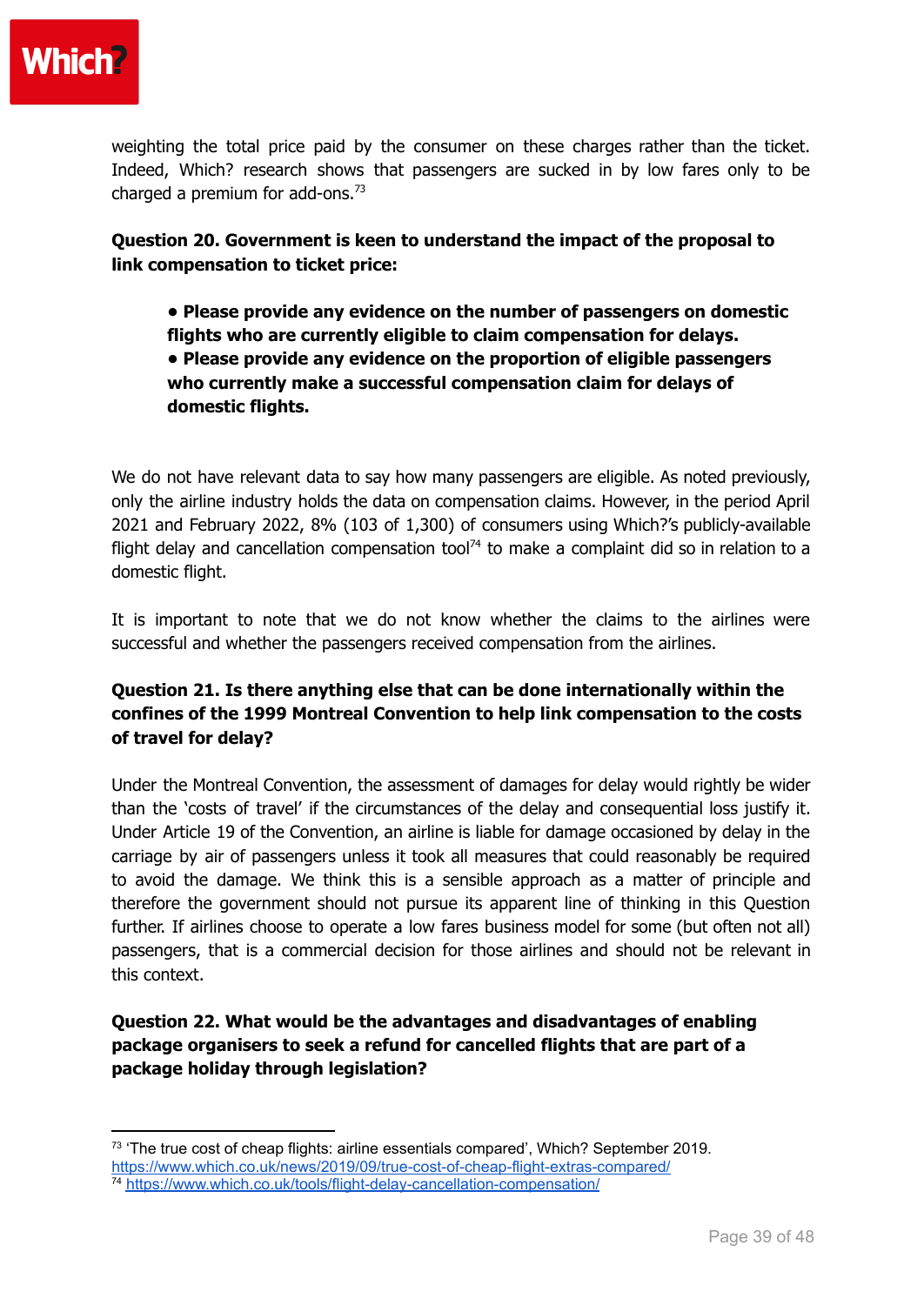

We support the proposal to clarify the law on this point by including a provision in Regulation EC261 that would enable package holiday organisers to seek a refund for cancelled flights on behalf of their customer. However, we note that this provision is already set out in Regulation 29 of the Package Travel Regulations. Therefore, it is our view that in order to help package holiday organisers in their endeavours to seek refund payments from the airlines, the government should work towards ensuring the CAA's enforcement powers are strengthened supported by monitoring and scrutiny of a stronger, proactive sector regulator.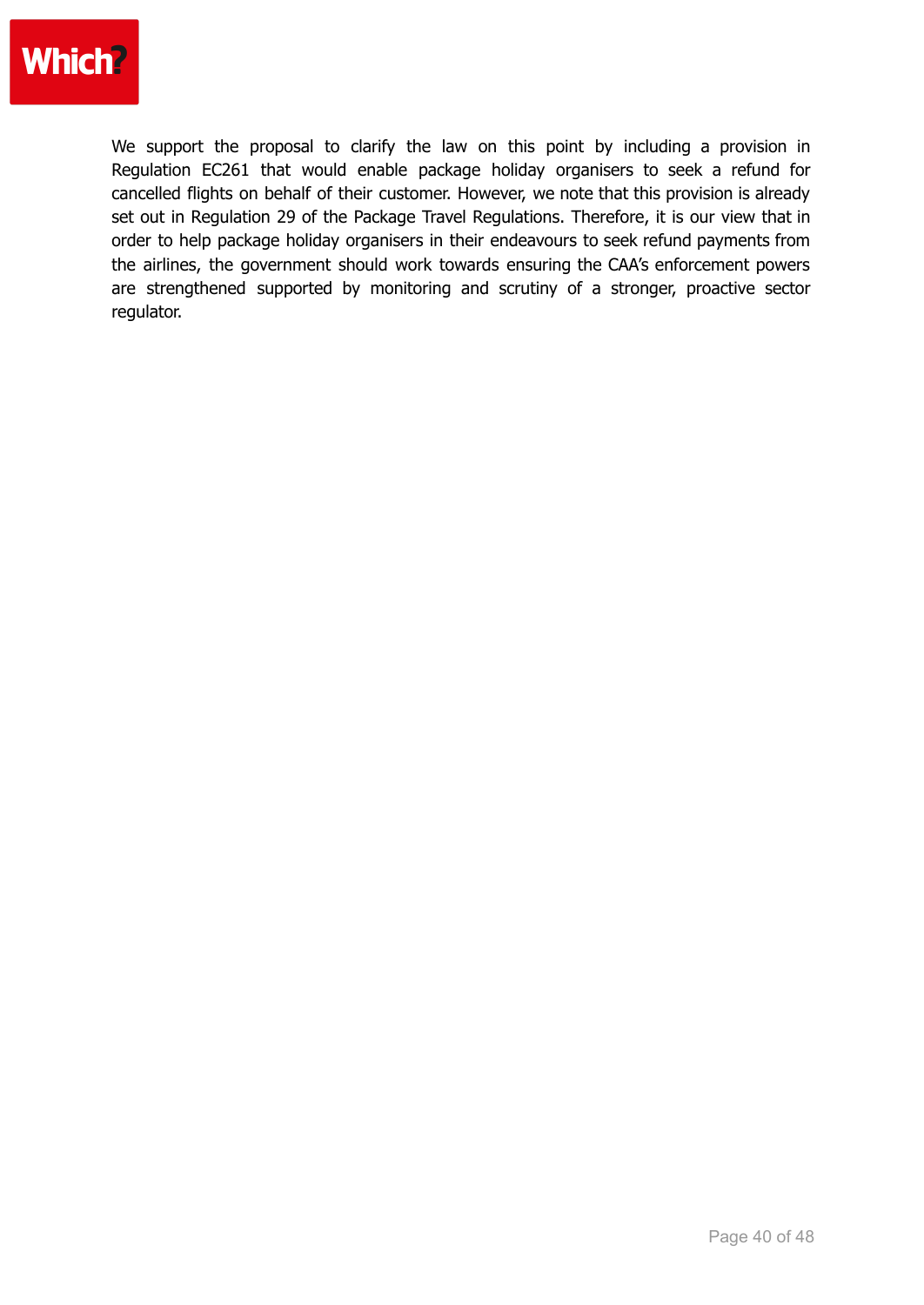

## 4. Accessibility

#### **Question 23. What are the advantages and disadvantages of special declarations to anyone travelling with a wheelchair or mobility equipment?**

It is important that special declarations for those travelling with a wheelchair or mobility equipment are easy to complete, affordable and easily accessible. We understand that disabled passenger groups are concerned that these declarations place too much responsibility on the passenger to accurately assess the value of their equipment. Given the high cost of some wheelchairs, such as the new electric models, and mobility equipment, passengers may struggle to obtain the details of the cost, particularly given that many disabled passengers will be using equipment provided by the NHS or other charity schemes. We would therefore encourage the DfT to consider how the process can be made easier for passengers with accessibility needs, and we would urge the Department and the CAA to engage in discussions with disabled passenger groups and other consumer representatives, such as the CAA Consumer Panel or Which?, on this matter.

#### **Question 24. What would be the impact of removing the need to pay a supplementary fee for wheelchairs and mobility equipment?**

Which?'s view is that access to redress should be free for all passengers. We believe removing the fee would be a positive step and would reduce the likelihood of passengers being discriminated against for their disability.

#### **Question 25. What evidence would it be reasonable to expect a passenger to provide to demonstrate like-for-like replacement/repair of a wheelchair or mobility equipment for a special declaration?**

We would encourage the DfT and CAA to engage with industry on what other measures can be implemented to ensure wheelchairs and mobility equipment is not damaged. The responsibility should sit on the airlines as they have a duty of care towards their passengers.

#### **Question 26. What, if any, steps could be taken, beyond special declarations, to provide sufficient compensation for wheelchairs and mobility equipment damaged during transit on a domestic UK flight?**

No response.

**Question 27. Other than compensation for the damaged or lost wheelchair or mobility equipment, are there any additional provisions that would reduce the impact on an individual whose wheelchair or mobility equipment has been damaged in transit on a UK domestic flight?**

No response.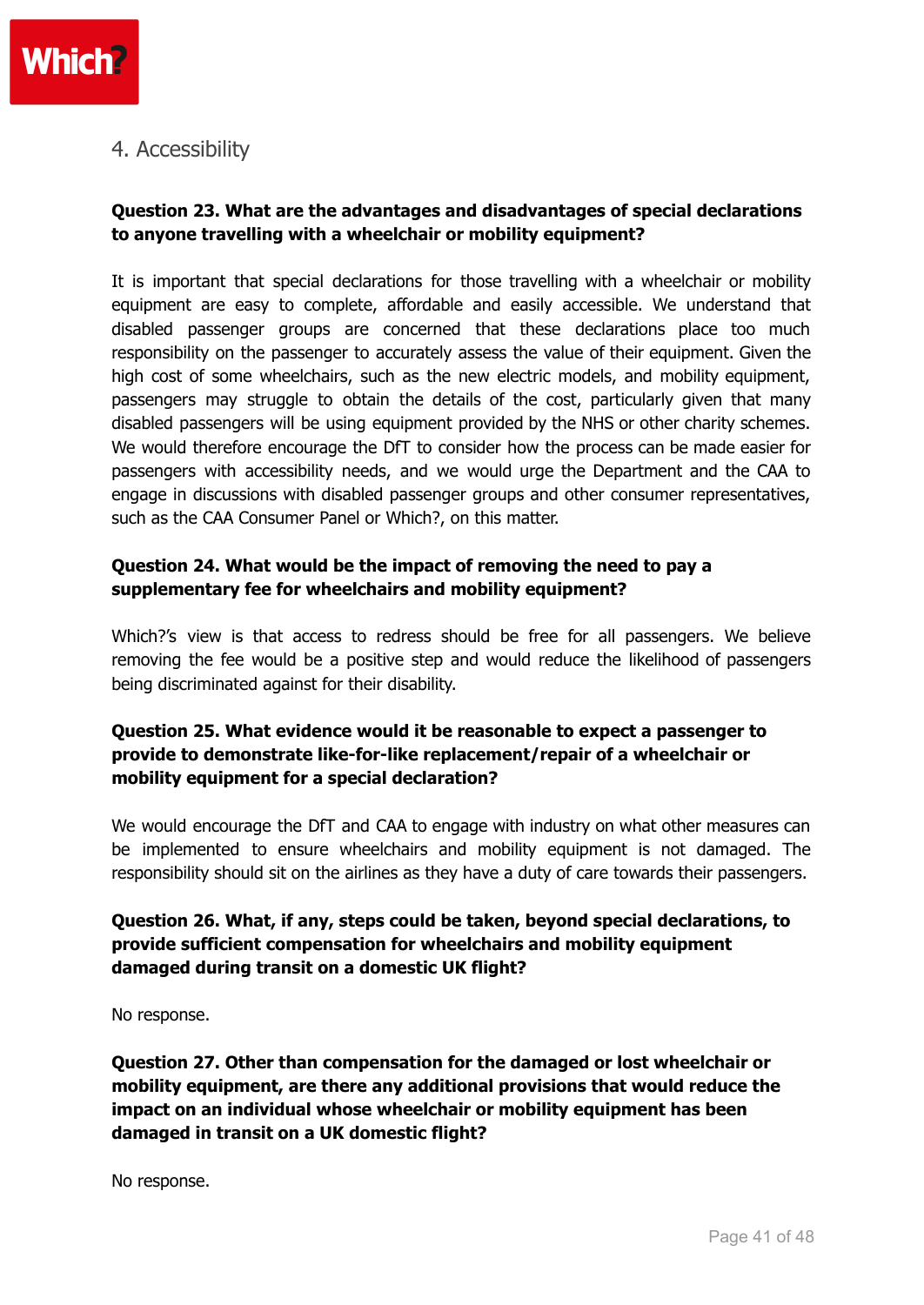**Question 28. What else could be done to protect wheelchairs and mobility equipment during carriage? What would the impact on the individual and the airline be?**

No response.

#### **Question 29. What other reforms can we consider, to encourage more support of passengers with accessibility needs when travelling by air?**

There is evidence from reviews of the current regulation of an urgent need for better requirements for training of staff in relation generally to assisting passengers with disabilities or of reduced mobility<sup>75</sup>. In addition, legal definitions relating to mobility and medical equipment could be broadened, and much more attention given to monitoring and enforcement, including sanctions. It is surprising that more detailed attention has not already been given before this consultation was published to the views of passengers with different accessibility needs and existing published good practice, and we hope this can be rectified going forward.

As stated in our response to Question 15, the DfT's proposed rules on compensation would have a disproportionate effect on disabled passengers travelling within the UK. We would encourage the government to consider the unintended consequences of its proposals around compensation for domestic flight delays and how a reduced deterrent to airlines against severe delays, cancellations and overbooking may render domestic air travel a very unpleasant experience for those with disabilities or reduced mobility.

Finally, we would urge the government and CAA to work towards improving compliance with the retained version of Regulation EC1107/2006<sup>76</sup> as a priority to ensure the rights of passengers with accessibility needs are protected and enforced, and to build upon and enhance current rights so that air travel can be genuinely inclusive.

 $76$ Regulation EC1107/2006, as retained in UK law, concerns the rights of disabled persons and persons with reduced mobility when travelling by air. <sup>75</sup> See, 'Review of Regulation 1107/2006 (EC), Executive Summary, SWD(2021)418 final'.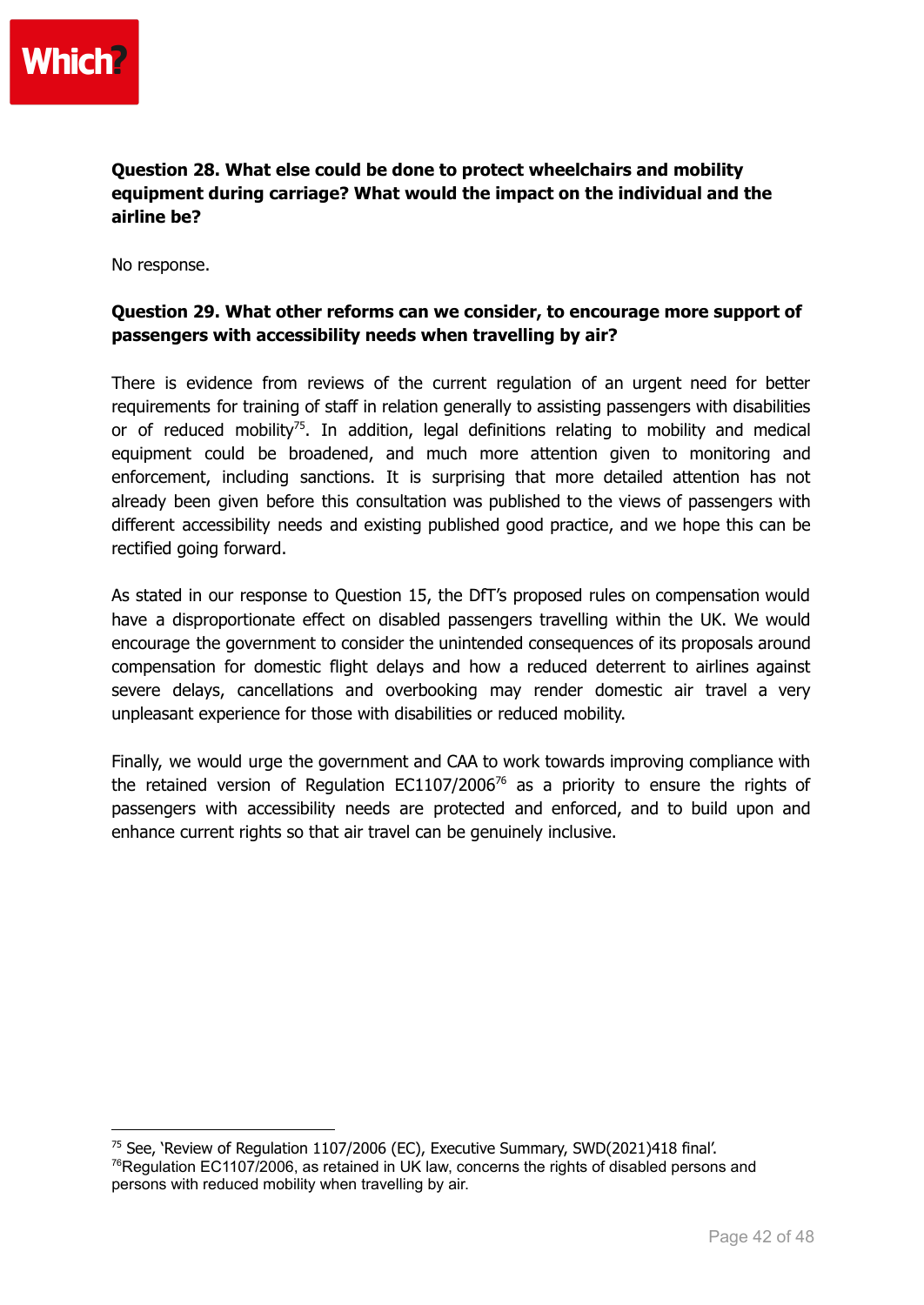

#### **About Which?**

Which? is the UK's consumer champion. As an organisation we're not for profit - a powerful force for good, here to make life simpler, fairer and safer for everyone. We're the independent consumer voice that provides impartial advice, investigates, holds businesses to account and works with policymakers to make change happen. We fund our work mainly through member subscriptions. We're not influenced by third parties – we never take advertising and we buy all the products that we test.

#### **For more information contact Francesca Lo Castro, Senior Policy Adviser at [francesca.locastro@which.co.uk](mailto:francesca.locastro@which.co.uk)**

**March 2022**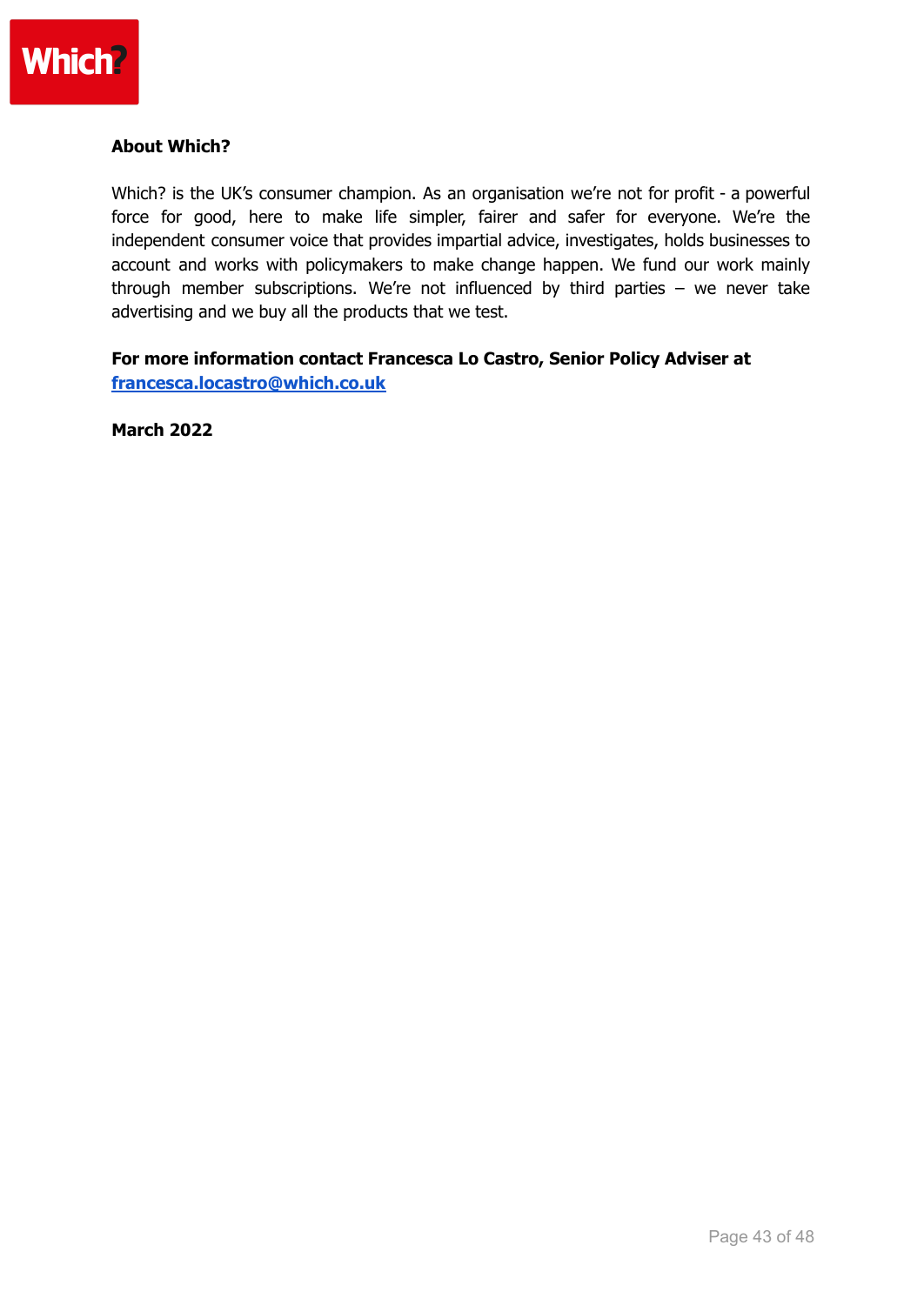

## **Annex A. Which? view of DfT's Impact Assessment (IA) relating to the compensation proposals.**

#### Inadequacy of the policy rationale

The impact assessment states that the problem under consideration is that the existing compensation rules for delayed and cancelled flights were designed before the growth of low-cost airlines. The current regulations set compensation at fixed amounts for flights that are cancelled flights or delayed by more than three hours. For example, for flights of 1,500km or less the compensation is £220. There is no entitlement to any compensation for customers delayed by less than three hours. Low cost airlines have argued that the current rules of a fixed level of compensation adversely affect them since their ticket prices are lower. DfT is therefore proposing to amend the rules so that compensation be proportionate to the ticket price: passengers delayed 1 to 2 hours would be entitled to 25% of the value of their ticket, passengers delayed 2 to 3 hours would be eligible to 50% of the ticket value, and passengers delayed by more than 3 hours would be eligible to claim reimbursement of 100% of the value of their ticket.

Which? is concerned that this policy rationale does not sufficiently consider all of the issues relating to the optimal design of a compensation framework. We believe there are a number of particularly important omissions.

First, the policy rationale fails to consider the relationship between compensation levels and the likelihood of a passenger being unable to travel as a result of denied boarding due to overbooking or flight cancellation. Such practices can lead to very bad outcomes for passengers and an intention to deter airlines from strategic use of these practices was a [key](https://ec.europa.eu/commission/presscorner/detail/en/IP_05_181) [motivation](https://ec.europa.eu/commission/presscorner/detail/en/IP_05_181) for the design of the current system of compensation. More generally, systems of consumer rights that award relatively high levels of compensation for very long delays and low levels of compensation for short delays are intended to incentivise airlines to act in ways that minimise the risk of these very bad outcomes. In effect, **strong consumer rights for very long delays and cancellations create a deterrent effect**. We are disappointed that there is no consideration of this in the impact assessment compensation for delays to UK domestic flights.

Second, there is no consideration of compensation for consequential loss. Consequential losses can be substantial if travellers miss connecting flights or need to book alternative travel at the last minute, perhaps with a more expensive airline. **In such circumstances, the ticket price paid by the customer will not be proportionate to the harm** caused by the long delay or cancellation. Again, we are disappointed that there is no consideration of this in the impact assessment.

Thirdly, although the consultation has a chapter entitled 'Compensation for delays and cancellations' it is unclear whether the consultation is proposing a change to 100%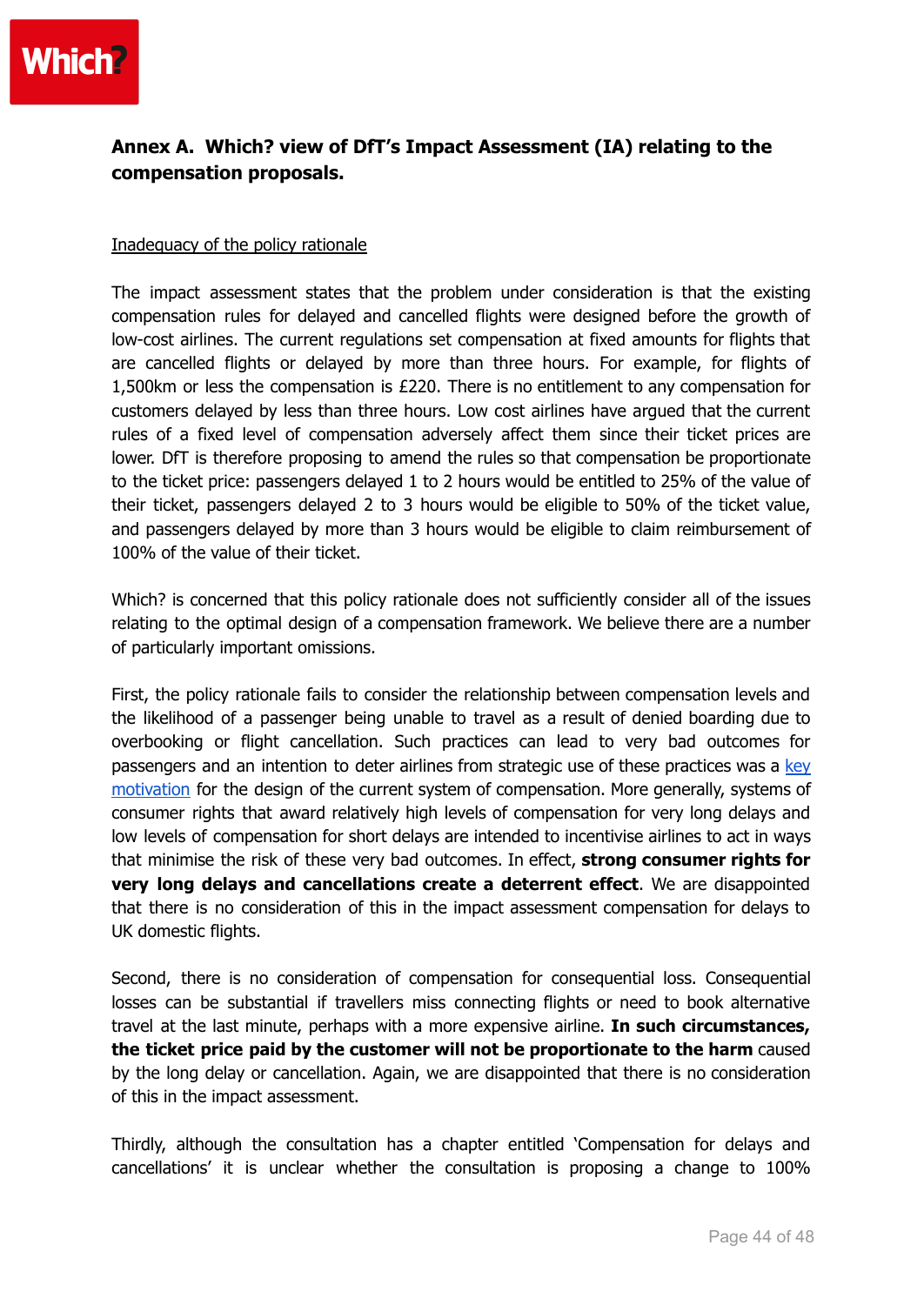

reimbursement for cancellations as there is no explicit consideration of cancellations in the impact assessments. Similarly, there is no consideration of the consumer entitlements in the event of connecting flights and the potential impact of this on the cost-benefit analysis. The lack of clarity about these crucial issues makes it difficult to assess the compensation proposals, while if they are out of scope then it is troubling that there is no attempt to consider the interaction from having different consumer rights regimes applying to different circumstances.

In addition to the omissions, we are concerned that there is no evidence that DfT has critically assessed the information provided to it by low-cost airlines. The impact assessment states that low-cost airlines have told them verbally that compensation can be equivalent to 3% of their turnover, but that commercial sensitivities have prohibited the airlines from providing evidence of this. In fact, Easyjet publishes the amount it sets aside for compensation claims provision in its annual report. Using this, we calculate the amount set aside to be equivalent to 0.8% of turnover across the years 2018 to 2021, and in no individual year was it greater than 1.4%.

Overall, we believe that the impact assessment shows an insufficient level of understanding of the airline market and that the presentation of a single policy option outside of the 'do nothing scenario' is indicative of this. We note that the [government's](https://assets.publishing.service.gov.uk/government/uploads/system/uploads/attachment_data/file/922179/RPC_case_histories_-_options_Sep_20.pdf) own advice is that having **an inappropriate range of options is highly likely to result in an impact assessment not being fit for purpose** at consultation stage, and we believe that if DfT had a better understanding of the market it would have felt it appropriate to provide additional options.

#### Insufficiently justified assumptions

Further, to our general concern about the policy rationale, we feel that a number of the specific assumptions used in the impact assessment are not sufficiently justified and may give an erroneous estimate of the cost-benefit of the options.

Of particular concern is the assumption about the proportion of eligible passengers who successfully claim compensation. This assumption is based on data from the Office of the Rail Regulator that shows that in 2020 the compensation rate for train passengers eligible for 25% of the price of their ticket was 22%, while for passengers eligible for 50% of the price of their ticket it was 46%. People are more likely to make a claim when the value of the entitlement is greater and airline tickets are likely on average to be more expensive than train tickets then it is assumed that 65% of eligible passengers successfully claim compensation from airlines.

We have a number of reasons to suppose that this could be a large overestimate. Which? made a super-complaint to the Office of the Rail Regulator in 2015 because the industry was not doing enough to help consumers to claim compensation. The data cited from the rail industry relates to the year 2020 and reflect substantial efforts in that sector to reduce the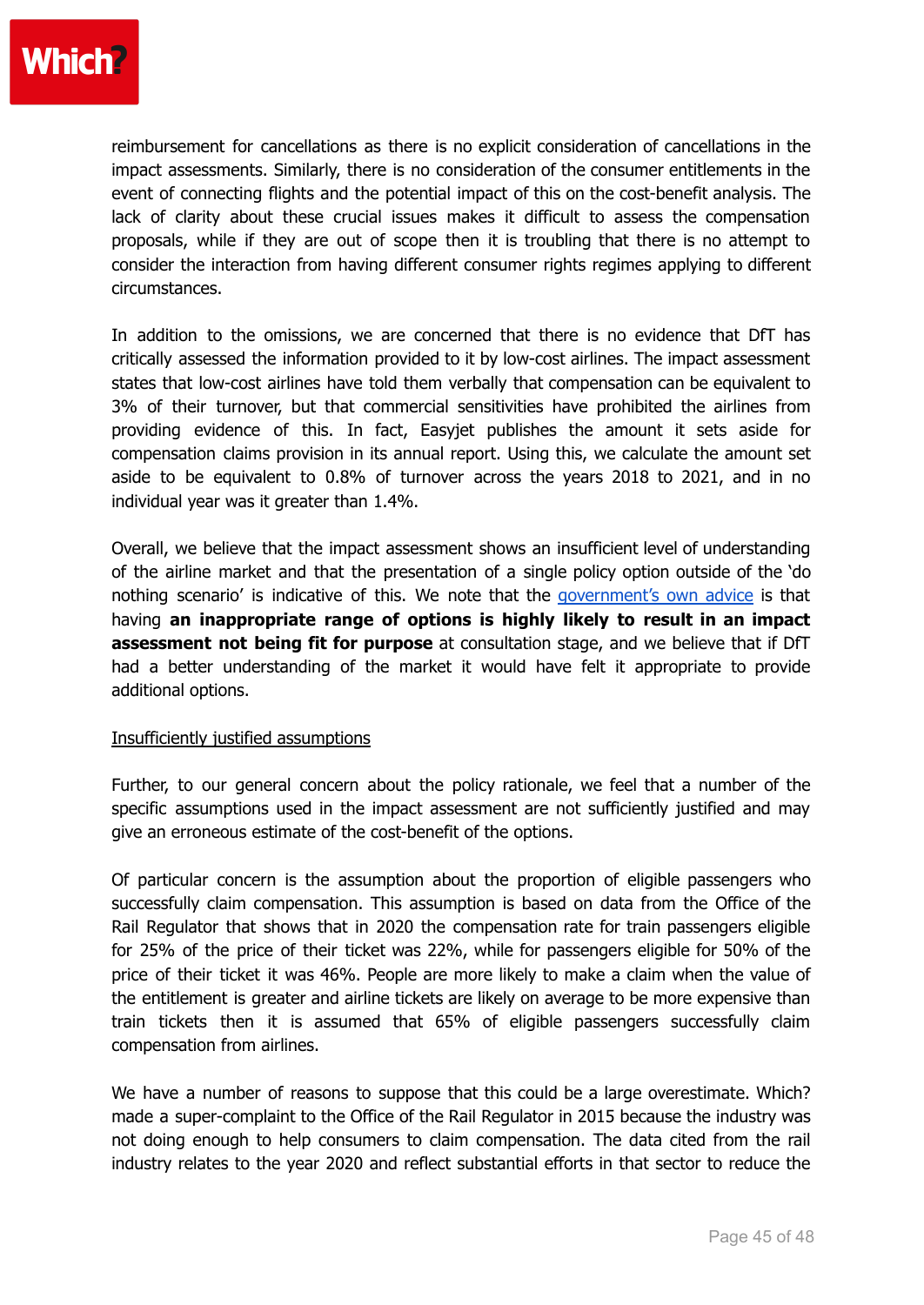

amount of unclaimed compensation, including the introduction of automatic compensation on some routes. Further, our sector intelligence suggests that even for international routes, for which the levels of compensation are significantly higher, current compensation rates are typically between 40% and 50%. Overall, it seems more likely that compensation rates for domestic flights will resemble the rail industry in 2016, at which time only 35% of passengers entitled to a 50% refund successfully claimed it, although even this could be generous for an industry in which claiming compensation is so routinely difficult that specialist claims agencies exist.

An overestimate of the current claims rate will give a misleading idea of how much airlines are paying out under the existing framework that, it is argued, is unfair on low-cost airlines. The impact assessment estimates that under the current rules airlines are paying  $£10.6m$ per annum in compensation. Our own sensitivity analysis indicates that if we assume a current compensation rate of 50% then this falls to £8.1m, while with a rate of 35% it is just £5.7m.

Similarly, overly optimistic predictions of how many eligible passengers are likely to claim compensation if entitlements are tied to ticket prices will give an overestimate of the benefit to consumers from introducing eligibility to partial compensation for delays of between 1 and 3 hours.

#### Distributional impacts

There appears to be no consideration of the distributional impact of the proposed changes, but the likelihood of someone taking a domestic flight is strongly related to where they live and it is clear that changes will impact some parts of the UK more than others. Between July and September 2021, around 37% of passengers on domestic flights in the UK were flying to or from Northern Ireland and ten of the sixteen domestic routes with most passengers included either Belfast international or Belfast City airport. In addition, 39% were flying from the Scottish mainland to or from elsewhere on mainland Great Britain and 3% were flying to or from the Scottish Islands. <sup>77</sup> **The proposals in the consultation have the potential to negatively impact on regional connectivity** and the likelihood of this should be carefully considered.

#### The consultation process

In addition to our concerns about the impact assessment we feel more generally that the consultation process has not been run in such a way as to lead to well designed reforms. Our primary concern is that we feel that the engagement between the government and stakeholders has been partial. We understand from the impact assessment that DfT has had prior stakeholder engagement sessions with some of the industry at which low-cost airlines called "for compensation rates to be amended to be more representative of the cost of travel" (see page 4, Point 5 in Impact Assessment). Disappointingly, there was no

<sup>77</sup> <https://commonslibrary.parliament.uk/domestic-flights-in-the-uk-where-do-we-fly/>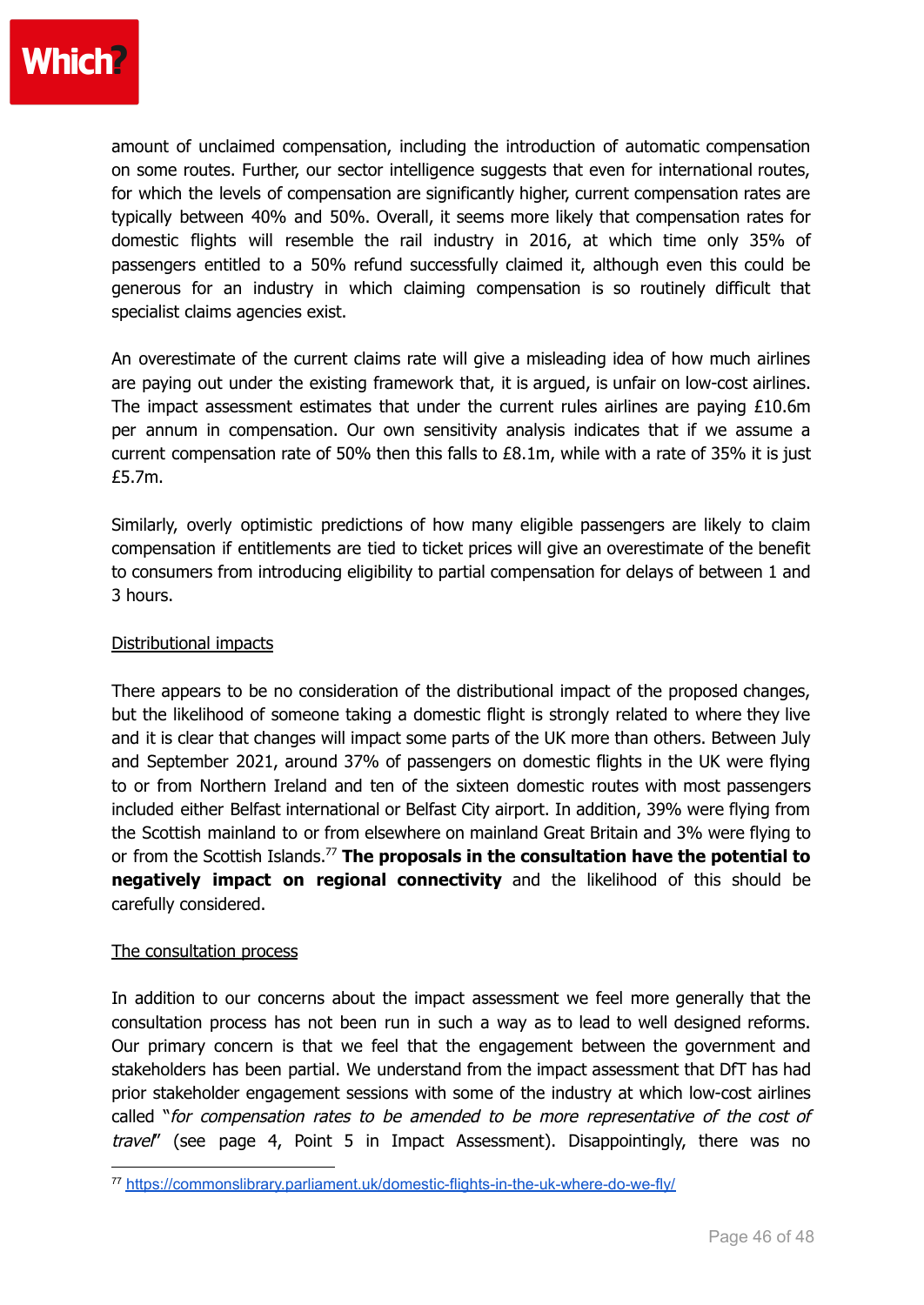

engagement with consumer groups on these proposals, nor has DfT conducted consumer research on this topic.

It seems unusual to us that the Impact Assessment was published alongside the consultation without prior engagement with consumer groups or the wider sector. Given the lack of advance notice, the relatively short consultation period of just 7 weeks is problematic. It is not conducive to organisations being able to fully consider the proposals and consult their own stakeholders. We feel this is particularly likely to cause problems for third sector organisations who are likely to be more resource constrained than businesses, and this is recognised in the government's own [consultation](https://www.gov.uk/government/publications/consultation-principles-guidance) principles.

The partial nature of DfT's engagement with stakeholders was also apparent at a consultation workshop held during the consultation period. This had unbalanced representation with the majority of the attendees from the airline or airport industry and very few representatives from consumer groups and package holiday organisers, while it was too short to fully cover all of the content in the consultation document. The proposed changes to the compensation regime received just a few minutes.

More generally, we have concerns about the lack of clarity contained in the document, and elicited through our engagement with DfT about how the proposals in the consultation could be implemented. The reforms set out in the consultation would likely need to be implemented using different processes, for example some are likely to require primary legislation, and would be implemented on different time scales, but the consultation is silent on this.

Finally, we feel that the consultation is being conducted with scant regard to the wider policy environment and that this may lead to suboptimal policy making. The consultation acknowledges, but gives no consideration of reform of the Air Travel Organisers' Licensing (ATOL) scheme. However, it does not even consider the Package Travel Regulations (PTRs). The perspective of package holiday providers is absent, despite a close link between the Package Travel Regulations and flight compensation, and the obligations holiday providers have on refund payments.

In conclusion, for the reasons set out above, Which? is concerned that DfT is undertaking change to important consumer rights without giving due consideration to the potential impact of regulatory change. We feel this is likely to lead to the design of bad policy.